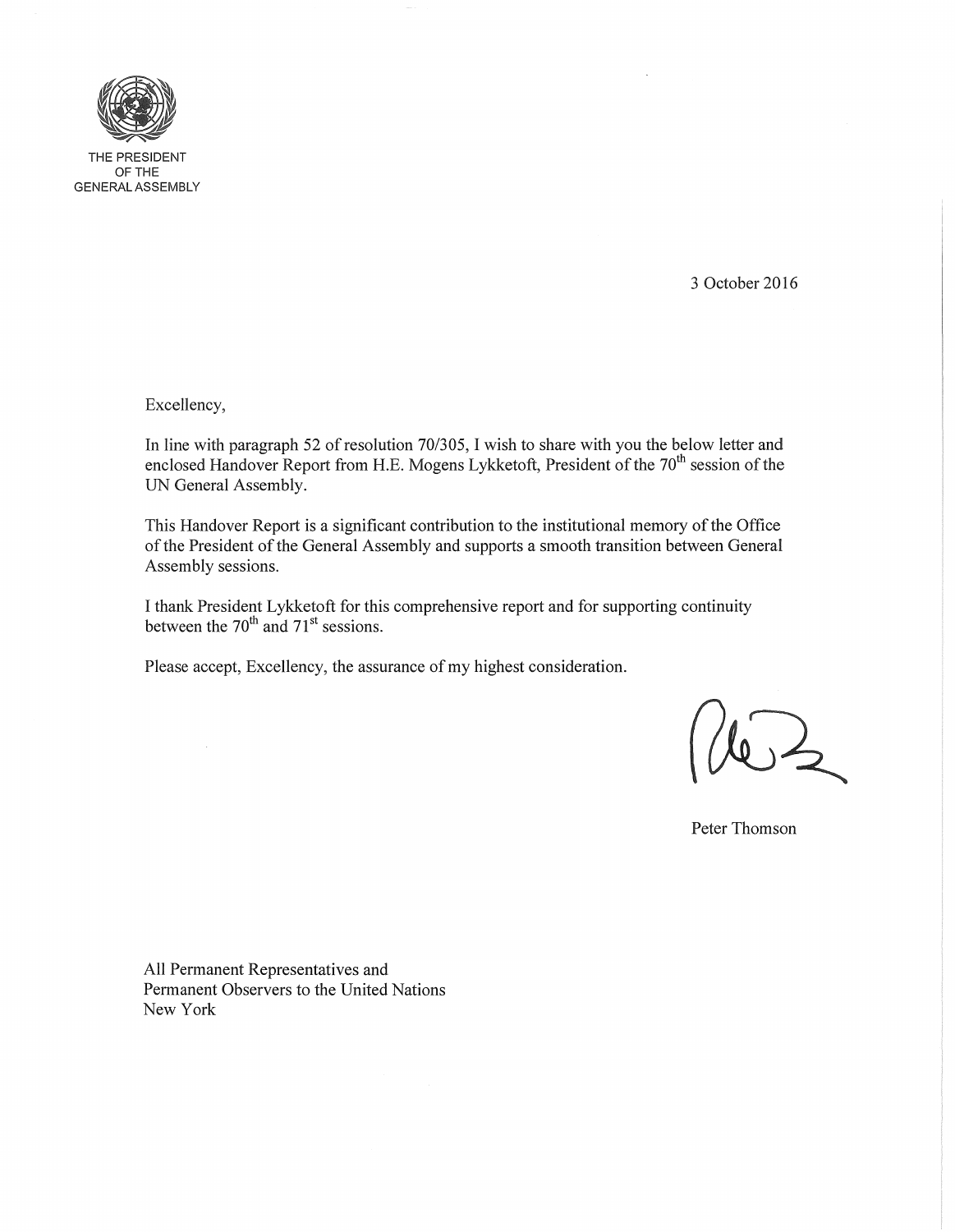

THE PRESIDENT OFTHE GENERAL ASSEMBLY

13 September 2016

Excellency,

I have the honor to transmit herewith a Handover Report from the  $70<sup>th</sup>$  session of the UN General Assembly.

This report has been prepared in accordance with General Assembly resolution 69/321 (op 49) and other relevant mandates contained in resolutions on the revitalization of the work of the General Assembly. It seeks to support a smooth transition from this session to the next as well as to further strengthen the institutional memory of the General Assembly, and of the Office of its President.

Please accept, Excellency, the assurances of my highest consideration.

Mogens Lykketoft

H.E. Mr. Peter Thomson President of the 71st session of the General Assembly United Nations New York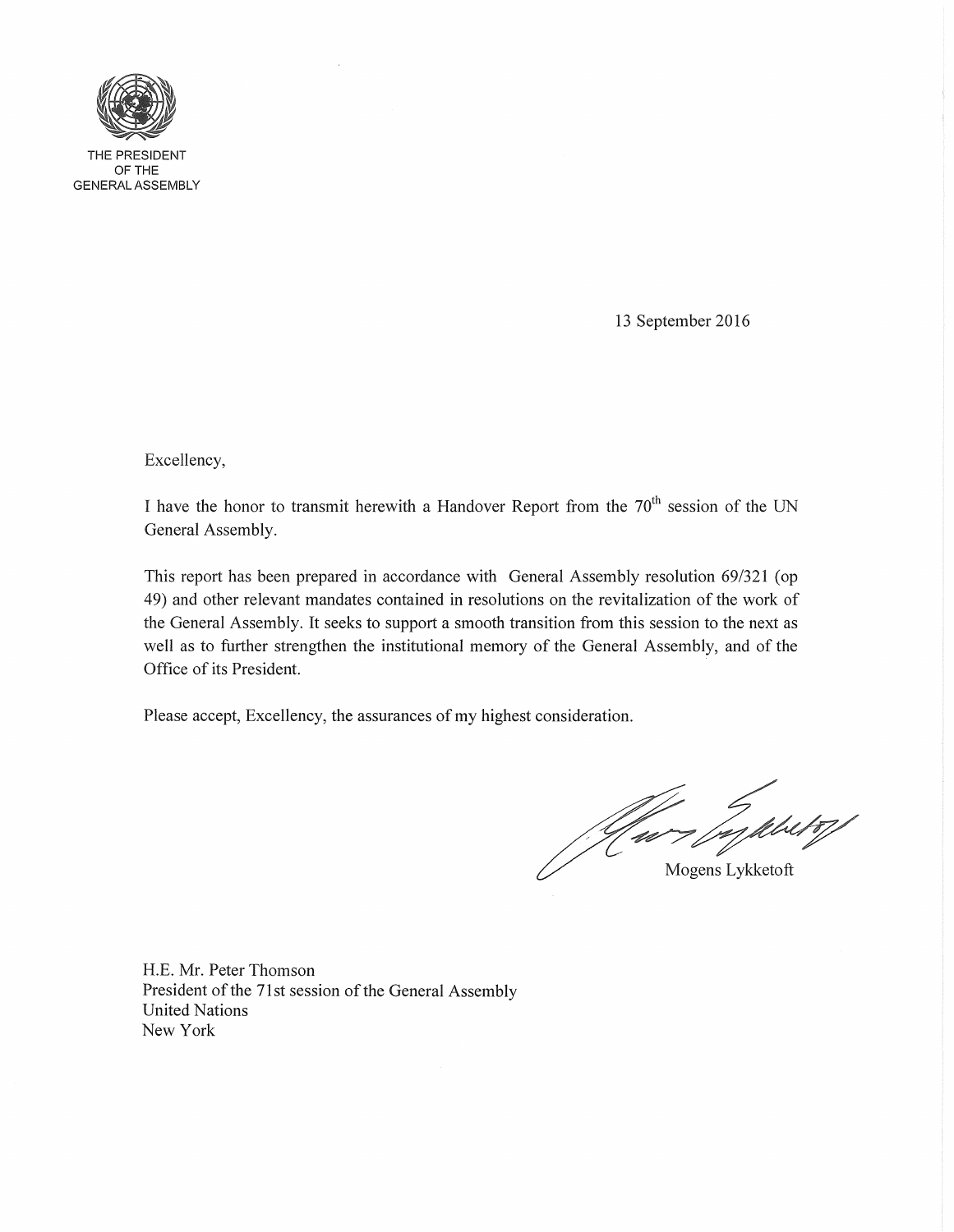# **HANDOVER REPORT**

From the President of the 70<sup>th</sup> session of the UN General **Assembly, H. E. Mogens Lykketoft, to his successor,**  President of the 71<sup>st</sup> session of the General Assembly, H. E. **Peter Thomson** 

<span id="page-2-0"></span>**12 September 2016**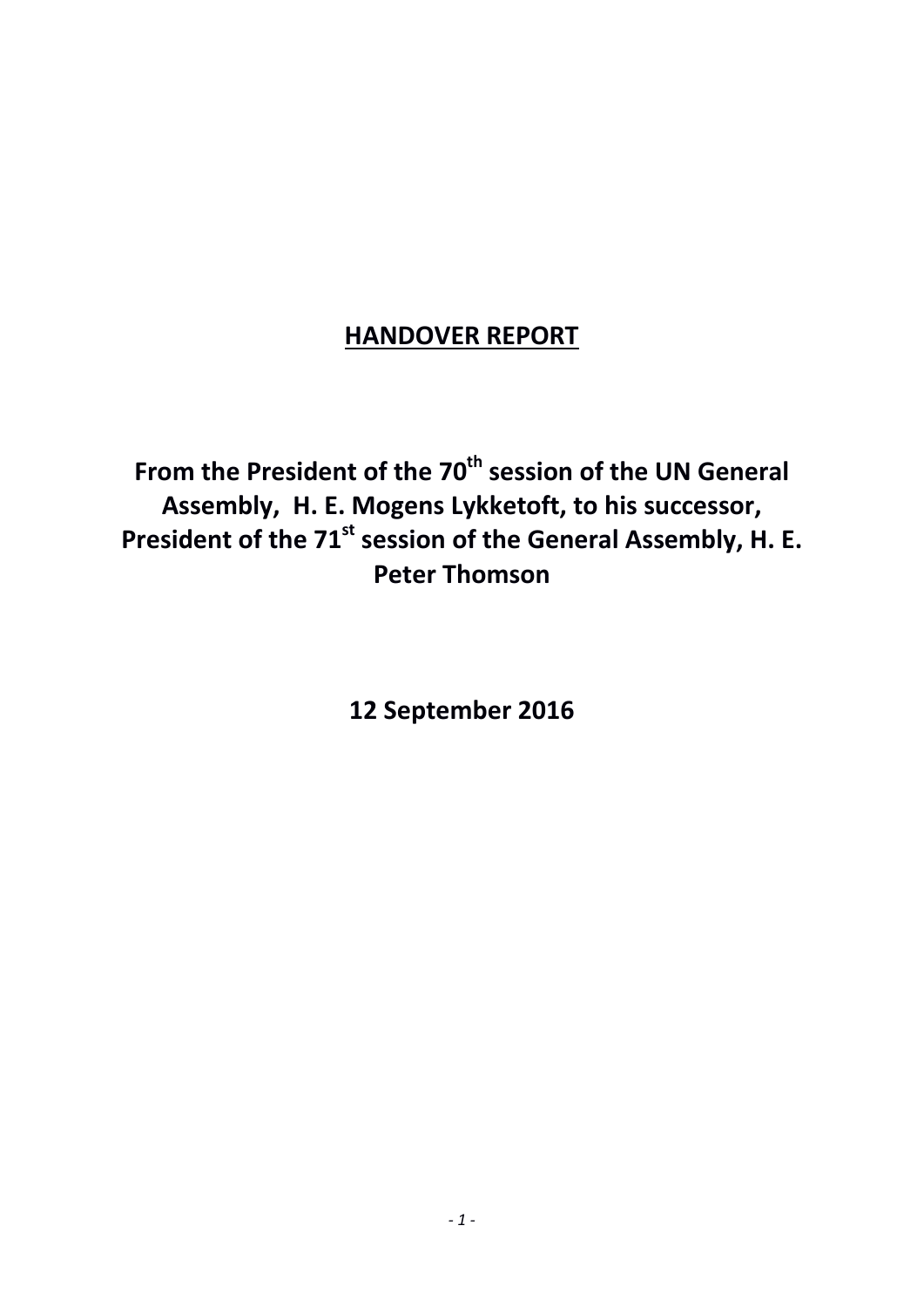**Table of contents**

**A. Introduction**

**B. Major outcomes realized during the 70th session**

**C. Ongoing processes that will stay on the agenda during the 71st session**

**D. Practical lessons learned**

**E. Annexes**

**Annex 1: Facilitators and Chairs of the 70th session Annex 2: Governments and others that seconded staff to the OPGA during the 70th session Annex 3: Governments that made contribution to the Trust Fund of the PGA during the 70th session Annex 4: Official Travel Annex 5: Mandates for the 71st session Annex 6: Mandated meetings to be convened by the President of the 71st session**

**Annex 7: Summaries and Outcomes of PGA70's High Level Thematic Debates**

A.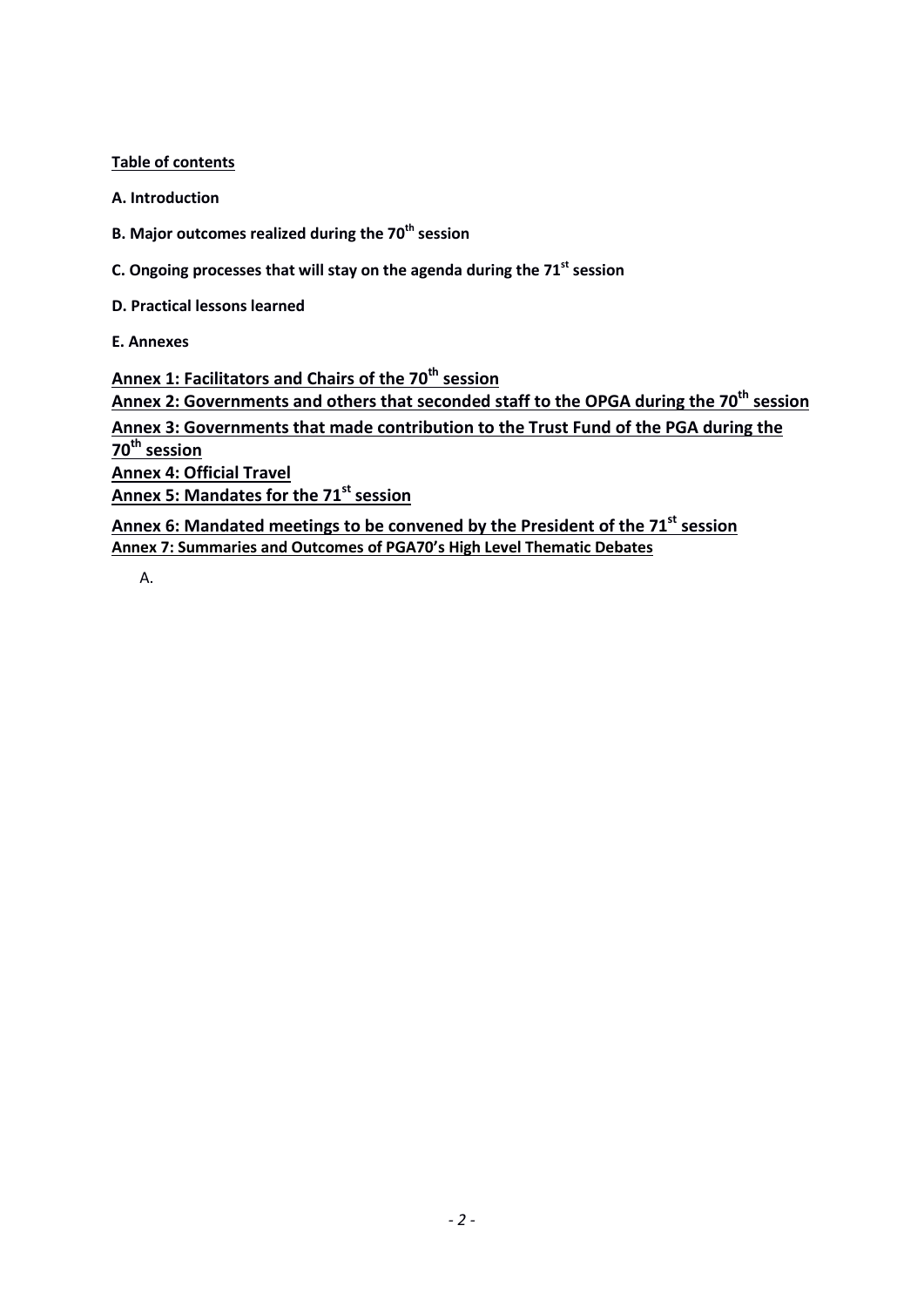# **A. Introduction**

This handover report is prepared in accordance with the relevant mandates contained in General Assembly resolution 69/321 of 11 September 2015 and previous resolutions on the revitalization of the work of the General Assembly. It serves to support a smooth transition from the  $70^{th}$  to the  $71^{st}$  session of the General Assembly. It also serves to further strengthen the institutional memory of both the General Assembly and the Office of its President (OPGA).

This report outlines major outcomes realized during the  $70<sup>th</sup>$  session, on-going processes and lessons learned. It also includes a number of annexes containing information on support to the OPGA during the  $70<sup>th</sup>$  session as well as mandates that may require action from the President during the  $71<sup>st</sup>$  session.

# **Selection of highlights from the 70th session of the General Assembly**

- Adoption of the 2030 Agenda for Sustainable Development at the largest summit held in the history of the United Nations (UN); and related hereto, subsequent decisions concerning the follow-up and review of the Agenda at the global level
- High-level meeting on the overall review of the implementation of the outcomes of the World Summit on the Information Society
- Support for the Paris Agreement under the United Nations Framework Convention on Climate Change
- Special Session of the General Assembly on the World Drug Problem
- Comprehensive High-level Midterm Review of the Implementation of the Istanbul Programme of Action for the Least Developed Countries for the Decade 2011-2020
- Review of the Peacebuilding architecture and strengthening of synergy and coherence in preventive diplomacy, peacebuilding, peacekeeping and women in peace and security through the High Level Thematic Debate on UN, Peace and Security
- Adoption of a Political Declaration on HIV and AIDS
- Fifth Review of Global Counter-Terrorism Strategy and the Plan of Action to Prevent Violent Extremism
- Steering the process for the organization and conduct of the High-level meeting on addressing large movements of refugees and migrants
- Intergovernmental agreement on and transmittal to the  $71<sup>st</sup>$  session the New York Declaration for Refugees and Migrants to be adopted on 19 September 2016
- Intergovernmental agreement reached on the outcome of the High-level Meeting on Antimicrobial Resistance to be approved on 21 September 2016
- Advancement of the selection and appointment process of the next UN Secretary-General
- Enhanced transparency and accountability in the work of the OPGA
- Continuation of Intergovernmental Negotiations (IGN) on the Security Council Reform
- Intergovernmental agreement reached on the New Urban Agenda to be adopted at the United Nations Conference on Housing and Sustainable Urban Development (HABITAT III), to be held in Quito from 17 to 20 October 2016
- The first, ever, General Assembly High Level Thematic Debate on Human Rights
- Timely adoption of the UN regular budget for 2016-2017
- Improved communications and outreach by the PGA using social media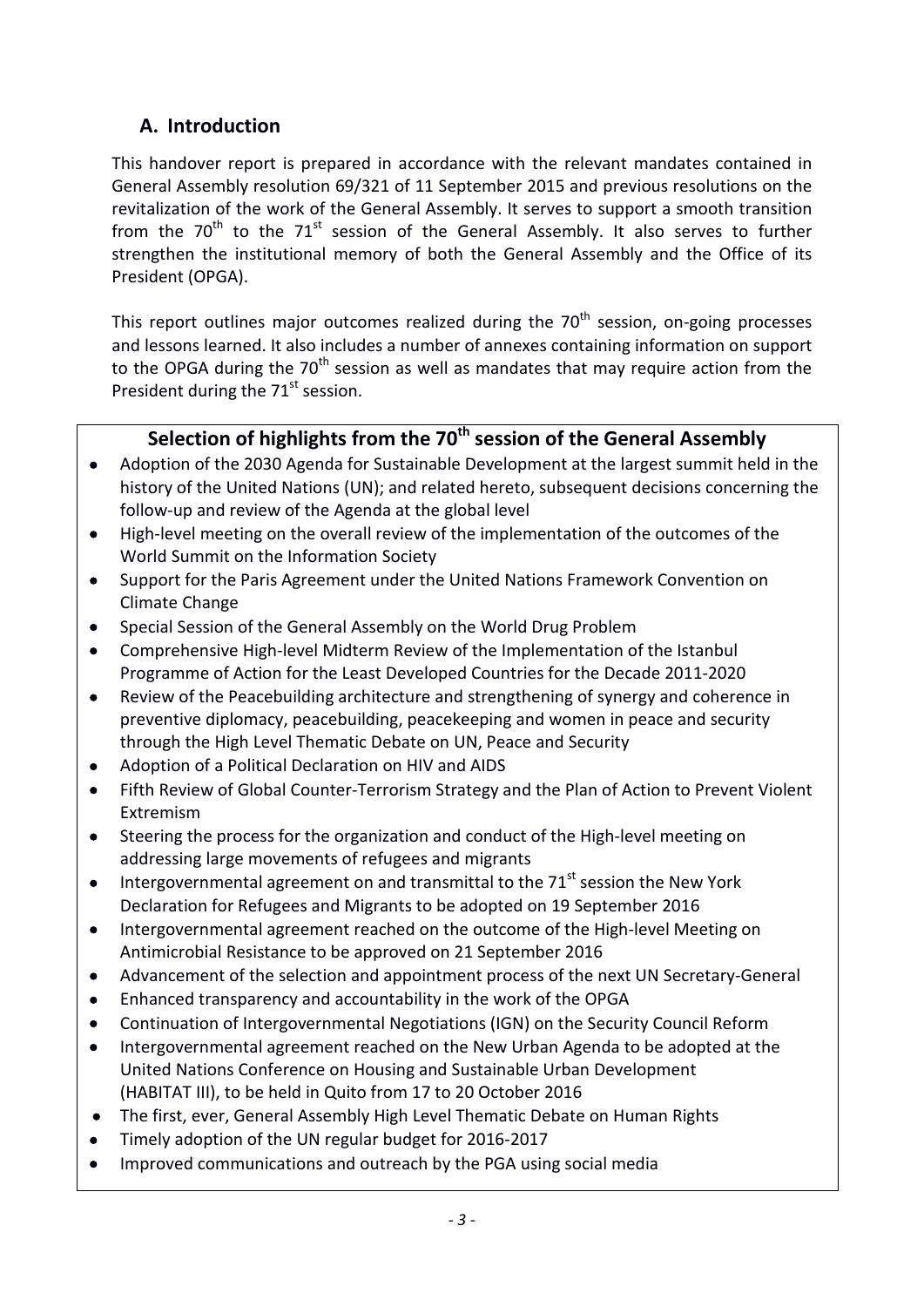# **B. Major outcomes realized during the 70th session**

The 70<sup>th</sup> session has been exceptionally demanding for Member States, the UN system and the President of the General Assembly and his office.

In total 118 formal meetings took place. PGA70 personally presided over more than half of these meetings, either for the entire meeting or parts thereof. At times when the President had to devote his attention to other duties, he relied on the able support of his Vice-Presidents to chair the meetings.

In line with the GA mandates, PGA70 oversaw more than 20 mandated processes for which 36 co-facilitators or chairs were appointed (see Annex 1) - nearly twice the number from the previous session. This in part contributed to the holding of 311 informal meetings, hearings, thematic debates and informal-informal meetings during the 70th session. This represents an increase of nearly 30% in comparison with the previous session and of 50% when compared with the  $67<sup>th</sup>$  session. In total, PGA70 delivered more than 300 statements.

On two occasions and upon extensive informal consultations with the membership, PGA70 took the initiative to table two short, mostly procedural resolutions on UN peace operations and the Secretary-General's Plan of Action to Prevent Violent Extremism, respectively. He also convened 8 High-Level meetings either mandated by General Assembly resolutions or requested by Member States.

## **High Level Thematic Debates convened by PGA70**

In presenting his vision for the 70th session, PGA70 focused on the need for a thorough collective reflection on ways to further enhance the relevance and effectiveness of the UN as it turned 70. He called for a new commitment to action around the 2030 Agenda for Sustainable Development anchored in the Sustainable Development Goals (SDGs), as well as action across all three pillars of the work of the organization. To this effect, he convened three high-level thematic debates, which each, in their own right, have contributed to that new commitment and action and seen together have given important impetus to the implementation of the SDGs in terms of both development and finance, security and stability as well as the rule of law and human rights.

The first PGA70 **High-level Thematic Debate on Achieving the Sustainable Development Goals** (21 April 2016) was attended by close to 100 Heads of State and government, deputies and ministers, as well as representatives from financial sector, the broader private sector and civil society at large. Held in tandem with the signing of the Paris Agreement on Climate Change, this Debate provided an extraordinary opportunity to highlight the critical need for coherent and mutually reinforcing implementation of both agreements.

The event focused particularly on ways to catalyse action at all levels from political, finance, academia and civil society leaders with a view to driving early implementation of the SDGs through government responses, finance, technology and innovation, data as well as multistakeholder partnerships. Multiple sessions were held in plenary, interactive dialogues, a high-level luncheon, a high-level reception and policy rooms. Together, these sessions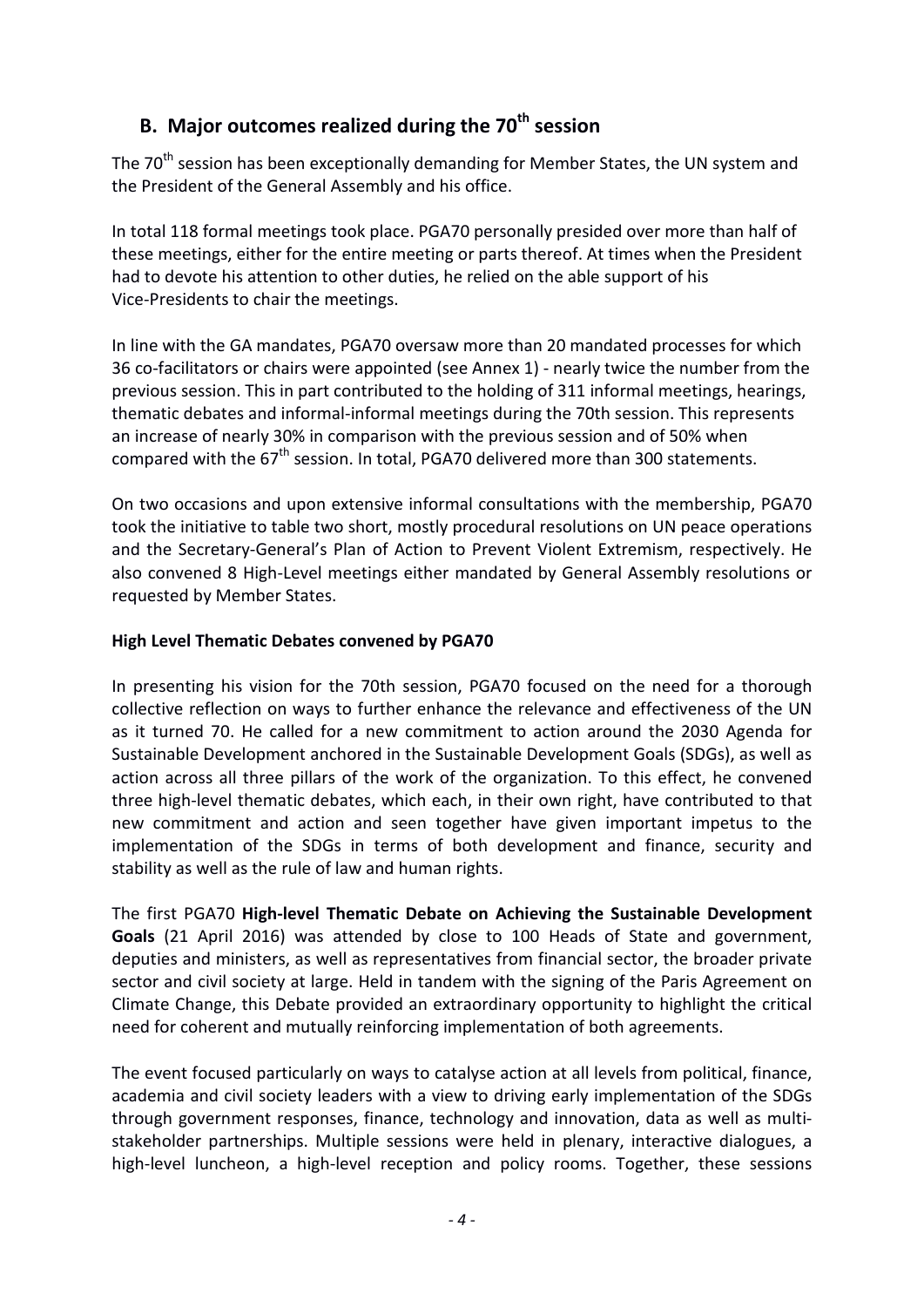resulted in key actions and proposals presented and contained in an informal summary transmitted to the Membership and made available through the President's website to all stakeholders. A key finding was the need to see climate action through partnerships and alliances as an important enabler for reaching the SDGs thereby highlighting the need for coherent implementation and urgency in mainstreaming climate action into national plans and actions at all levels and by all actors.

The Debate was covered by more than 20 leading mainstream media organisations, including The New York Times, Fox News and Huffington Post. It was also reported on by more than 10 websites within the United Nations system, including UN News Centre, UN Radio, UNDP, UNICEF, UNODC and UNFPA, as well as dozens of other institutional websites, including European Commission, ENGIE, Bank of England, and so on.

In terms of **social media**, the event succeeded in attracting attention to and creating a buzz about SDG implementation within the context of the signing of the Paris Climate Agreement at the UN the next day. The creation of a Digital Media Zone within the UN conference building (from 19-22 April) together with a well-executed partnership with PVBLIC Foundation, invited social media organisations and UN and World Bank communication colleagues, helped create a high volume of traffic and impressions on social media such as Twitter, Facebook and Instagram. For example, the hashtag #SDGs peaked at around 130 million impressions on the day of the event, compared to 20 million the day before and after.<http://www.un.org/pga/70/events/sdgs/>

The second PGA70 **High-level Thematic Debate '***In a world at Risks: A New Commitment for Peace***'** (10-11 May 2016) offered a platform to the members of the General Assembly – many at the level of Foreign Ministers – to conduct a strategic reflection on contemporary threats and challenges to international peace and security – including the threat of terrorism and violent extremism – as well as the policies and means that are required for an effective collective security architecture.

Intense outreach to and consultations with practitioners, civil society, stakeholders and experts was conducted in preparation for this event in order to inform the discussions. There was wide recognition that the most recent reviews on peace operations, peacebuilding, women, peace and security contain practical recommendations on organizational and structural changes including within the UN Secretariat as well as administrative and financial issues that require implementation either in the short or longer term to help achieve this. The next Secretary-General will have a special responsibility to follow up with Member States and seek their long-term, sustained commitment and support for targeted policies and actions in this area. [http://www.un.org/pga/70/events/hltd-peace](http://www.un.org/pga/70/events/hltd-peace-and-security/)[and-security/](http://www.un.org/pga/70/events/hltd-peace-and-security/)

The final PGA70 **High-level Thematic Debate on '***UN@70 - Human Rights at the centre of the global agenda***'** (12-13 July 2016) was organised in the context of the 50th anniversary of the International Human Rights Covenants and the 30th anniversary of the Declaration on the Right to Development. It offered an important opportunity to take an overarching view of the human rights situation in the world today and reinforce the foundations for human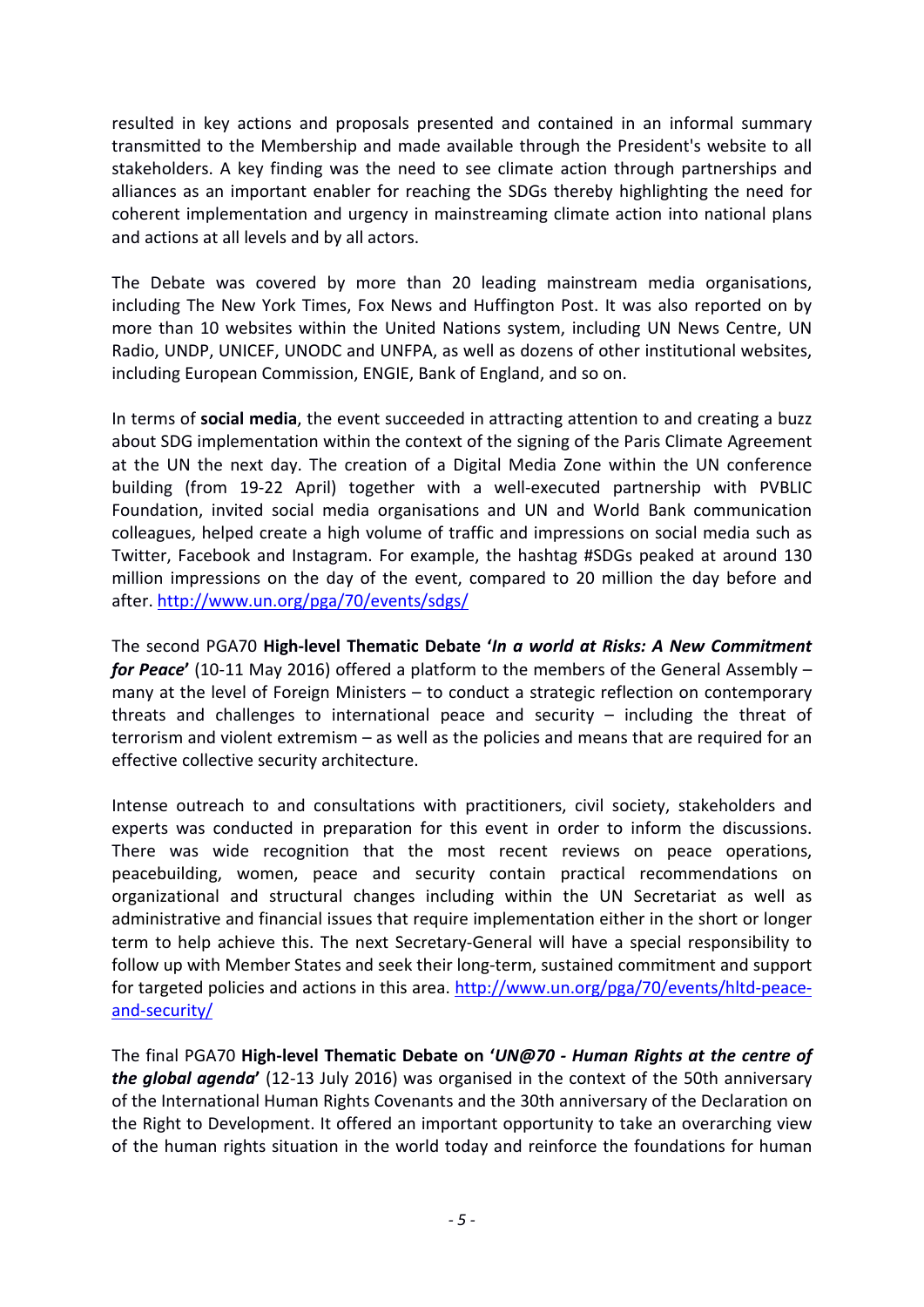rights. It highlighted how action to realize human rights can contribute to progress on peace and security and sustainable development and vice-versa.

With a specific focus on discrimination, governance and the rule of law, and civil society space, it helped identify actions to unleash rapid improvements in the realization of human rights globally.<http://www.un.org/pga/70/events/human-rights/>

These three landmark events<sup>[1](#page-2-0)</sup> complemented by a series of other initiatives and informal meetings on a wide spectrum of issues relating to SDGs implementation, the maintenance of peace and security, human rights and humanitarian aid, contributed to shaping a common understanding and fostering consensus on the priorities and challenges ahead as well as expectations vis-à-vis the next Secretary-General of the United Nations.

They helped create an environment conducive to well informed and substantive interactions with candidates for the position of Secretary-General, notably in the framework of the informal meetings organised in accordance with the Resolution 69/321.

# **High level formal meetings convened during the 70th session:**

- United Nations summit for the adoption of the post-2015 development agenda
- High-level meeting on the overall review of the implementation of the outcomes of the World Summit on the Information Society
- High-level meeting on HIV and AIDS
- High-level plenary meeting on the commemoration of the twentieth anniversary of the World Summit for Social Development

## **Special sessions of the General Assembly**

**.** 

• Special Session of the General Assembly on the World Drug Problem

# **High level informal meetings convened during the 70th session:**

- High-level thematic debate on the topic "Maintenance of international peace and security" (mandated)
- High-Level informal dialogue on commodity markets (mandated)
- High Level Forum on Culture of Peace (mandated)
- High-Level Thematic Conversation on Religions for Peace (following requests by member states)
- High Level Thematic Conversation on Children and Youth affected by Violent Extremism (following requests from member states)

## **Other informal meetings and briefings convened by the President:**

- 12 informal dialogues with candidates for the Secretary-General of the UN
- Informal panel discussion on the Ten-year anniversary of the responsibility to protect
- Informal meeting on ways to advance a comprehensive Response to Global Humanitarian and Refugee Crisis

<span id="page-7-0"></span> $1 -$ The outcome documents of the three signature High-level thematic debates are attached to the hand-over report.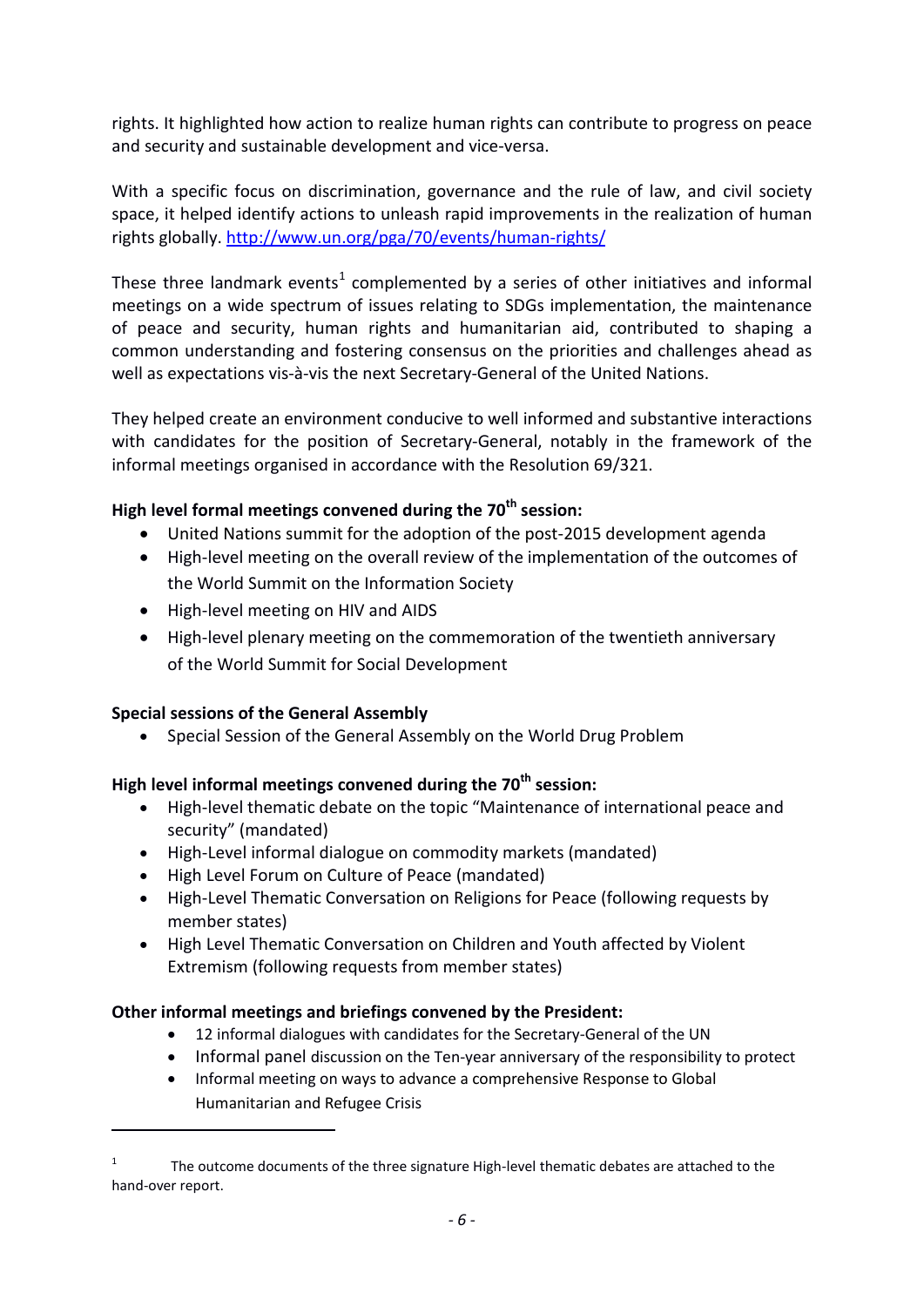- Informal meeting on the Humanitarian Response in Africa the urgency to act
- Briefing on participation of indigenous peoples at the United Nations
- Three informal briefings on Syria
- Briefing on Global Health Crises
- Briefing on reports and allegations of sexual exploitation and abuse
- Civil society hearings, including in preparation of the High-level meetings on WSIS, LDCs and HIV/Aids and the Special Session on Drugs
- Panel discussion to follow up on the status of and progress made towards the realization of the development goals for persons with disabilities in relation to the follow-up to the outcome of the High-level Meeting on Disability and Development, and to the principles of the Convention of the Rights of Persons with Disabilities
- Interactive dialogue on the Responsibility to Protect

## **Other meetings**

Comprehensive High-level Midterm Review of the Implementation of the Istanbul Programme of Action for the Least Developed Countries for the Decade 2011 – 2020, held in Antalya, Turkey, 27 – 29 May 2016

## **Commemorative and other events**

In addition, PGA70 convened several meetings to commemorate International Days or to mark important anniversaries including the  $70<sup>th</sup>$  Anniversary celebration for the General Assembly, in line with the mandates given by relevant resolutions.

Moreover, during his tenure, PGA70 used every opportunity to support, by his active participation, meetings organised by Members States or other stakeholders. The extensive list of all what was achieved is to be found on the PGAs well-designed website which forms perhaps the most comprehensive record of all that was achieved and done. <http://www.un.org/pga/70/>

Finally, PGA70 held the first ever Global Townhall Debate with Secretary-General candidates in the General Assembly Hall. The event was televised live across the globe reaching 450 million people on TV and online.

In all his endeavours, PGA70 placed special attention on soliciting the voice of civil society and stakeholders and ensured their adequate participation in all the events and thematic debates convened upon his own initiative as well as in the mandated events.

# **C. Ongoing processes that will stay on the agenda during the 71st session**

## **Migrants and refugees**

In preparation for the **high-level plenary meeting of the General Assembly on addressing large movements of refugees and migrants**, in line with General Assembly decision 70/539, PGA70 appointed two co-facilitators to lead a process with Member States on drafting the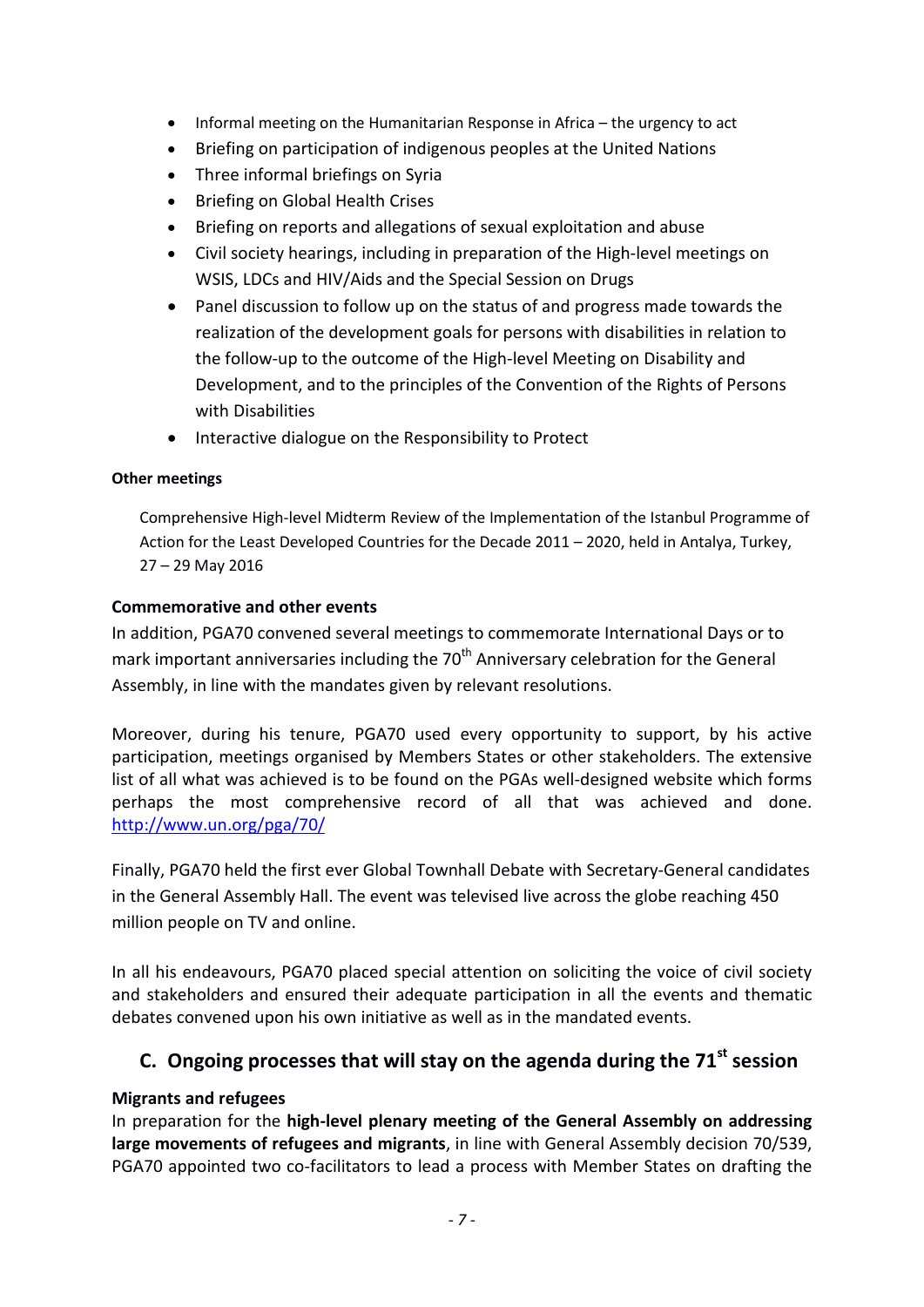modalities (resolution 70/290 of 30 June 2016) and the outcome document, which was transmitted to the 71st session by resolution 70/302 of 9 September 2016 with a view to its adoption as the "The New York Declaration" at the opening segment of the High-level meeting of the General Assembly on addressing large movements of refugees and migrants on 19 September 2016.

Pursuant to Assembly resolution 70/263, the Secretary-General submitted to the General Assembly for its approval, the text of the draft agreement concerning the **Relationship between the UN and the International Organization for Migration** (IOM) contained in document A/70/976. The General Assembly adopted resolution 70/296 on 25 July 2016 approving the relationship agreement between the UN and the IOM and requested the Secretary-General to invite the Director General of the IOM to sign the Agreement with him at the high-level plenary meeting of the General Assembly on addressing large movements of refugees and migrants.

## **High-level segment of the General Assembly to commemorate the thirtieth anniversary on the Right to Development**

The high-level segment to commemorate the **30th anniversary of the Declaration on the Right to Development** will take place on Thursday 22 September 2016 at the Trusteeship Council Chamber as mandated by resolution 70/155. It will consist of a high-level opening segment to be chaired by the President of the 71st session of the General Assembly, with the participation of high-level keynote speakers, to be followed by a general debate.

A proportional distribution of the 65 speaking slots among regional groups has been decided to satisfy broad and equitable participation. The number of speakers allocated to each regional group will be as follows: Africa 18, Asia-Pacific 18, Eastern Europe 8, Latin America and the Caribbean 11, and Western Europe and Others 10. The speakers were communicated to the OPGA by the Chairs of the Regional Groups. A follow up is needed by the incoming President of the 71<sup>st</sup> General Assembly. The General Assembly Affairs Branch will organize the final list of speakers in accordance with customary Protocol. A summary by the President of the General Assembly will be shared with Member States and other relevant stakeholders.

# **High-level meeting on antimicrobial resistance, convened by the President of the General Assembly**

In line with General Assembly resolution 70/183, the report of the Secretary General (A/70/790) and the modalities agreed by Member States in General Assembly resolution 70/297, the President of the 71<sup>st</sup> session of the General Assembly will convene a **one-day high-level meeting on antimicrobial resistance** on 21 September 2016 with the participation of Member States, non-governmental organizations, representatives of civil society, the private sector and academic institutions.

The high-level meeting will consist of plenary segments, including an opening and closing segment and two interactive thematic panel discussions. The President is expected to deliver an opening statement and closing remarks presenting summaries of the panel discussions. PGA70 appointed a facilitator who led the process of preparations including agreement of the outcome document expected to be approved at the opening of the high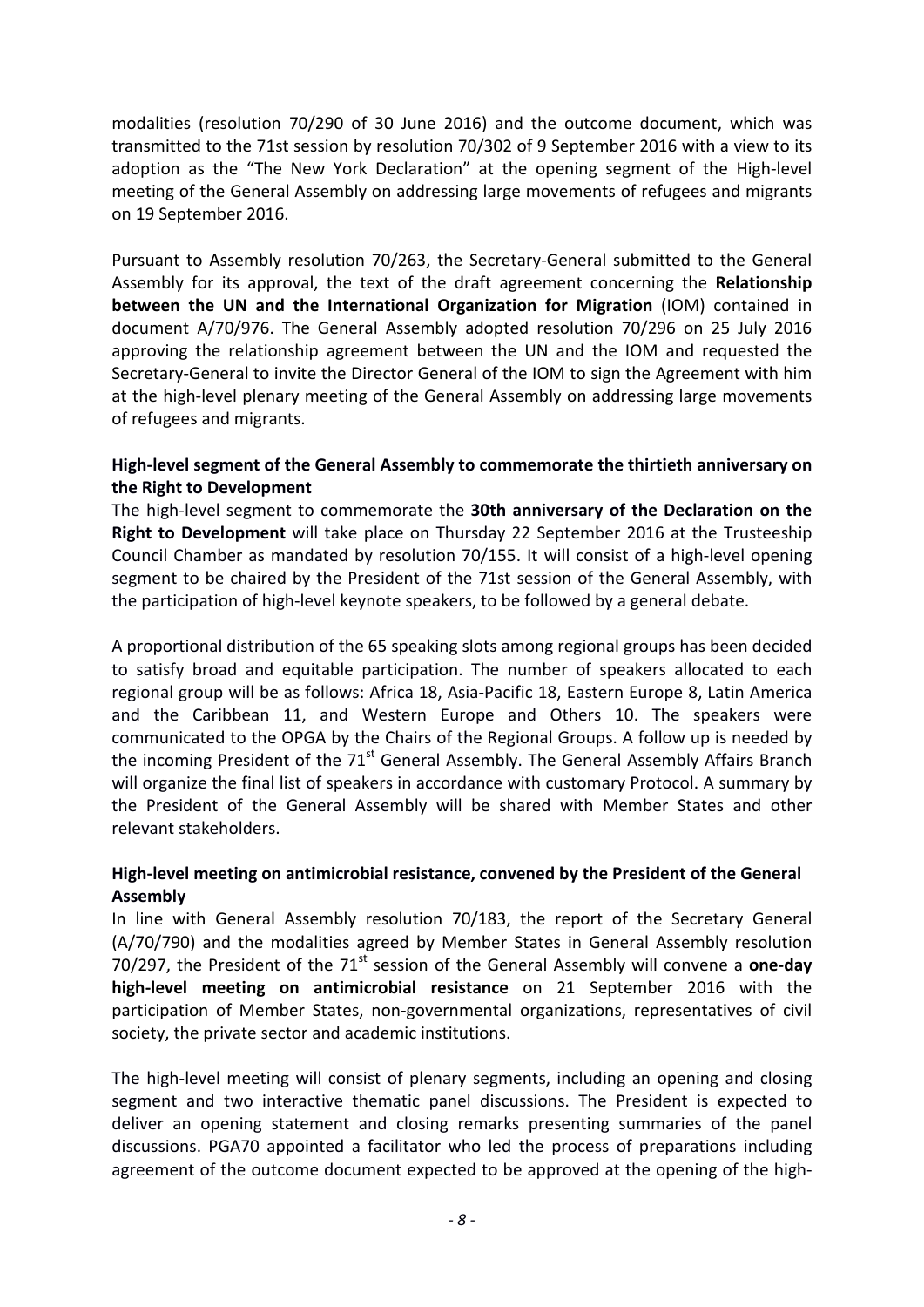level meeting and adopted by the General Assembly in a formal meeting of the plenary with date to be announced.

## **High-level plenary meeting convened by the President of the General Assembly to commemorate and promote the International Day for the Total Elimination of Nuclear Weapons**

According to General Assembly resolution 70/34, the President of the  $71<sup>st</sup>$  session of the General Assembly will convene a one day high-level meeting to commemorate and promote the International Day for the Total Elimination of Nuclear Weapons. The resolution requests the presence of the President of the General Assembly and the Secretary-General. The format of the previous years will be followed, with statements by the President of the General Assembly, the Secretary-General, followed by Member States and representatives of civil society. A letter informing Member States of the programme should be distributed at the beginning of the  $71<sup>st</sup>$  Session.

## **Oceans**

By resolution 70/226 of 22 December 2015 the General Assembly had originally decided to convene the **High-level United Nations Conference to Support the Implementation of Sustainable Development Goal 14** in Fiji from 5 to 9 June 2017. By resolution 70/303 of 9 September 2016, in view of the exceptional circumstance, the venue of the Conference has been changed to United Nations Headquarters and the modalities of the Conference as well as the preparatory process were adopted by the General Assembly.

The Conference shall comprise of eight plenary meetings and seven Partnership dialogues, to be held from 5 to 9 June 2017, and in addition shall hold a special event commemorating World Oceans Day on 8 June 2017. The outcome of the Conference is a concise, focused, inter-governmentally agreed declaration in the form of a "Call for Action" to support the implementation of Sustainable Development Goal 14.

PGA70 appointed two co-facilitators to facilitate negotiations on modalities of the Conference. Pursuant to resolution 70/303 of 9 September 2016, PGA71 is requested to appoint two co-facilitators, one from a developing and one from a developed country, to oversee the preparatory process and to conclude the intergovernmental consultations on the "Call for Action" by May 2017. He is also requested to convene a two-day preparatory meeting in February 2017 at United Nations Headquarters in New York.

**United Nations Conference on Housing and Sustainable Urban Development (HABITAT III)** In line with resolution 70/210, the United Nations Conference on Housing and Sustainable Urban Development (Habitat III) will be held in Quito, Ecuador, from 17 to 20 October 2016.

After consulting informally with PGA70, the bureau of the Preparatory Committee for the Conference appointed co-facilitators to lead the intergovernmental negotiations of a new global strategy on sustainable urbanization envisioned to be agreed no later than at the third session of the Preparatory Committee of Habitat III held in Surabaya, Indonesia in July 2016. The Preparatory Committee at its third session that informal intergovernmental consultations on the draft outcome document of the Conference, should continue at United Nations Headquarters in New York under the guidance of the co-facilitators, Dámaso Luna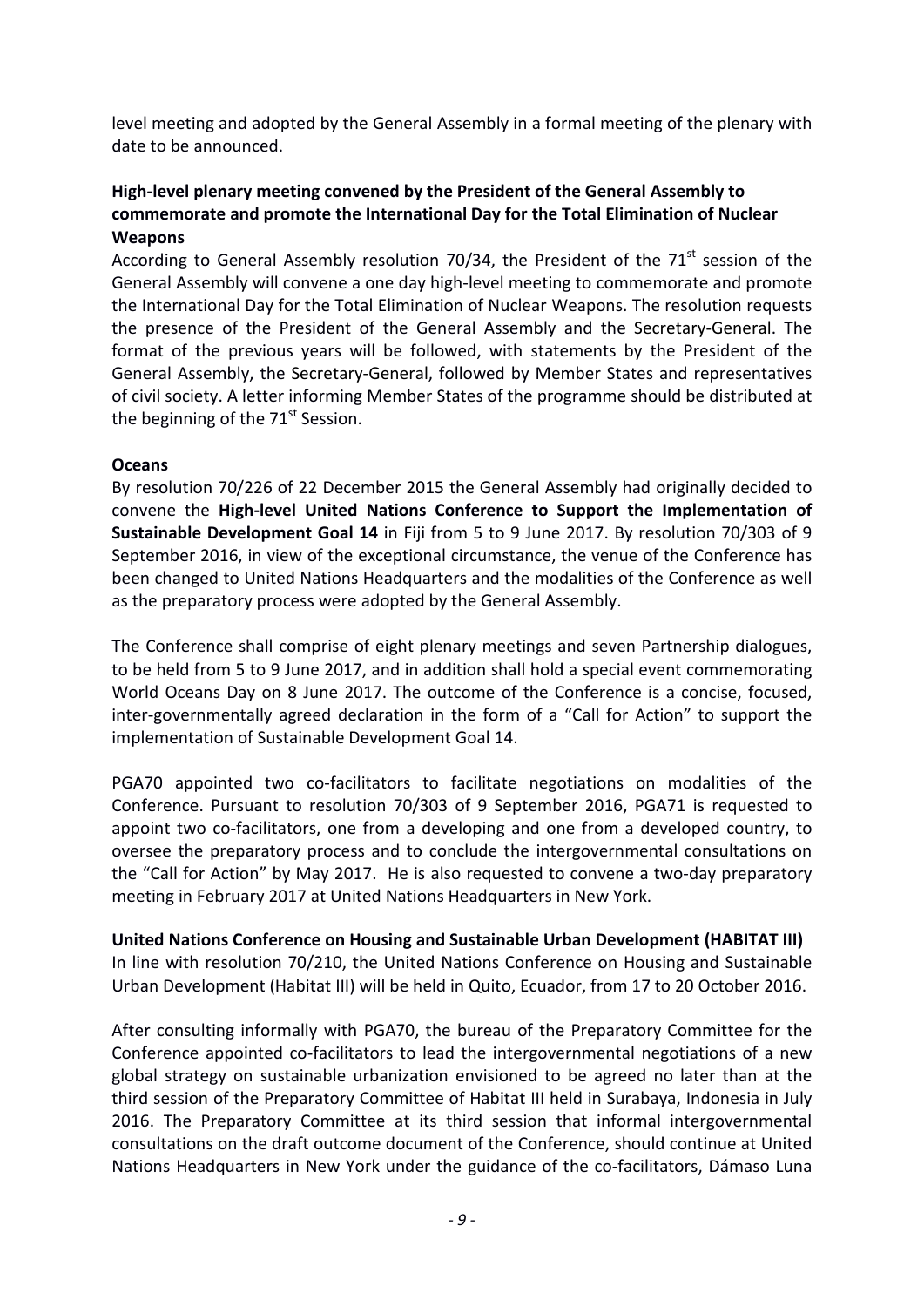Corona (Mexico) and PR of the Philippines, with a view to finalizing the draft outcome document before the Conference, and requested the co-facilitators to inform the Conference of the outcome of the negotiations held at United Nations Headquarters in New York. The intergovernmental negotiations successfully concluded on 10 September 2016, and the draft outcome document called the New Urban Agenda is to be adopted at the HABITAT III Conference in Quito, to be held from 17-20 October 2016.

The draft outcome document expected to be adopted during Habitat III mandates a report of the Secretary-General with recommendations on enhancing the effectiveness, efficiency, accountability and oversight of UN-Habitat will be presented during the 71st session to inform a two-day High-Level Meeting of the General Assembly that PGA71 is expected to convene to discuss the effective implementation of the New Urban Agenda and the positioning of UN-Habitat in this regard. The GA would need to endorse any mandate emanating from Habitat III, which would, as necessary, require a review of any programme budgetary implications.

## **Strategically Aligning the General Assembly Agenda with the 2030 Agenda for Sustainable Development**

In light of the adoption of the 2030 Agenda for Sustainable Development and the ongoing revitalization process of the work of the General Assembly as per resolution 69/321 of 11 September 2015, it became clear that there was a need to address synergies, coherence and complementarity of the General Assembly agenda, including all its Main Committees and the ECOSOC. A similar call was included in resolution 70/305 on the revitalization of the work of the General Assembly adopted on 13 September 2016.

To reduce overlap where it is found to exist, PGA70 appointed a co-facilitator (Permanent Representative of Colombia) with an additional four members of the General Committee (Morocco, the Netherlands, the Republic of Korea and Slovenia), chairs of the most relevant General Assembly Main Committees (1, 2, 3 and 4). A briefing by the facilitator took place in July where a report of the work done by the group to strategically align the agenda of future sessions of the General Assembly with the 2030 Agenda for Sustainable Development, and a mapping assessment of the SDGs and targets based on agenda items of the 69th and 70th session of General Assembly and the ECOSOC system, were also presented. Having received the final report of the work of the group, PGA70 has transmitted it to the PGA71 for his consideration and further action.

## **Peacebuilding**

The mandated 10-year review of the **UN Peacebuilding Architecture** concluded with a substantial resolution setting the stage for the further consolidation of this key field of UN and Member States intervention, reconfirming the important roles of the Peacebuilding Commission and the Peacebuilding Fund. Intergovernmental negotiations were facilitated by PGA appointed co-facilitators. The resolution, adopted simultaneously by the General Assembly and the Security Council, decides i.a. to include a new item in the provisional agenda of its 71st session entitled "Peacebuilding and sustaining peace" and to convene a high-level meeting of the General Assembly during its 72<sup>nd</sup> Session on efforts undertaken and opportunities to strengthen the UN's work in sustaining peace. Implementation of the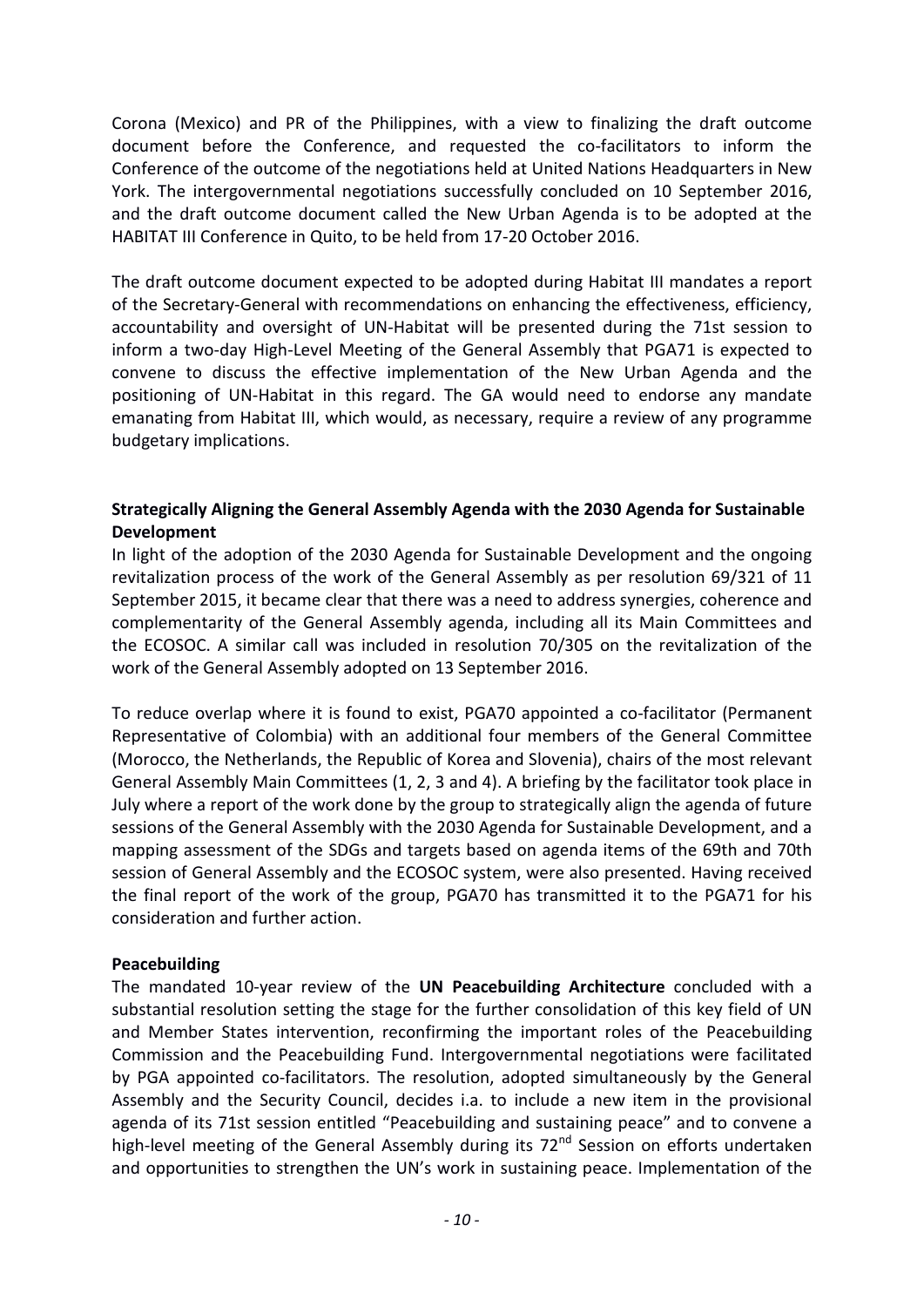resolution including the early preparations of the high-level meeting will be on-going during the 71<sup>st</sup> Session.

## **Peace Operations**

Member states noted with appreciation the Secretary-General's initiative to establish a **High-Level Independent Panel on Peace Operations** and decided to give further consideration to the recommendations emanating from this initiative in accordance with established procedures. Further consideration in relevant bodies – notably  $4<sup>th</sup>$  and  $5<sup>th</sup>$ Committees and the C34 – may be expected also during the  $71<sup>st</sup>$  Session. In addition, the next Secretary-General is expected to follow up on some of the recommendations, including those related to the UN Secretariat.

## **Violent Extremism**

Member states welcomed the initiative of the Secretary-General, took note of his **Plan of Action to Prevent Violent Extremism** and decided to give further consideration to the Plan of Action beginning in the review of the UN Global Counter-Terrorism Strategy review, which concluded on 1 July 2016, as well as in other relevant forums. During the  $71<sup>st</sup>$  Session, further consideration of this initiative may be expected in relevant bodies and forums.

## **Counter-Terrorism strategy**

The biennial review of the implementation of the UN Global Counter-Terrorism Strategy was led by PGA appointed co-facilitators. The recurrent resolution adopted at the reviews conclusion (70/291 of 1 July 2016) was updated to be more relevant to the current terrorism challenges. It improved on the consistency of the issue on related language of the Security Council and the General Assembly. It strengthens language in 20 paragraphs and addresses many new items in 44 new paragraphs. The resolution requests the Secretary-General to review, by May 2017, in consultation with the General Assembly, the capability of the UN system to implement the Global Strategy. The process was led by PGA appointed cofacilitators. The recurrent resolution adopted at the review's conclusion (70/291 of 1 July 2016) requested a report of the Secretary-General on progress made in the implementation of the Strategy, containing suggestions for its future implementation by the UN system..

## **Indigenous Peoples**

During his term, PGA70 appointed four advisers (two from Members States (PRs of Finland and Ghana) and two from Indigenous Peoples (Ms. Claire Winfield Ngamhi Chartes (Pacific region) Mr. James Anaya (North America region)) to help conduct consultations on the possible measures to enable the **participation of Indigenous Peoples' representatives and institutions in the relevant meetings of United Nations bodies affecting them** (resolution 70/232 of 23 December 2015). The Advisers consulted broadly with Member States, Indigenous Peoples, and three relevant mechanisms and provided a comprehensive compilation of the views expressed by them. On July 8th, PGA70 circulated the final compilation, including concrete recommendations on the way forward. The compilation was also issued as document A/70/990. This text must now be finalized and adopted by the Assembly during its 71st session. It will require further consultation and negotiations. PGA70 recommends that the same team of advisers is reappointed to ensure continuity and benefit from the expertise already accumulated in this very complex and sensitive process.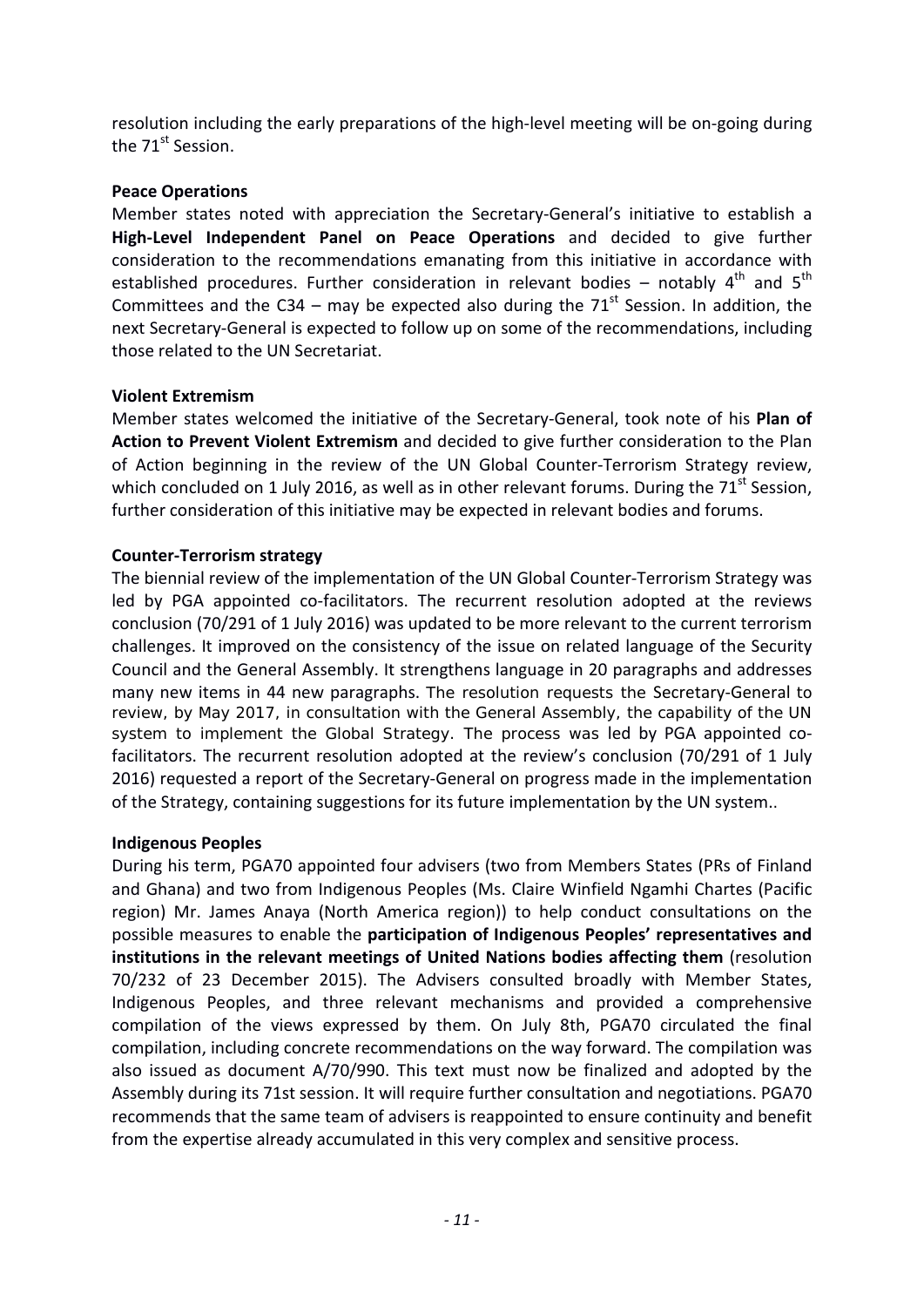## **The selection and appointment process of the next Secretary-General**

During the 70<sup>th</sup> session, this involved a combination of joint action with the Security Council, on the one hand, and organizing and presiding over informal dialogues or meetings with candidates within the General Assembly, on the other hand. Throughout, close coordination with the monthly presidencies of the Security Council was required, and would need to be continued in order to conclude the process through the appointment decision of the General Assembly.

The emergence of new candidate(s) would necessitate organising new informal dialogues in the General Assembly in line with the format and modalities now established which were widely recognized as constructive and helpful, including ensuring a voice for civil society and are now referenced in the General Assembly revitalization resolution. The same goes for maintaining the website with candidates which is the only, official, website with an overview over the Secretary-General -candidates, their CVs and vision statements.

Likewise, going into the process of straw-polling, close coordination with the Presidency of the Security Council is necessary to transmit important information to the General Assembly, as well as information about the process which will in the end return to the General Assembly for final appointment.

Also, follow up to discussions regarding a General Assembly appointment resolution should be expected in the 71st session.

## **Security Council Reform**

Comprehensive reform of the Security Council is one of the major mandates that lies with the President of the General Assembly, to which Member States, rightfully, attach great importance. The Intergovernmental Negotiations (IGN) process is complicated to manage, given the diverse expectations from Member States in terms of how to move the process forward. Maintaining an inclusive process and engaging all sides to discuss the substance of the IGN was important during the  $70<sup>th</sup>$  session. IGN were led by a PGA appointed facilitator. Much work was also dedicated to strike the right balance when drafting the annual rollover decision at the end of the session.

## **Climate change (no formal process)**

The Adoption of the Paris Agreement under the Framework Convention on Climate Change marked a historical moment in multilateralism and constituted a strong moment during the 70th session of the General Assembly even though not negotiated or adopted in the Assembly. The President endeavoured to take the needed actions to accompany the process before, during and after the adoption of the Agreement, mainly through convening briefings to Member States, participating at the Conference of Paris and organizing the High Level Thematic Debate on SDGs side by side with the Signing Ceremony of the Agreement. The President also worked to make sure that the implementation of the 2030 Agenda, the Paris Agreement and other relevant UN outcomes is done in a synergetic and comprehensive way – a matter which could also require the support of PGA71.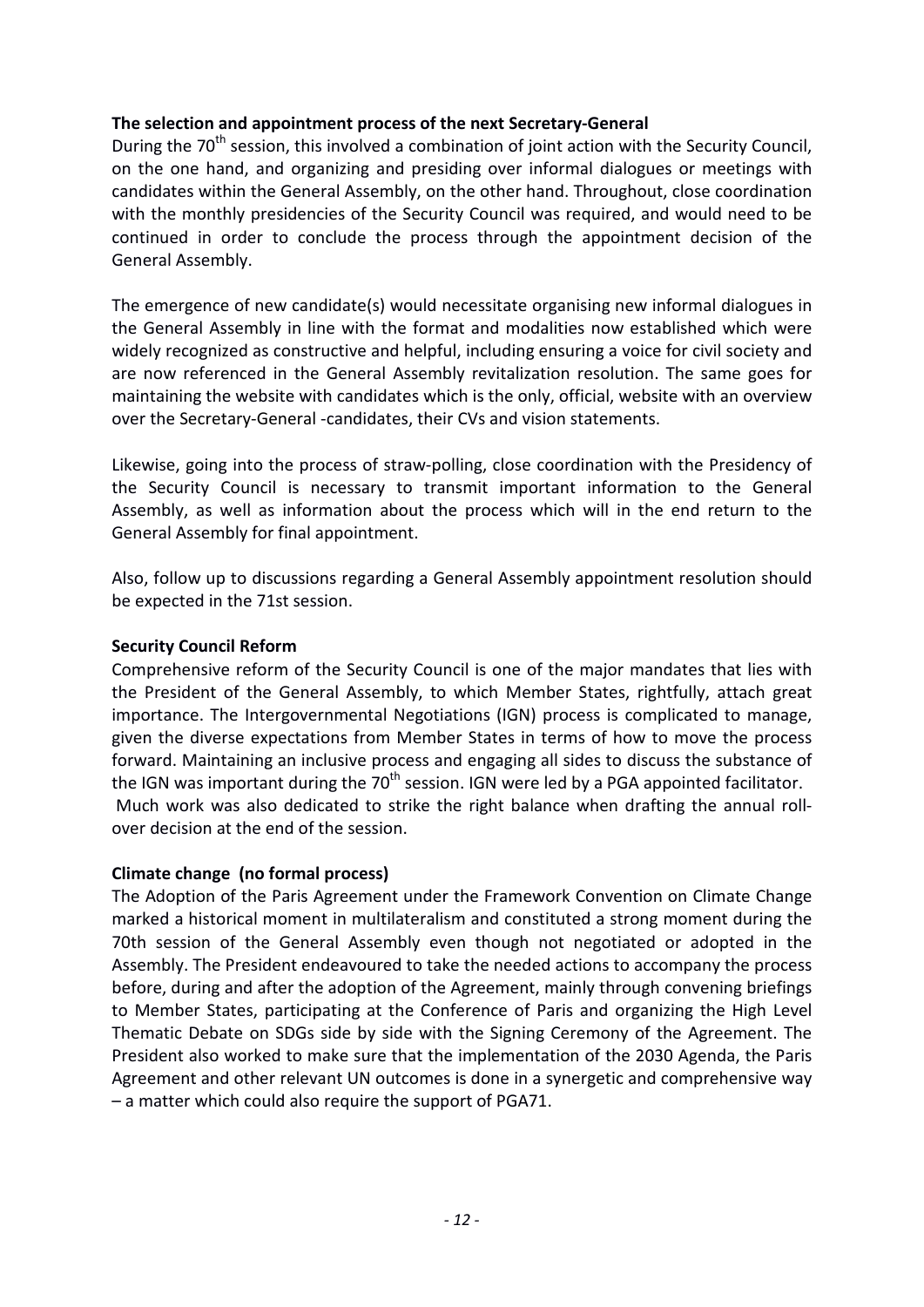# **D. Practical lessons learned**

In terms of practical lessons learned, the following may assist the President of the  $71<sup>st</sup>$ session, at the time of the assumption of your term of office.

# **I. Organization and management of the Office**

# **Staffing**

Building a high performing OPGA is detailed and time consuming work. It is difficult to achieve within just the period between the election of an incoming President of the General Assembly (PGA) to his/her formal assumption of office (June-September). It requires a detailed map of the overall strategy and objectives of the incoming PGA and then selecting and on-boarding a team that is well placed to achieve them as well as able to respond to the plethora of issues that come before the Assembly and its President. A mix of experience among team members that includes those who understand Member State priorities and processes and those who have relevant experience working with the UN Secretariat and UN system as well as other stakeholders is highly desirable. It is equally desirable that the team includes experts in all three pillars of the UN as well as qualified communication experts. Care should be taken to ensure that as many members of OPGA as possible can be retained during the transition from one PGA to the next. This will ensure continuity with the Member States and the UN system and other stakeholders and minimise the transaction costs for the incoming PGA in establishing a new office for only one year. It is also important to consider carefully the balance between senior staff members at ambassadorial level and senior advisors/advisors. Since the profile of the regular budget posts for the OPGA is skewed in a top-heavy direction, incoming PGAs would benefit from focusing much of their recruitment of mid-level professions with the capacity to manage the OPGA's high workload. In this context, the President is particularly grateful to the Governments (outlined in Annex 2) that seconded Advisors to assist him in carrying the burden of daily work and delivering on his commitments in the  $70<sup>th</sup>$  session.

## **Transparency**

One of PGA70's major commitments related to an improvement of the transparency of the OPGA. To that end PGA70 took a number of steps. This included publishing information on the number and composition of staff of the office, details of his international travels (including the source of funding) and details of all the trust fund contributions received by OPGA during the session including the name of the donor and the amount received.

PGA70 announced principles of conduct that he and his office would follow during the session. Information sharing with Member States is another important aspect of transparency that he sought to adhere to. This included releasing notes of the content of monthly meetings with the President of the Security Council, and endeavouring to meet monthly with Chairs of the Committees and the Regional Groups on the General Assembly agenda. PGA70 also released and periodically updated a full list of the mandates of the session he was charged with implementing and the co-facilitators he had appointed to manage each of these mandates on his behalf. All of these initiatives are detailed on his website: <http://www.un.org/pga/70/president/commitment-to-transparency> and are practices that can be easily replicated by future Presidents.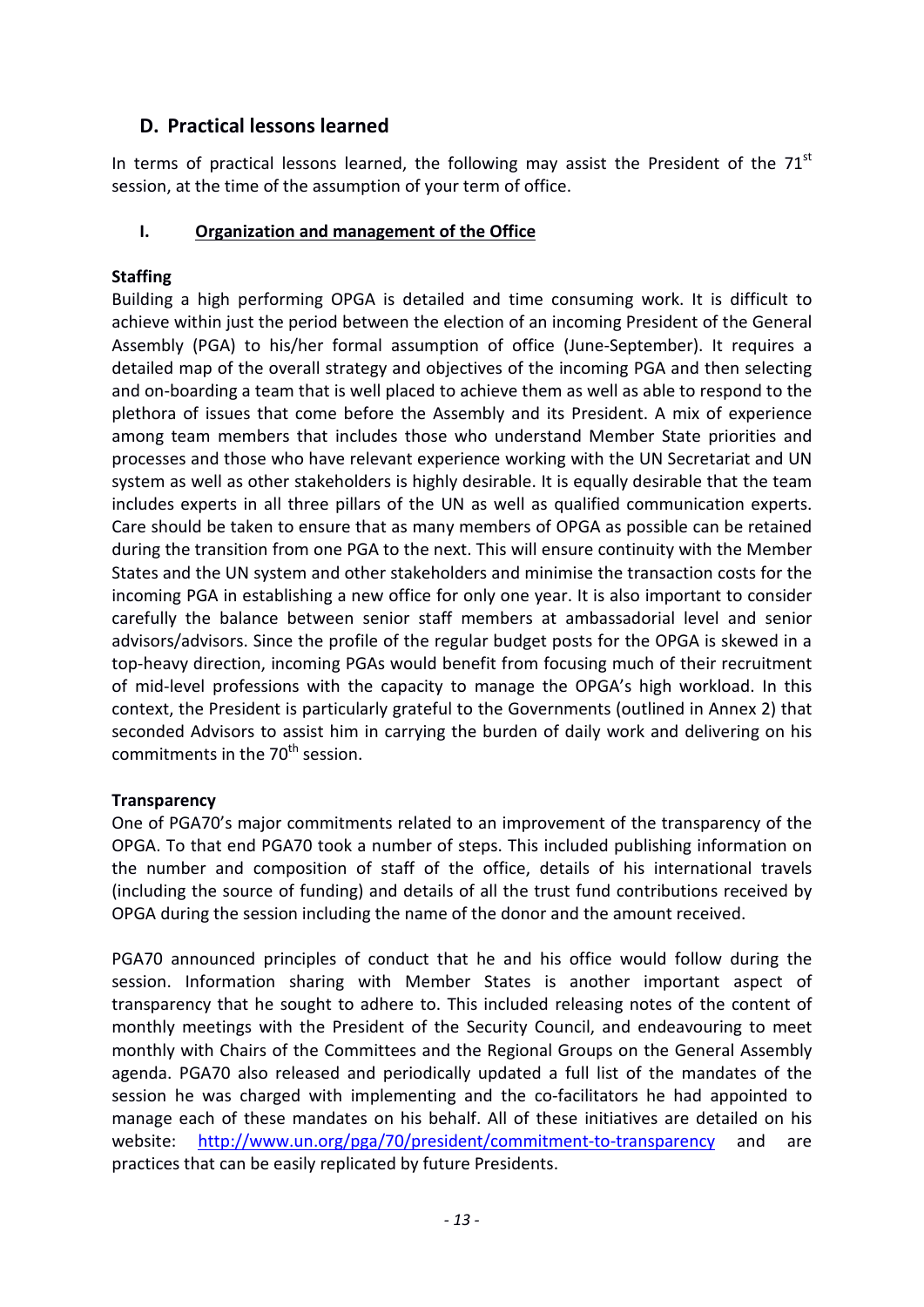# **Finance**

As regard the budget of the office, OPGA has to be aware that unspent balances arise at the end of the annual budget year at the end of a biennium, a mere four months after the General Assembly session has begins. This situation occurs every second year. In these "budget years" it has thus to be made sure that the share of the OPGA's budget that corresponds to the actual biennium is spent until December or that special arrangements are made to transfer the balance into the next biennial budget circle of the UN regular budget.

On this occasion, the President would also like to thank the Governments that supported the Office of the PGA and the President's activities through the Trust Fund as well as through in-kind contributions. A list of those governments that made financial contributions to the OPGA Trust Fund is included in Annex 3.

# **II. Mandated Meetings**

Mandated Meetings of the General Assembly add significant workload to the OPGA – in particular meetings identified by Member States as "high-level". Each meeting will require a small project team of up to four Advisers within OPGA. The Office is required to manage stakeholder participation, design the formal program for the meeting and allocate roles, coordinate meeting logistics not related to the work of the Department for General Assembly and Conference Management (DGACM) and prepare and support the role of the President in such meetings. Whether the mandated meetings are formal or informal meetings of the plenary will also impact the preparatory process including with respect to scheduling and modalities. Early planning with DGACM, the UN Non-Governmental Liaison Service, Member States, and the wider UN system to map the dates of mandated High-Level Meetings is essential.

# **III. Other meetings and events**

Member States have continued to express concern with the historic proliferation of ad hoc meetings and informal debates initiated and convened by the sitting President – most of them at the request of Member States themselves. When taking up office the President communicated clearly to all Member States his intention to convene only three events, one for each of the pillars of the UN's work. The President consulted Member States on the key orientations of those events and updated them regularly on preparations and highly recommends this approach which has received positive feedback from the Membership. Such an approach also allows for a greater pooling of resources and attention to be gathered in support of each event, as well as facilitates the participation of Member States representatives from capital who have limited resources and capacity to make the trip to New York multiple times during a session.

# **IV. Informal processes & appointment of facilitators**

Appointments of facilitators for processes require some advance planning, with the everincreasing number of processes to be supported. The practice of appointing co-facilitators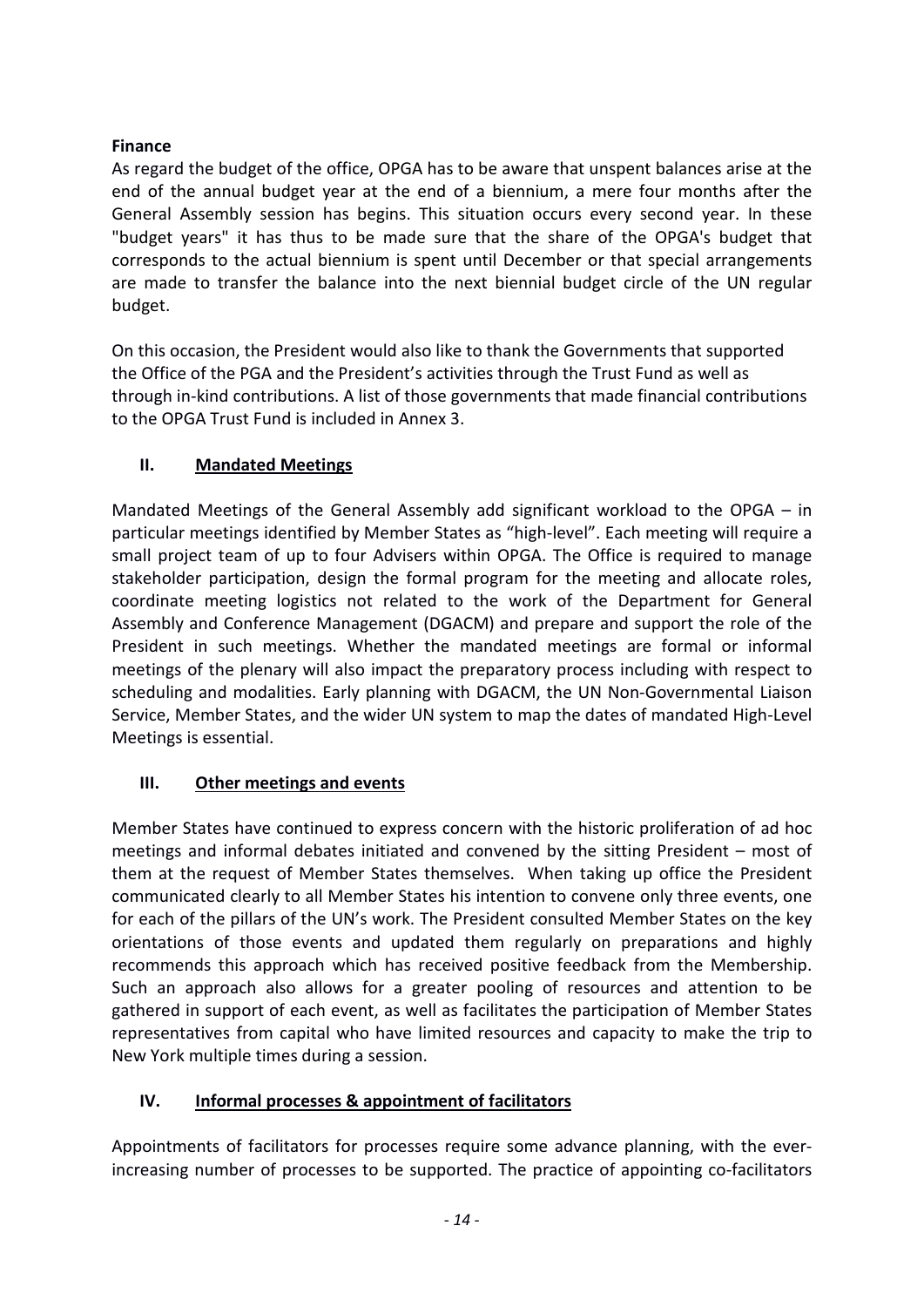with one from the North and one from the South, as well as considering gender balance has proved beneficial and is recommended to be continued. On occasion, facilitators may request sole chairmanship of the process which should be considered on an as needed basis. Additional considerations to be made are the capacity of the missions to support the extra workload of facilitators, as limitations may result in additional workload for the OPGA.

The President would like to express his gratitude to co-facilitators and chairs that supported him during the  $70^{th}$  session (see Annex 1).

# **V. Interaction with EOSG and the Secretariat**

PGA70 benefited from excellent collaboration with the Secretary-General, his office and principals of the UN Secretariat departments. A useful vehicle for interaction has been monthly lunches hosted by the Secretary-General or the PGA on a rotational basis and with the participation of relevant principals, which allows for discussion of high priority issues of concern to the Assembly. To secure ownership within the whole OPGA, PGA70 has brought along various staff of the cabinet to these meetings on rotational basis.

It is important to highlight the close working relationship the President and all of his team experienced with DGACM, as a key interlocutor on matters related to meeting organization and servicing. With the increasing demands on the Assembly the workload has become challenging to handle, and at peak times, led to crisis management situations. For this reason, PGA70 strongly encourages close coordination and advance planning of events, in consultation with DGACM, to the extent possible. This includes determining dates for events organized by the Presidency itself, such as the High-level thematic debates, the need for rooms for informal consultations and interpretations services.

Overall, it is recommended to engage proactively when relevant with the substantive offices and departments of the Secretariat in order to ensure that all relevant perspectives are taken into account. The same applies to UN agencies, funds and programmes as well as other entities, including foundations, which can all contribute substantively and constructively to the work of the OPGA.

# **VI. Relationship with Member States and other organs**

Close engagement with Member States and organs of the Assembly, in particular the Chairs of the main Committees and the General Committee is essential to performing the tasks of the Presidency. PGA70 conducted and recommend the continuation of regular meetings with the Presidents of the Security Council and the Economic and Social Council (ECOSOC) as well as chairs of the regional groups. Such engagements provide critical opportunities to share issues before the Assembly with the immediate stakeholders, as well as opportunities for seeking advice and views of the membership and organs on matters of importance to the work of the Assembly.

# **VII. Outreach to civil society and media relations**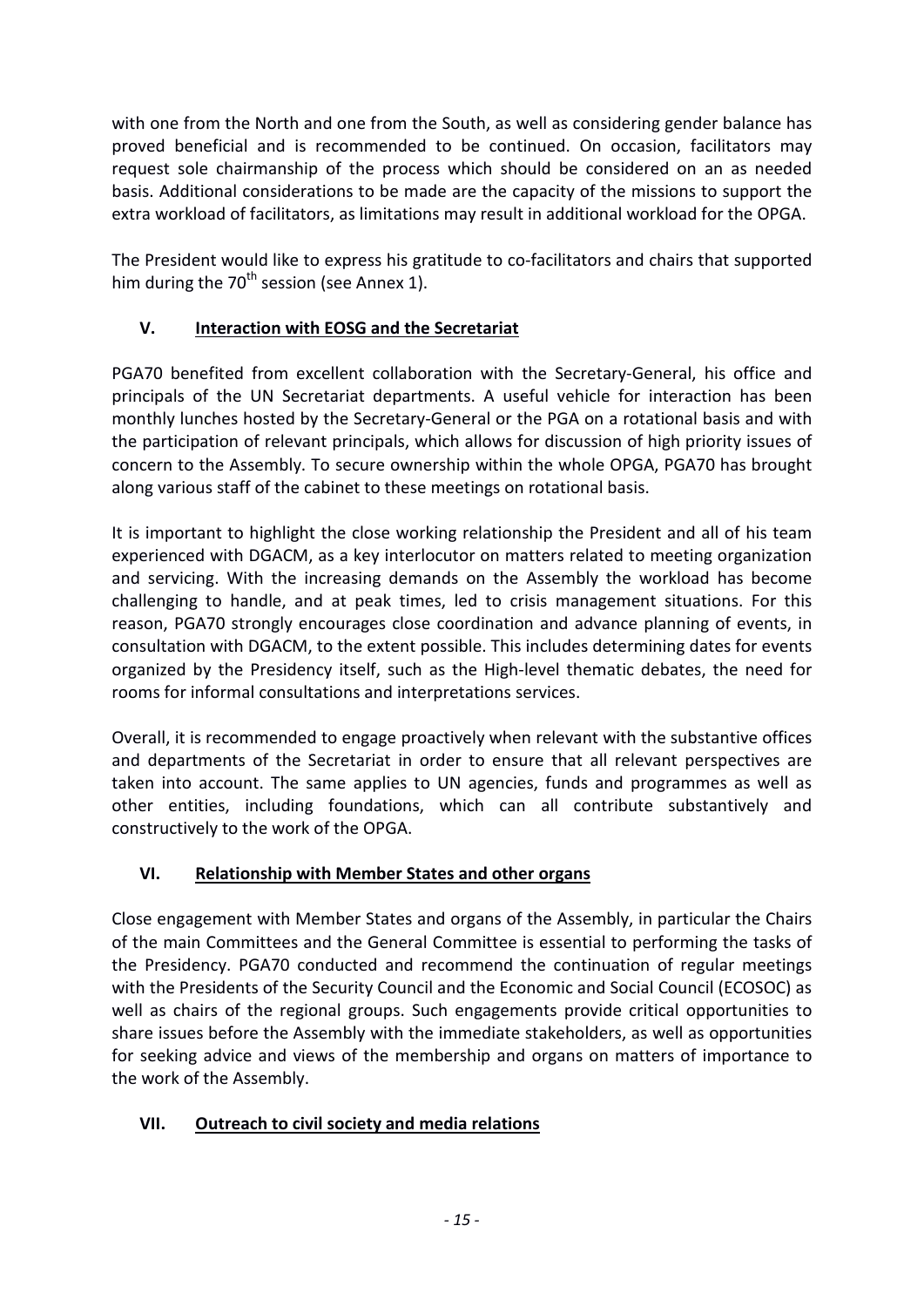**Civil society engagement** in events and processes are important elements of managing the Assembly's work and here the OPGA relied heavily on the assistance of the Non-Governmental Liaison Service (UN-NGLS) and the NGO unit of the Department of Economic and Social Affairs, who in collaboration managed many of the interactions. In many regards, however, the effectiveness and legitimacy of UN-NGLS depended on the strength of its relationship with OPGA, especially considering the increasingly complicated and diverse views of Member States towards the role of civil society in proceedings of the General Assembly. In addition to UN-NGLS' continuous service to the OPGA, PGA70 would like to highlight the invaluable assistance OPGA enjoyed from UN-NGLS with regard to executing the Secretary-General selection process and informal dialogues with questions from the global public. However, it has been invaluable to have a dedicated focal point in OPGA tasked with managing stakeholder relations, as such engagement has only expanded with the increase in intergovernmental processes and the adoption of the 2030 Agenda in particular. Dialogues with and participation by civil society were part of every major process to varying degrees. Given the increased demand for such engagement in all processes, consideration should be given as to how this is effort is managed within OPGA.

Delivering results on the Agenda 2030 requires increasingly innovative relations between the UN and partners from the private sector, finance community, civil society, foundation, philanthropy, academia, etc. It requires coalition building – or **partnership building** – whereby partners contribute core competencies towards shared solutions. The President relied on his Office to leverage his position in the wake of the newly adopted Agenda 2030 to identify, with various partners, the critical elements which would enable partnerships to help achieve SDGs. OPGA also helped build relations in the finance sector to advance publicprivate climate finance in informal workshops. By broadening OPGA engagement – welcoming non-Member State and non-CSO actors to various events, small meetings and by maintaining a welcoming tenor – this office fostered relations with UN entities, external stakeholder, and umbrella organizations that can help the following President to deliver on commitments.

**Media relations and use of social media** are critical to the transparency and accountability of the work of the Presidency. Proactive media relations around critical issues such as allegations against PGA68 protected the reputation of the Office by showing a willingness to tackle difficult issues head on and a willingness to answer questions, however awkward or difficult to answer. Utilizing all available avenues, including the dedicated web page for the Presidency, twitter and related tools, has served the Presidency well and can only be recommended to continue. Twitter proved to be a useful tool to instantly update followers (which included Member States, stakeholders, the media and general public) on the President's activities and engagements and this session followers of the PGA's twitter account doubled from 16,000 to 32,000.

# **E. Official Travel**

Over the course of the year, the President was invited to undertake a number of official travels, either by invitation from Member States, to address meetings organized as a follow up or in preparation for the UN meetings and conferences or where his attendance was explicitly required (see Annex 4).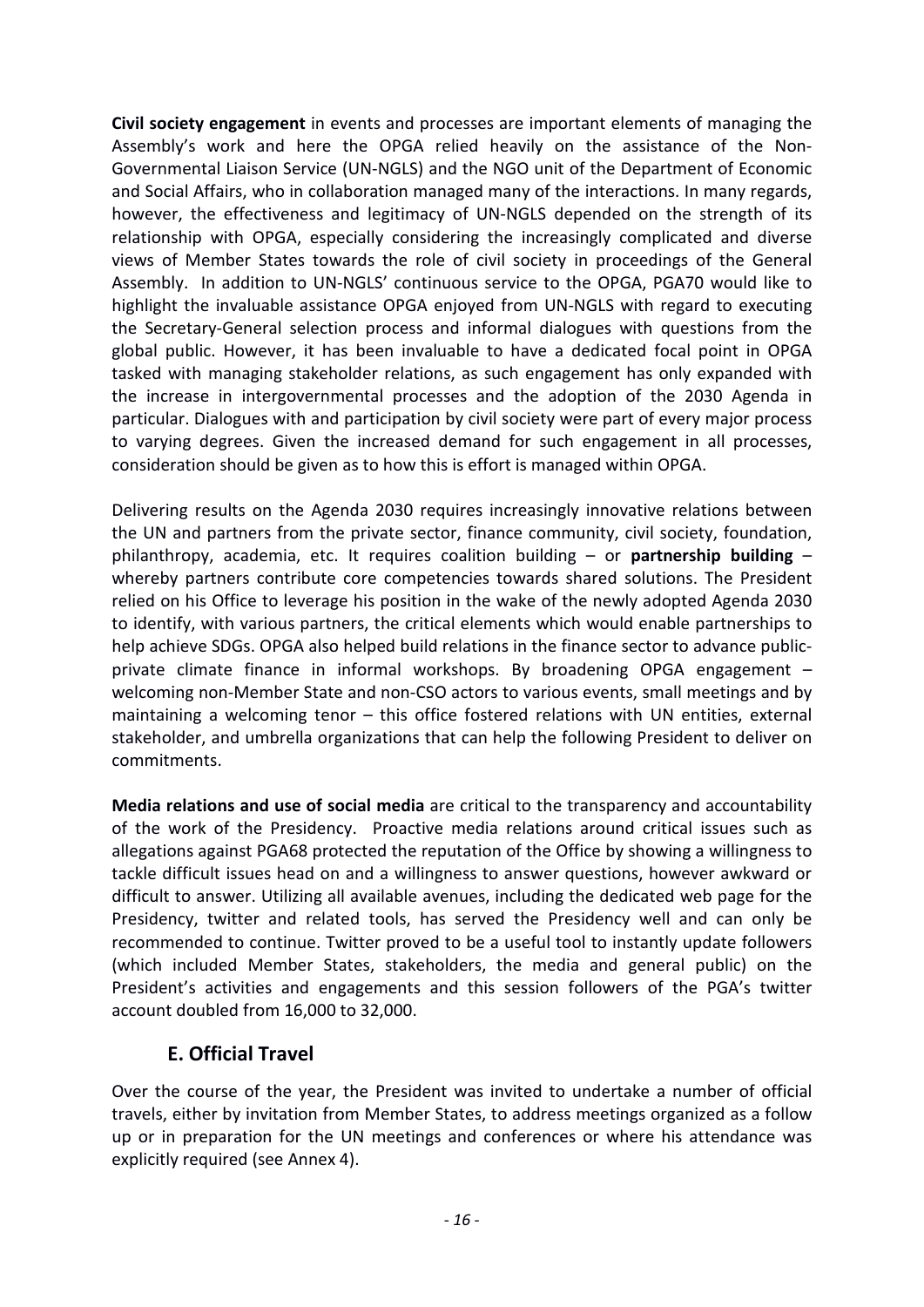# **Conclusion**

Far-reaching decisions have been taken during the  $70<sup>th</sup>$  session, however, what is even more important than reaching agreement, is the actual implementation of and follow-up to these decisions. It is the sincere hope of H.E. Mogens Lykketoft, President of the 70<sup>th</sup> session of the UN General Assembly, that this handover report will prove useful in supporting H.E. Peter Thomson, President of the 71<sup>st</sup> session, to promote such implementation.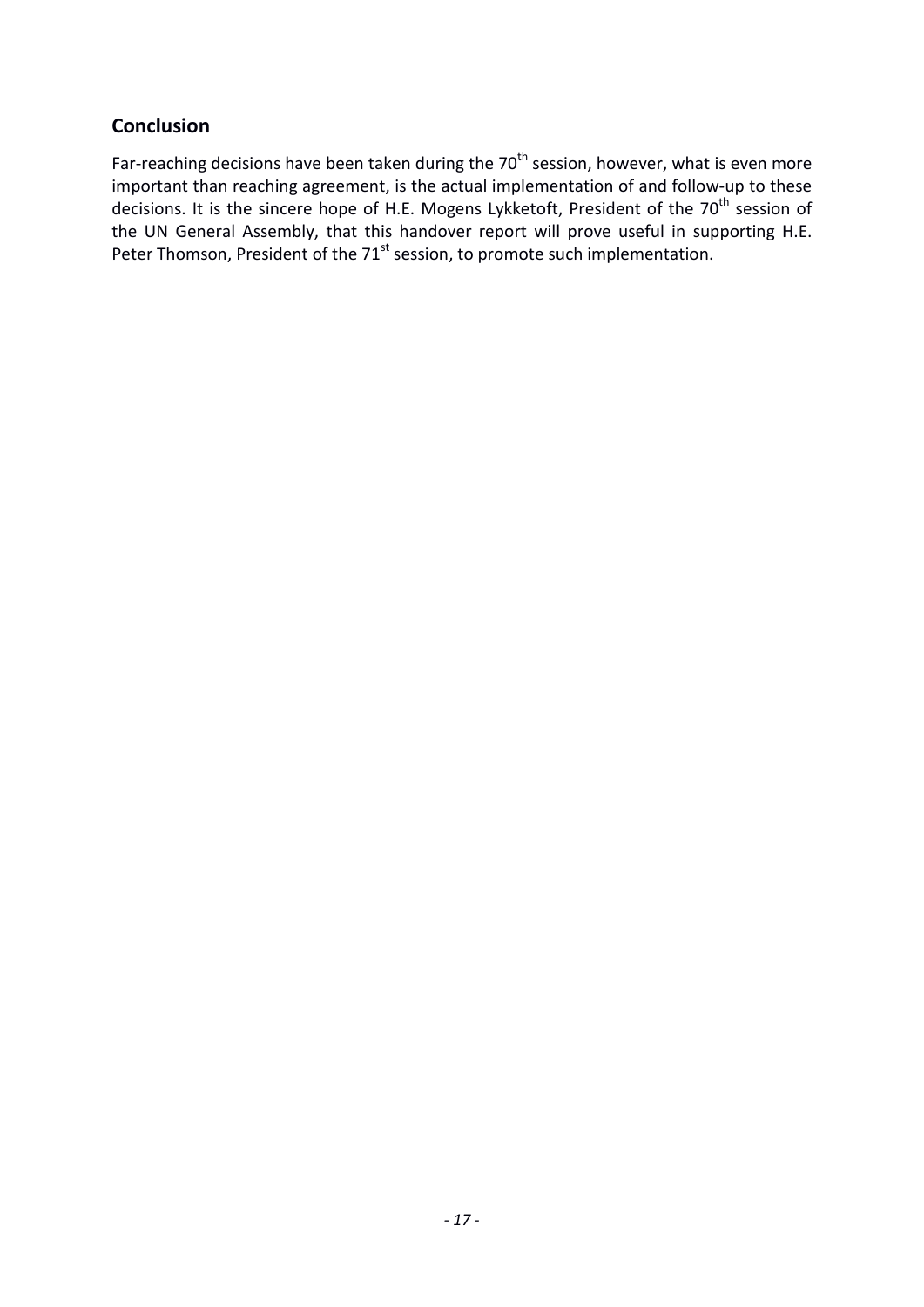# **Annex 1: Facilitators and Chairs of the 70th session**

| <b>Subject</b>                            | Facilitator(s)                               |
|-------------------------------------------|----------------------------------------------|
| (Mandate)                                 |                                              |
| Intergovernmental negotiation process,    | Co-Facilitators:                             |
| resulting in an intergovernmentally       | H.E. Jānis Mažeiks                           |
| agreed outcome document, for              | (Latvia)                                     |
| adoption at the two-day HLM of the        | Her Excellency Lana Zaki Nusseibeh           |
| <b>General Assembly to review the</b>     | (United Arab Emirates)                       |
| implementation of the outcomes of         |                                              |
| the World Summit on the Information       |                                              |
| <b>Society</b>                            |                                              |
| (Resolution 68/302)                       |                                              |
|                                           |                                              |
| <b>Comprehensive review of the United</b> | Co-Facilitators:                             |
| Nations peacebuilding architecture in     | H.E. Ismael Abraao Gaspar Martins (Angola)   |
| 2015 - inter-governmental                 | Her Excellency Gillian Bird (Australia)      |
| consultations in order to consider the    |                                              |
| recommendations submitted by the          |                                              |
| advisor group of experts (appointed by    |                                              |
| SG) and to general agreed                 |                                              |
| recommendations for consideration         |                                              |
| and final decision by GA (and SC)         |                                              |
| (Resolution 65/7)                         |                                              |
| Ad hoc working group on the               | Co-Chairs:                                   |
| revitalization of the work of the         | H.E. Mr. Vladimir Drobnjak (Croatia)         |
| <b>General Assembly</b>                   | H.E. Mr. Wilfried I. Emvula (Namibia)        |
| (Resolution 69/321)                       |                                              |
| Intergovernmental negotiations on         | Chair:                                       |
| <b>Security Council reform</b>            | H.E. Ms. Sylvie Lucas                        |
| (Decision 69/560)                         | (Luxembourg)                                 |
|                                           |                                              |
|                                           |                                              |
|                                           |                                              |
| Consultations on all issues related to    | Co-Facilitators:                             |
| the preparations for the high-level       | H.E. Juerg Lauber (Switzerland)              |
| meeting on HIV/AIDS in 2016               | Her Excellency Mwaba P.Kasese-Bota (Zambia)  |
| (Decision 68/555; resolution 70/228)      |                                              |
| Preparations for the Comprehensive        | Co-Facilitators:                             |
| <b>High-level</b>                         | Her Excellency Benedicte Frankinet (Belgium) |
| <b>Midterm Review of the</b>              | H.E. Jean-Francis Regis Zinsou (Benin)       |
| <b>Implementation of the Istanbul</b>     |                                              |
| <b>Programme of Action for the</b>        |                                              |
| <b>Least Developed Countries for the</b>  |                                              |
| Decade 2011-2020                          |                                              |
| (to be held in Antalya, Turkey, in June   |                                              |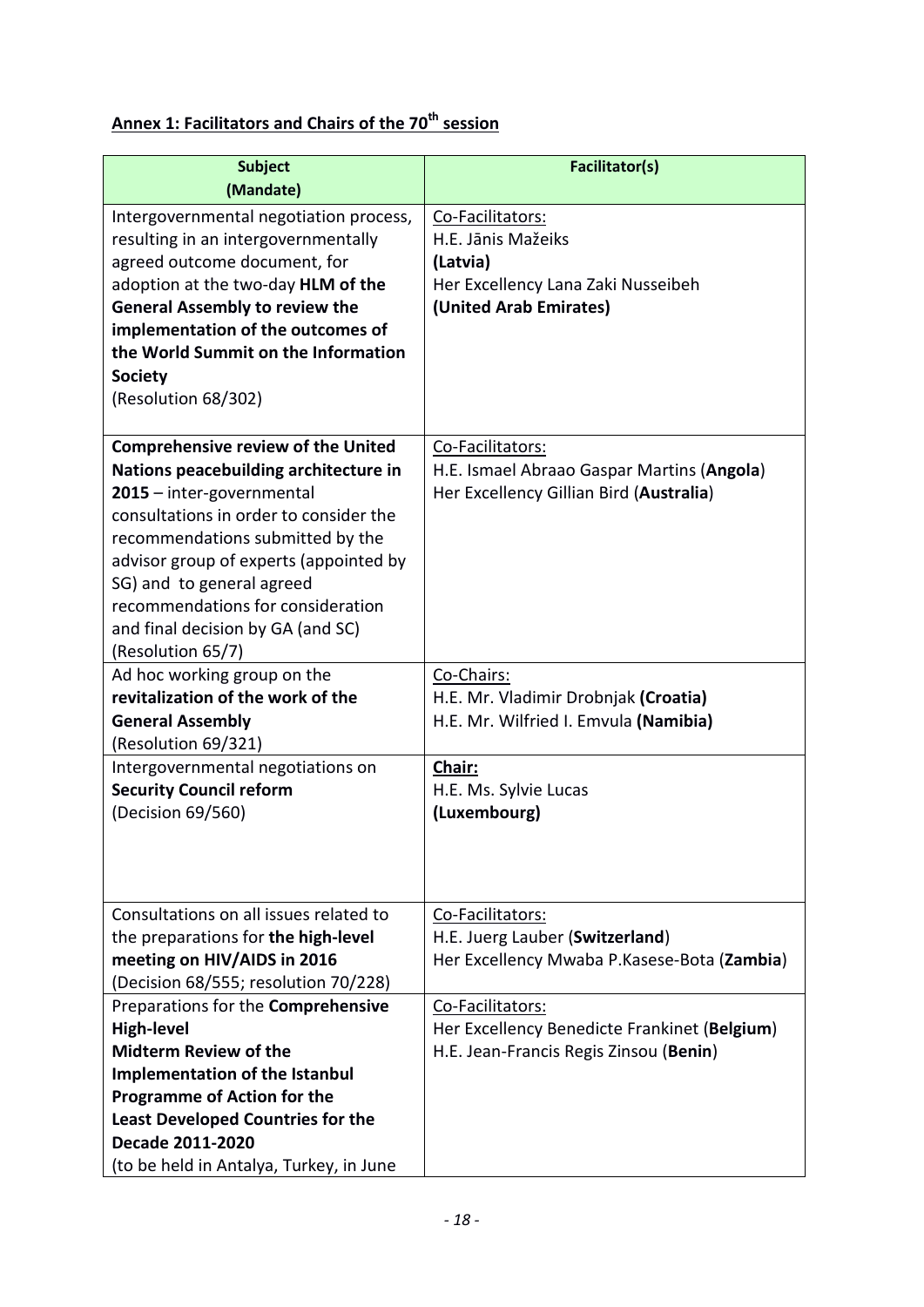| 2016)                                                                   |                                                                                  |
|-------------------------------------------------------------------------|----------------------------------------------------------------------------------|
| (Resolution 69/231)                                                     |                                                                                  |
| <b>Steering Committee on partnerships</b>                               | Co-Chairs:                                                                       |
| for the SIDS to support the follow-up of                                | H.E. Ahmed Sareer (Maldives)                                                     |
| existing SIDS partnership, and promote                                  | H.E. Sebastiano Cardi (Italy)                                                    |
| and advocate for the launch of new                                      |                                                                                  |
| ones.                                                                   |                                                                                  |
| (Resolution 70/202)                                                     |                                                                                  |
| Seventeenth meeting of the United                                       | Co-Chairs:                                                                       |
| <b>Nations Open-ended Informal</b>                                      | H.E. Nicholas Emiliou (Cyprus)                                                   |
| <b>Consultative Process on Oceans and</b>                               | H.E. Gustavo Meza-Cuadra (Peru)                                                  |
| the Law of the Sea                                                      |                                                                                  |
| (Resolution 70/235)                                                     |                                                                                  |
| Transparent and inclusive consultations                                 | Co-Facilitators:                                                                 |
| with MS to finalize the organizational                                  | H.E. David Donoghue (Ireland)                                                    |
| arrangements, including a possible                                      | Her Excellency Dina Kawar (Jordan)                                               |
| outcome, for the High-level meeting to                                  |                                                                                  |
| address large movements of refugees                                     |                                                                                  |
| and migrants, to be held 19 September                                   |                                                                                  |
| 2016                                                                    |                                                                                  |
| (Decision 70/539)                                                       |                                                                                  |
| Inclusive representative and                                            | <b>Advisers from MS:</b>                                                         |
| transparent consultations with MS,                                      | H.E. Kai Sauer (Finland)                                                         |
| indigenous peoples representatives and                                  | Her Excellency Martha Ama Akyaa Pobee                                            |
| institutions from all regions of the                                    | (Ghana)                                                                          |
| world on the possible measures<br>necessary to enable the participation | Advisers from indigenous peoples:<br>Ms. Claire Winfield Ngamhi Chartes (Pacific |
| of indigenous peoples representatives                                   | region)                                                                          |
| and institutions in meetings of the                                     | Mr. James Anaya (North America region)                                           |
| relevant UN bodies on issues affecting                                  |                                                                                  |
| them                                                                    |                                                                                  |
| (Resolution 70/232)                                                     |                                                                                  |
| To lead an open, inclusive and                                          | Co-Facilitators:                                                                 |
| transparent process of informal                                         | Her Excellency Lois M. Young (Belize)                                            |
| consultations with MS on the follow-                                    | H.E. Ib Petersen (Denmark)                                                       |
| up and review framework envisioned                                      |                                                                                  |
| in the 2030 Agenda for Sustainable                                      |                                                                                  |
| Development                                                             |                                                                                  |
| (Resolution 70/1)                                                       |                                                                                  |
| To facilitate consultations on modalities                               | Co-Facilitators:                                                                 |
| for the high-level UN Conference to                                     | H.E. Jagdish Dharamchand Koonjul (Mauritius)                                     |
| <b>Support the Implementation of</b>                                    | H.E. Magnus Lennartsson (Sweden)                                                 |
| <b>Sustainable Development Goal 14:</b>                                 |                                                                                  |
| Conserve and sustainable use the                                        |                                                                                  |
| oceans, seas and marine resources for                                   |                                                                                  |
| sustainable development (to be held in                                  |                                                                                  |
| Fiji from 5 to 9 June 2017)                                             |                                                                                  |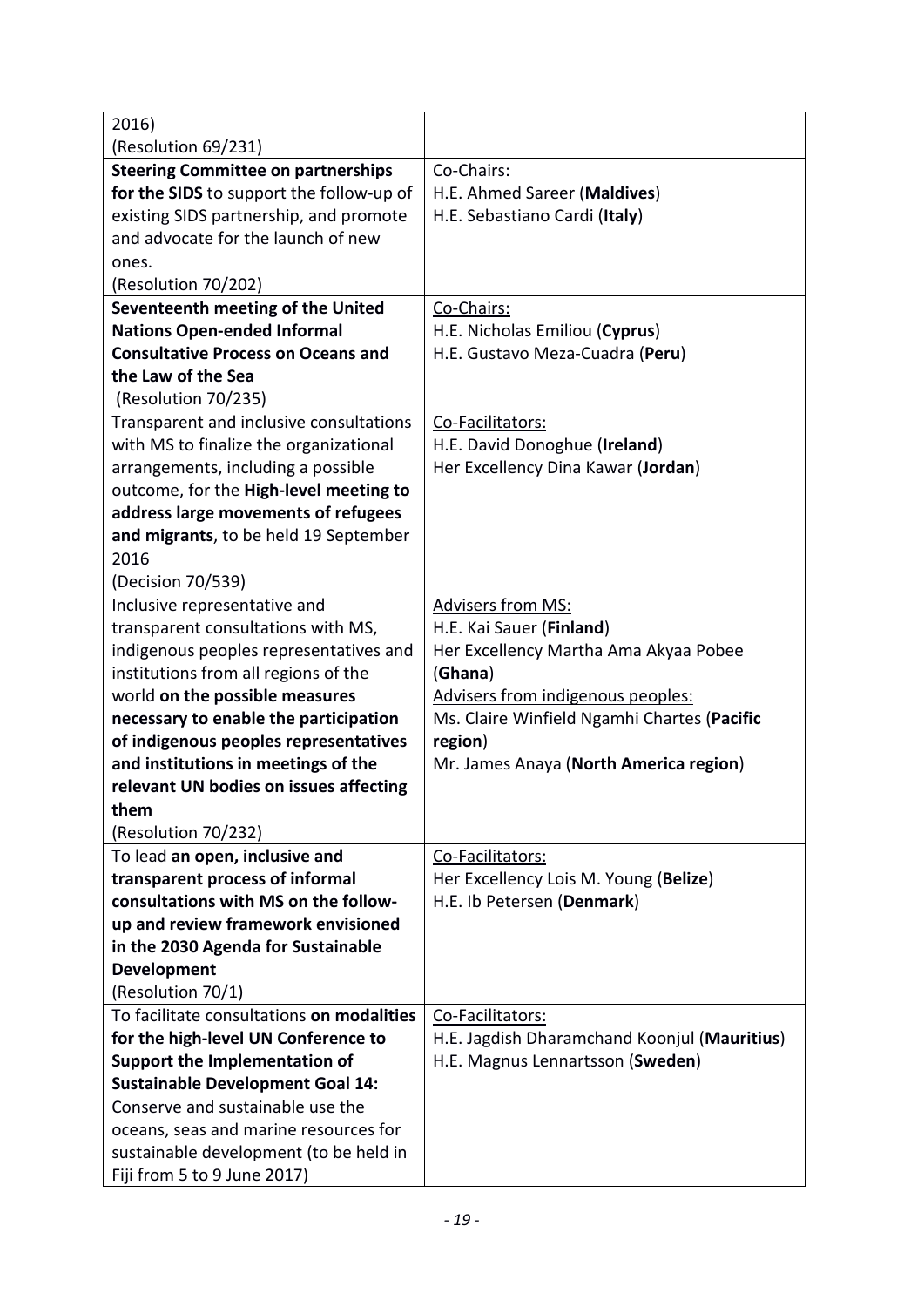| (Resolution 70/226)                        |                                           |
|--------------------------------------------|-------------------------------------------|
| To find agreement on a proposal, in        | Facilitator:                              |
| consultation with Member States,           | Her Excellency Maria Emma Mejia Velez     |
| aimed at strategically aligning the        | (Colombia)                                |
| agenda of future sessions of the           | Supporters:                               |
| <b>General Assembly with the 2030</b>      | H.E. Oh Joon (Republic of Korea)          |
| <b>Agenda, including the Sustainable</b>   | H.E. Omar Hilale (Morocco)                |
| <b>Development Goals</b>                   | H.E. Karel van Oosterom (the Netherlands) |
| (Resolution 69/321)                        | H.E. Andrej Logar (Slovenia)              |
|                                            |                                           |
| To lead open, transparent and inclusive    | Facilitator:                              |
| consultations with Member States to        | H. E. Juan Jose Gomez Camacho (Mexico)    |
| finalize the organizational                |                                           |
| arrangements, including a possible         |                                           |
| outcome, for the high-level meeting of     |                                           |
| the plenary on antimicrobial resistance    |                                           |
| (Resolution 70/183)                        |                                           |
| To serve as facilitators for consultations | Co-Facilitators:                          |
| with Member States on the outcome of       | H. E. Martin Garcia Moritan (Argentina)   |
| the biennial Review of the UN Global       | H.E. Einar Gunnarsson (Iceland)           |
| <b>Counter-Terrorism Strategy</b>          |                                           |
| (Resolutions 60/288; 68/276 & 70/254)      |                                           |
| Development of an international legally    | Facilitator:                              |
| binding instrument under the United        |                                           |
| Nations Convention on the Law of the       | H.E. Eden Charles                         |
| Sea on the conservation and sustainable    | (Trinidad and Tobago)                     |
| use of marine biological diversity of      |                                           |
| areas beyond national jurisdiction         |                                           |
| (A/RES/69/292)                             |                                           |
| Ad Hoc Working Group of the Whole          | H. E. Carolyn Schwagler                   |
| (Law of the Sea)                           | (New Zealand)                             |
|                                            | H.E. Juliette Rosita Rile (Barbados)      |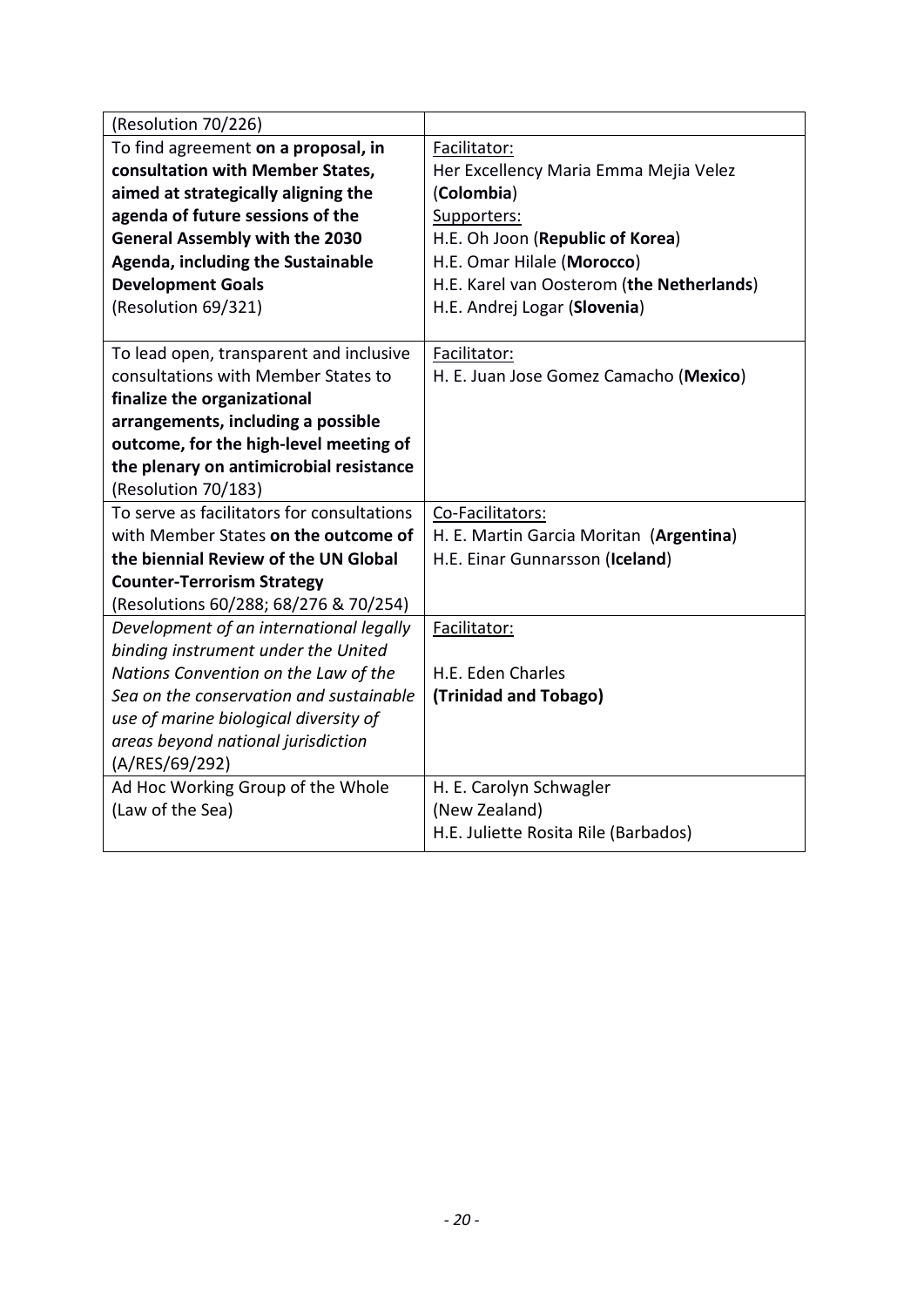# **Annex 2: Governments and others that seconded staff to the OPGA during the 70th session**

Algeria Angola Australia Brazil China Denmark Germany Indonesia Mexico Norway **Turkey** Slovakia South Africa United Arab Emirates European Union

# **Annex 3: Governments that made contribution to the Trust Fund of the PGA during the 70th session**

**Turkey** China Ireland Germany Denmark Kazakhstan Qatar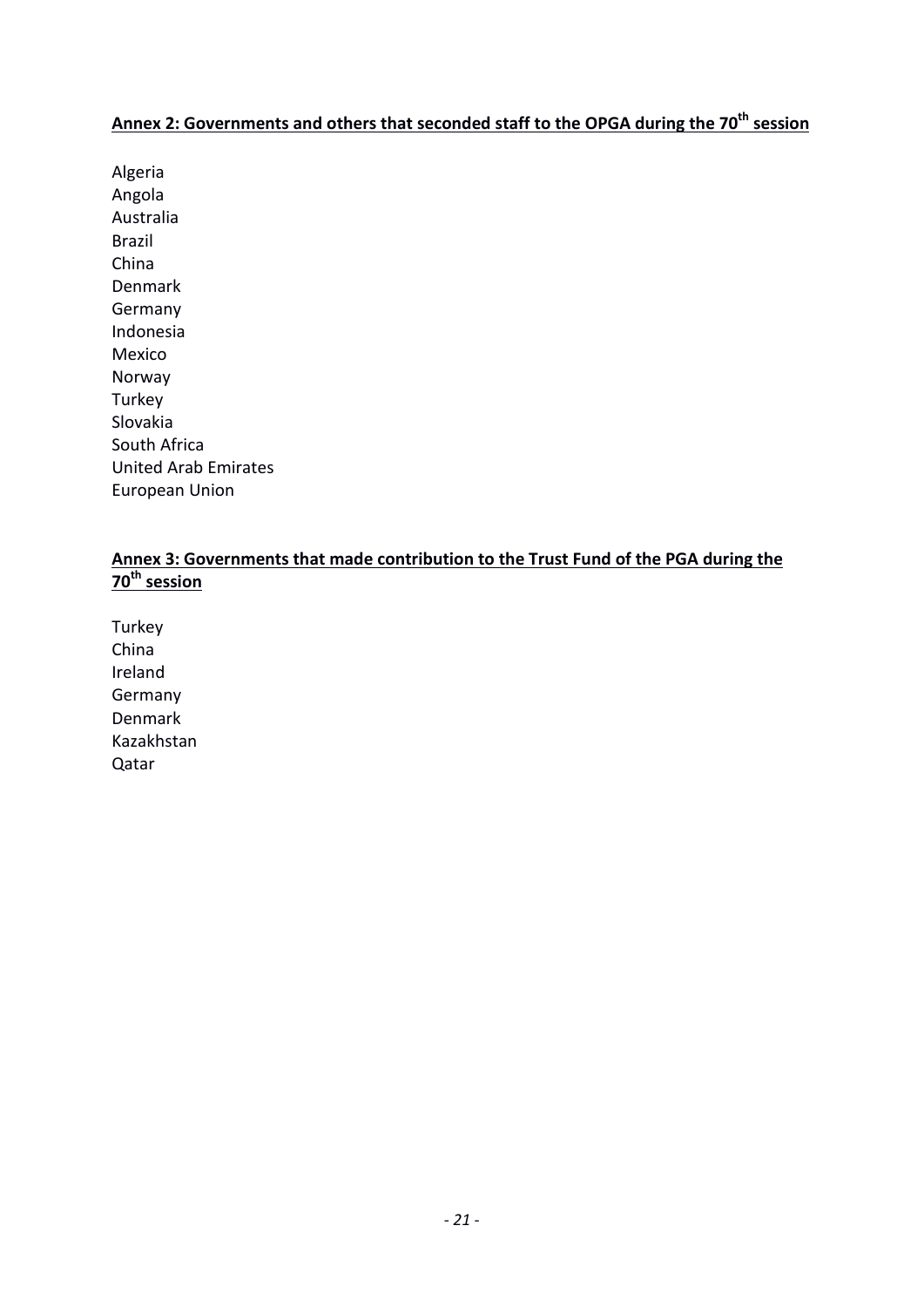# **Annex 4: Official Travel**

# **Prior to assuming office**

- Ethiopia, in July 2015, to attend the Third International Conference on Financing for Development;
- Germany and Denmark, in August 2015 for bilateral visits on invitation by the governments,
- India, in August and September 2015 for a bilateral visit on invitation of government of India;
- Liechtenstein, in September 2015 to attend Meeting of Elders on strenghtening UN@70 on invitation of Liechtenstein;
- Japan, in September 2015 for a bilateral visit on invitation of government of Japan

# **From 15 September 2015, after assumption of office**

- Peru, in October 2015, to address the Development Committee at the annual meetings of the World Bank Group and IMF - the first time a President of the General Assembly participated in this meeting;
- China, in October 2015, for a bilateral visit at the invitation of the Government of China;
- Europe (Paris, Vienna, Copenhagen), in November and December 2015, to attend the UN Climate Change Conference COP21, to meet with heads of UN agencies ( UNODC, UNIDO, OECD, UNOPS) and for bilateral meetings in Austria;
- UAE, Jordan and Davos, in January 2016 for bilateral meetings, to attend Abu Dhabi Sustainability Week, to visit a refugee camp in Jordan and to attend WEF;
- Europe (Stockholm, Brussels) and Morocco, in February 2016 for a bilateral visit and participation in the Post-Davos Nordic Summit, to meet with leaders of the European Institutions – including the European Commission, the European External Action Service and the European Parliament, to address the Foreign Affairs Committee of the European Parliament, and hold bilateral meetings with the Belgian Government as well as for a series of bilateral meetings in Morocco in preparations for COP22;
- Switzerland (Geneva) and Ethiopia (Addis Ababa), in February and March 2016 to meet with president of Human Rights Council, High Commissioner for Human Rights, heads of WHO, ICRC, WEF UNAIDS, to meet Government and UN leaders and to address the African Union and visit a refugee center in Addis Ababa;
- Washington D.C. (United States of America), in April and May 2016 to participate in 1) the Spring Meetings of the World Bank and IMF Development Committee and 2) Climate Action 2016, meeting representatives from Government, think tanks and civil society;
- Copenhagen (Denmark), in May 2016 to participate in the Women Deliver conference and address the conference on the future of United Nations;
- Doha (Qatar), in May 2016 (on invitation of State of Qatar to participate in the  $6<sup>th</sup>$ session of the Doha Forum - "Stability and Prosperity for All";
- Turkey (Istanbul, Antalya, Gaziantep), in May 2016 to participate in the World Humanitarian Summit and Midterm Review of the Istanbul Programme of Action for the LDCs;
- Egypt (Cairo), May 2016 for a bilateral visit on invitation by government of Egypt)
- Havana (Cuba), June 2016 (bilateral visit at the invitation of the Cuban government, and participation in the bilateral ceasefire and laying down of arms agreement between the Government of Colombia and the Revolutionary Armed Forces of Colombia.)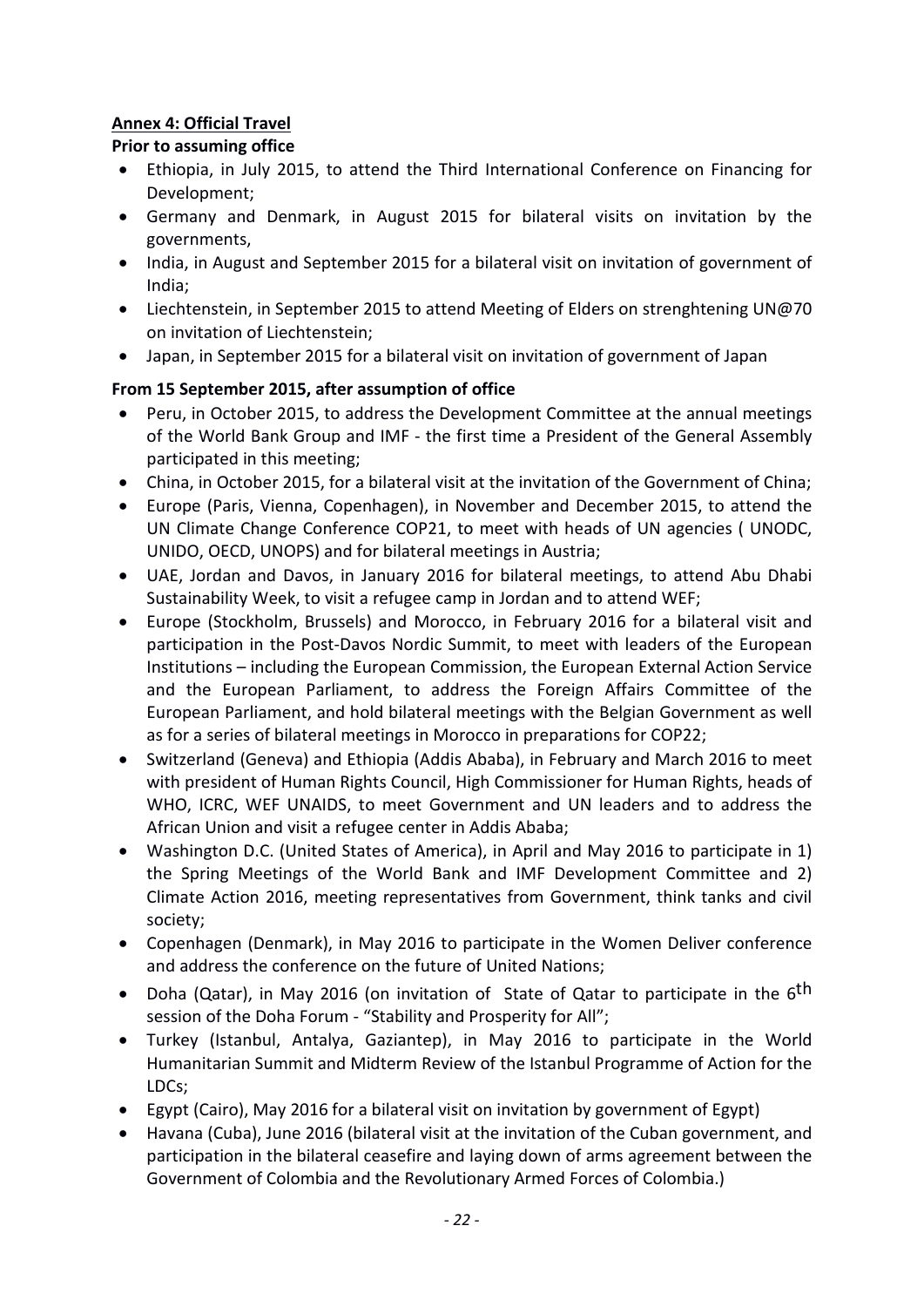# **Annex 5: Mandates for the 71st session**

The General Assembly has decided upon a number of mandates for implementation which require follow-up during the 71 $\mathrm{^{st}}$  session, some of which were initiated during the 70 $\mathrm{^{th}}$ session. These include facilitated processes, the convening of meetings of the General Assembly and other events:

| <b>RESOLUTION</b><br><b>MANDATE</b><br>70 <sup>th</sup> session<br>71 <sup>st</sup> session<br>Resolution 70/305 decided to<br>Co-Chairs appointed:<br>Revitalization<br>Co-Chairs will |  |
|-----------------------------------------------------------------------------------------------------------------------------------------------------------------------------------------|--|
|                                                                                                                                                                                         |  |
|                                                                                                                                                                                         |  |
| establish at the 71 <sup>st</sup> session an ad<br>of the work of<br>either need to be                                                                                                  |  |
| hoc working group on the<br>the General<br>H.E. Vladimir Drobnjak<br>reappointed or<br>new ones                                                                                         |  |
| <b>Assembly</b><br>revitalization of the work of the<br>(Croatia)<br>General Assembly open to all<br>appointed for the                                                                  |  |
| H.E. Wilfried I. Emvula<br>Member States "to identify further<br>AHWG which will                                                                                                        |  |
| <b>Resolution</b><br>ways to enhance the role,<br>(Namibia)<br>convene during                                                                                                           |  |
| 70/305 of 13<br>authority, effectiveness and<br>the resumed part                                                                                                                        |  |
| September<br>of the session.<br>efficiency of the Assembly, inter                                                                                                                       |  |
| 2016 (see<br>alia, by building on the progress<br>The AHWG convened                                                                                                                     |  |
| A/70/1003,<br>achieved in past sessions as well as<br>a total of eight formal<br>Informal GA                                                                                            |  |
| pp.22-33)<br>on previous resolutions, including<br>meetings focusing on<br>dialogues may be                                                                                             |  |
| evaluating the status of their<br>the four thematic<br>required with any                                                                                                                |  |
| implementation" and "to submit a<br>clusters (role and<br>additional SG-                                                                                                                |  |
| report thereon to the Assembly at<br>authority of the GA;<br>candidate that                                                                                                             |  |
| its 71 <sup>st</sup> session."<br>working methods;<br>emerge in the<br>selection and<br>course of the                                                                                   |  |
| The AHWG furthermore shall<br>appointment process<br>process.                                                                                                                           |  |
| continue its review and updating of<br>of the S-G and other                                                                                                                             |  |
| the inventory of GA resolutions<br>executive heads;<br>PGA may also                                                                                                                     |  |
| annexed to its report at the 70 <sup>th</sup><br>strengthening of the<br>wish to consider                                                                                               |  |
| session (A/70/1003, pages 34-90)<br>institutional memory<br>ways to arrive at                                                                                                           |  |
| of the OPGA) and<br>a consensual GA                                                                                                                                                     |  |
| Resolution 70/305 makes provision<br>three informal<br>resolution to                                                                                                                    |  |
| for a number of major new steps<br>meetings for an<br>appoint the next                                                                                                                  |  |
| forward on accountability and<br>exchange of views on<br>SG                                                                                                                             |  |
| transparency for the President of<br>the transparency,                                                                                                                                  |  |
| efficiency and<br>the General Assembly including:                                                                                                                                       |  |
| An oath of office and code of<br>accountability of the<br>ethics;<br>OPGA as well as                                                                                                    |  |
| Financial disclosures for the PGA;<br>certain aspects of the                                                                                                                            |  |
| Provision of formal induction<br>S-G selection and                                                                                                                                      |  |
| briefings;<br>appointment process                                                                                                                                                       |  |
| Written terms of reference for<br>(single term; multiple                                                                                                                                |  |
| staff; and<br>candidates; secret                                                                                                                                                        |  |
| Enhanced reporting on finances and<br>ballot; desirability of                                                                                                                           |  |
| a co-facilitator led<br>substantive activities.                                                                                                                                         |  |
| process).Pursuant to                                                                                                                                                                    |  |
| The AHWG during the 71 <sup>st</sup> session,<br>resolution 69/321,                                                                                                                     |  |
| among other things, will also be<br>informal dialogues                                                                                                                                  |  |
| tasked to engage in an interactive<br>with presented                                                                                                                                    |  |
| and comprehensive dialogue with<br>candidates for the<br>post of S-G have been                                                                                                          |  |
| the Secretariat on its relationship<br>with Permanent Missions and to<br>conducted (the PGA                                                                                             |  |

A. Facilitators to be (re)appointed by the PGA for meetings/ other processes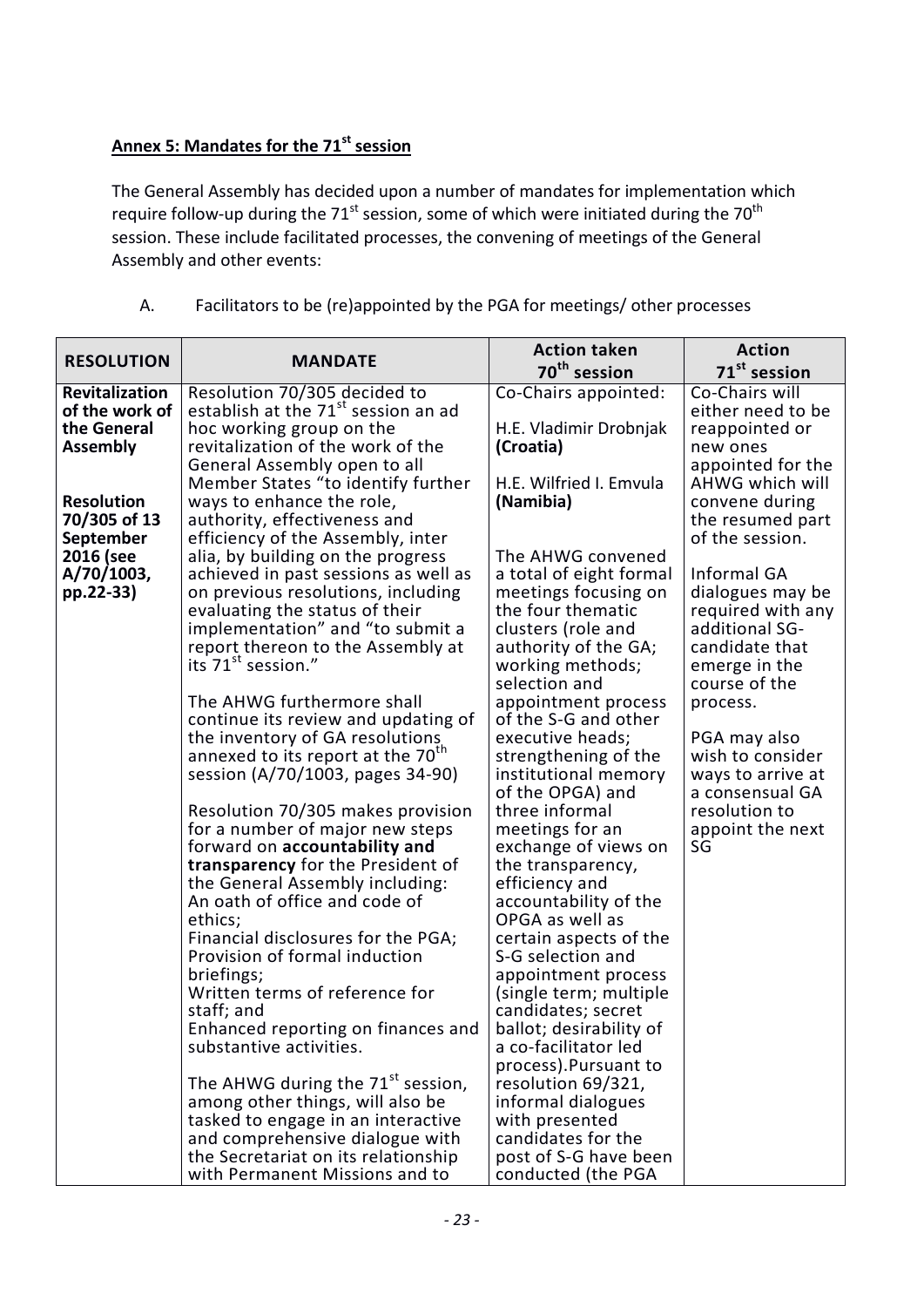|                                                                                                                                                                                                                                                                                                                                                                                                                                                                                               | hear briefings by the Main<br>Committee Chairs on the<br>improvements of their Committee's<br>working methods.                                                                                                                                                                                                                                                                                                                                                                                                                       | also organized a<br>global town hall<br>meeting).                                                       |                                                                                                                                                                                                                                                                                                                                                                         |
|-----------------------------------------------------------------------------------------------------------------------------------------------------------------------------------------------------------------------------------------------------------------------------------------------------------------------------------------------------------------------------------------------------------------------------------------------------------------------------------------------|--------------------------------------------------------------------------------------------------------------------------------------------------------------------------------------------------------------------------------------------------------------------------------------------------------------------------------------------------------------------------------------------------------------------------------------------------------------------------------------------------------------------------------------|---------------------------------------------------------------------------------------------------------|-------------------------------------------------------------------------------------------------------------------------------------------------------------------------------------------------------------------------------------------------------------------------------------------------------------------------------------------------------------------------|
| Intergovernm<br>ental<br>negotiations<br>on Security<br>Council<br>Reform<br><b>Decision</b>                                                                                                                                                                                                                                                                                                                                                                                                  | The General Assembly decided in<br>July to immediately continue<br>intergovernmental negotiations on<br>Security Council reform in informal<br>plenary of the General Assembly at<br>its seventy-first session.                                                                                                                                                                                                                                                                                                                      | Facilitator appointed:<br>H.E. Sylvie Lucas<br>(Luxembourg)                                             | New facilitator(s)<br>will need to be<br>appointed.                                                                                                                                                                                                                                                                                                                     |
| 70/559<br><b>United</b><br><b>Nations</b><br><b>Conference</b><br>to Support<br>the<br>Implementat<br>ion of<br><b>Sustainable</b><br>Developmen<br>t Goal 14:<br><b>Conserve</b><br>and<br>sustainably<br>use the<br>oceans, seas<br>and marine<br>resources for<br>sustainable<br>development<br><b>Resolution</b><br>70/226 of 23<br>December<br>2015<br><b>Resolution</b><br>70/303<br>of 9.<br>September<br><b>Sustainable</b><br>development<br>and Oceans<br>and the law<br>of the sea | The General Assembly decided to<br>convene the high-level United<br>Nations Conference to Support the<br><b>Implementation of Sustainable</b><br>Development Goal 14 from 5 to 9<br>June 2017. It also decided to define<br>modalities of the Conference as<br>well as the preparatory process<br>during the 70th session.<br>Modalities of the Conference as<br>well as the preparatory process<br>have been adopted by the GA<br>GA also decided that the<br>Conference shall be convened at<br><b>United Nations Headquarters</b> | Co-facilitators<br>appointed:<br>H.E. Magnus<br>Lennartson (Sweden)<br>H.E. J.D. Koonjul<br>(Mauritius) | Co-facilitators to<br>be appointed<br>(one developed<br>country, one<br>developing<br>country) to<br>oversee the<br>preparatory<br>process and to<br>conclude the<br>intergovernment<br>al consultations<br>on the "Call for<br>Action" by May<br>2017.<br>PGA71 is<br>requested to<br>convene a two-<br>day preparatory<br>meeting in<br>February 2017 in<br>New York. |
| A/RES/70/125<br>of 17<br>December<br>2015<br>Global health<br>and foreign                                                                                                                                                                                                                                                                                                                                                                                                                     | OP 19. Decides to hold a high-level<br>meeting in 2016 on antimicrobial<br>resistance, and requests the<br>Secretary-General, in collaboration<br>with the Director General of the<br>World Health Organization, and in<br>consultation with Member States,<br>as appropriate, to determine                                                                                                                                                                                                                                          | Facilitator appointed<br>H.E. Juan Jose Gomez<br>Camacho (Mexico)                                       | Following the<br>approval of the<br>outcome document<br>at the HLM on 21<br>September, the<br>PGA71 is to submit<br>the draft resolution<br>containing the<br>outcome for<br>adoption at a                                                                                                                                                                              |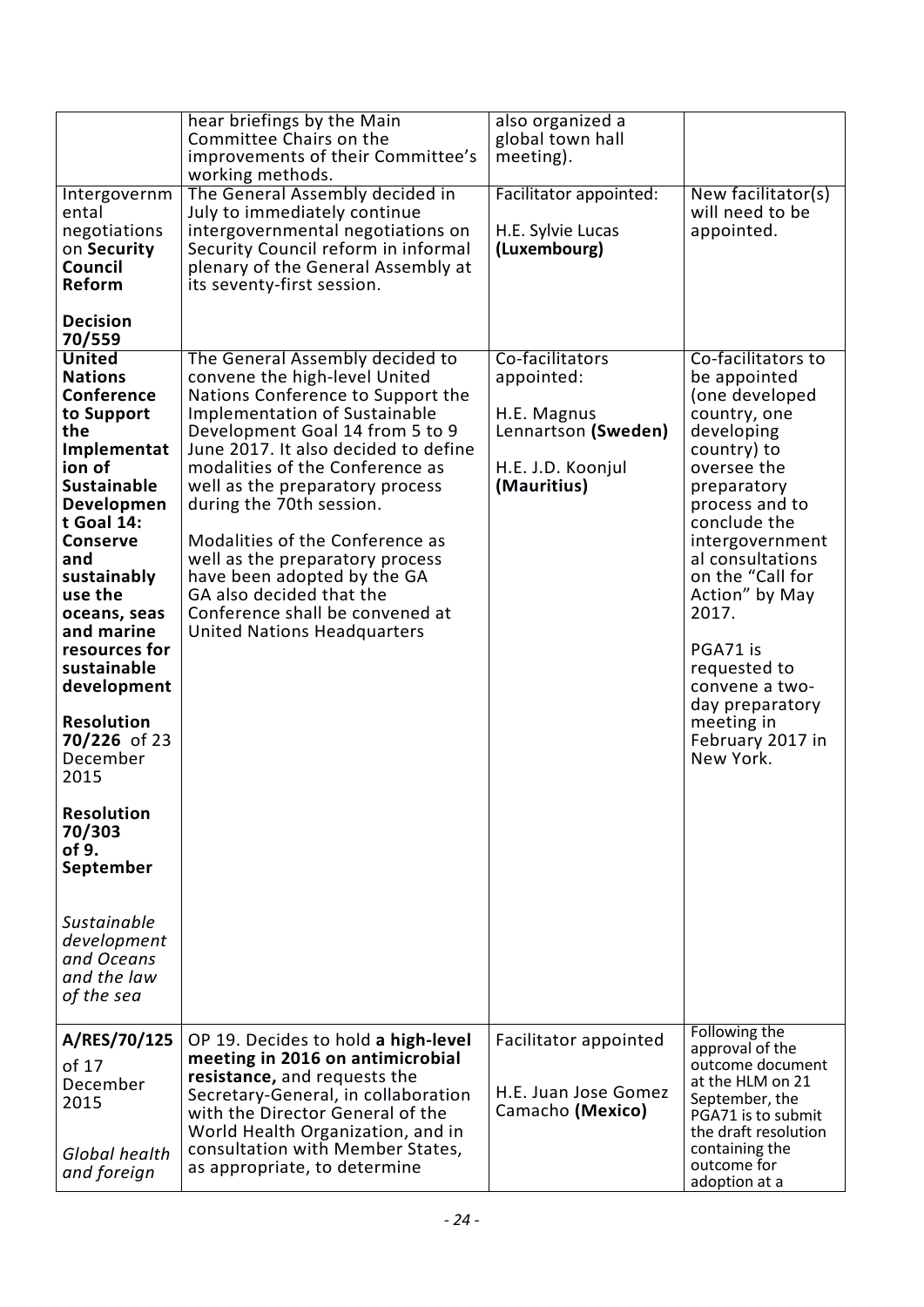| policy:         | options and modalities for the                                          |                                        | forthcoming plenary            |
|-----------------|-------------------------------------------------------------------------|----------------------------------------|--------------------------------|
| strengthenin    | conduct of such a meeting,                                              |                                        | meeting.                       |
| g the           | including potential deliverables.                                       |                                        |                                |
| management      |                                                                         |                                        |                                |
| οf              |                                                                         |                                        |                                |
| international   |                                                                         |                                        |                                |
| health crises   |                                                                         |                                        |                                |
|                 |                                                                         |                                        |                                |
| A/RES/70/23     | OP 4. Reaffirms the decision to                                         | Co-facilitators                        | PGA is requested               |
| 2               | convene a high-level event to mark                                      | appointed                              | to convene a                   |
| of 23           | the tenth anniversary of the adoption                                   |                                        | high-level event               |
| <b>December</b> | of the United Nations Declaration on                                    | H.E. Kai Sauer                         | to mark the tenth              |
| 2015            | the Rights of Indigenous Peoples, to                                    | (Finland) and H.E.                     | anniversary of                 |
|                 | be held during the seventy-first                                        | Martha Arna Akyaa                      | the adoption of                |
| Rights of       | session of the General Assembly, in                                     | Pobee (Ghana)                          | the United                     |
| indigenous      | 2017, and that the event will take                                      |                                        | <b>Nations</b>                 |
| peoples         | stock of the achievements of the                                        | and                                    | Declaration on                 |
|                 | preceding 10 years and assess the                                       | Ms. Chartes and Mr.                    | the Rights of                  |
| (Also           | remaining challenges for the rights of                                  | Anaya (indigenous                      | Indigenous                     |
| mandated by     | indigenous peoples, and also consider                                   | peoples), as Advisers,                 | Peoples in 2017                |
| A/RES/69/15     | the further follow-up to the                                            | to consult on the                      |                                |
| 9)              | Declaration, including the                                              | possible measures                      | Facilitators may               |
|                 | consideration of a third International                                  | necessary to enable                    | either need to be              |
|                 | Decade;                                                                 | the participation of                   | reappointed or                 |
|                 |                                                                         | indigenous peoples                     | new facilitators               |
|                 | OP 19. Requests the current                                             | representatives and<br>institutions in | appointed, unless<br>the Third |
|                 | <b>President of the General Assembly</b><br>to conduct, within existing |                                        | Committee                      |
|                 | resources, timely, inclusive,                                           | meetings of the<br>relevant UN bodies  | negotiates the                 |
|                 | representative and transparent                                          | on issues affecting                    | draft text.                    |
|                 | consultations with Member                                               | them.                                  |                                |
|                 | States, indigenous                                                      |                                        |                                |
|                 | peoples' representatives and                                            | PGA letter dated 8                     | The document of                |
|                 | institutions from all regions of the                                    | July 2016 to MS                        | the 70 <sup>th</sup> session,  |
|                 | world, and existing relevant                                            | transmitting the final                 | containing the                 |
|                 | mechanisms of the United Nations,                                       | compilation of views                   | views of Member                |
|                 | on the possible measures                                                | expressed as well as                   | States, will also              |
|                 | necessary, including procedural and                                     | an addendum                            | have to be                     |
|                 | institutional steps and selection                                       | providing potential                    | brought to the                 |
|                 | criteria, to enable the participation                                   | elements for                           | attention of the               |
|                 | of indigenous                                                           | discussion during the                  | Chair of the Third             |
|                 | peoples' representatives and                                            | 71st session, which                    | Committee, to                  |
|                 | institutions in meetings of relevant                                    | was subsequently                       | which the                      |
|                 | United Nations bodies on issues                                         | issued as document                     | relevant item has              |
|                 | affecting them, and further                                             | A/70/990.                              | been allocate                  |
|                 | requests the President to prepare                                       |                                        |                                |
|                 | a compilation of the views                                              |                                        |                                |
|                 | presented during the                                                    |                                        |                                |
|                 | consultations, including good                                           |                                        |                                |
|                 | practices within the United Nations                                     |                                        |                                |
|                 | regarding indigenous<br>peoples' participation, which will              |                                        |                                |
|                 | form the basis of a draft text to                                       |                                        |                                |
|                 | be finalized and adopted by the                                         |                                        |                                |
|                 | <b>General Assembly during the</b>                                      |                                        |                                |
|                 | seventy-first session                                                   |                                        |                                |
| A/RES/70/20     | OP 11. (a) To form a Steering                                           | Co- Chairs appointed                   | Co-facilitators                |
| 2               | Committee on partnerships for small                                     |                                        | may need to be                 |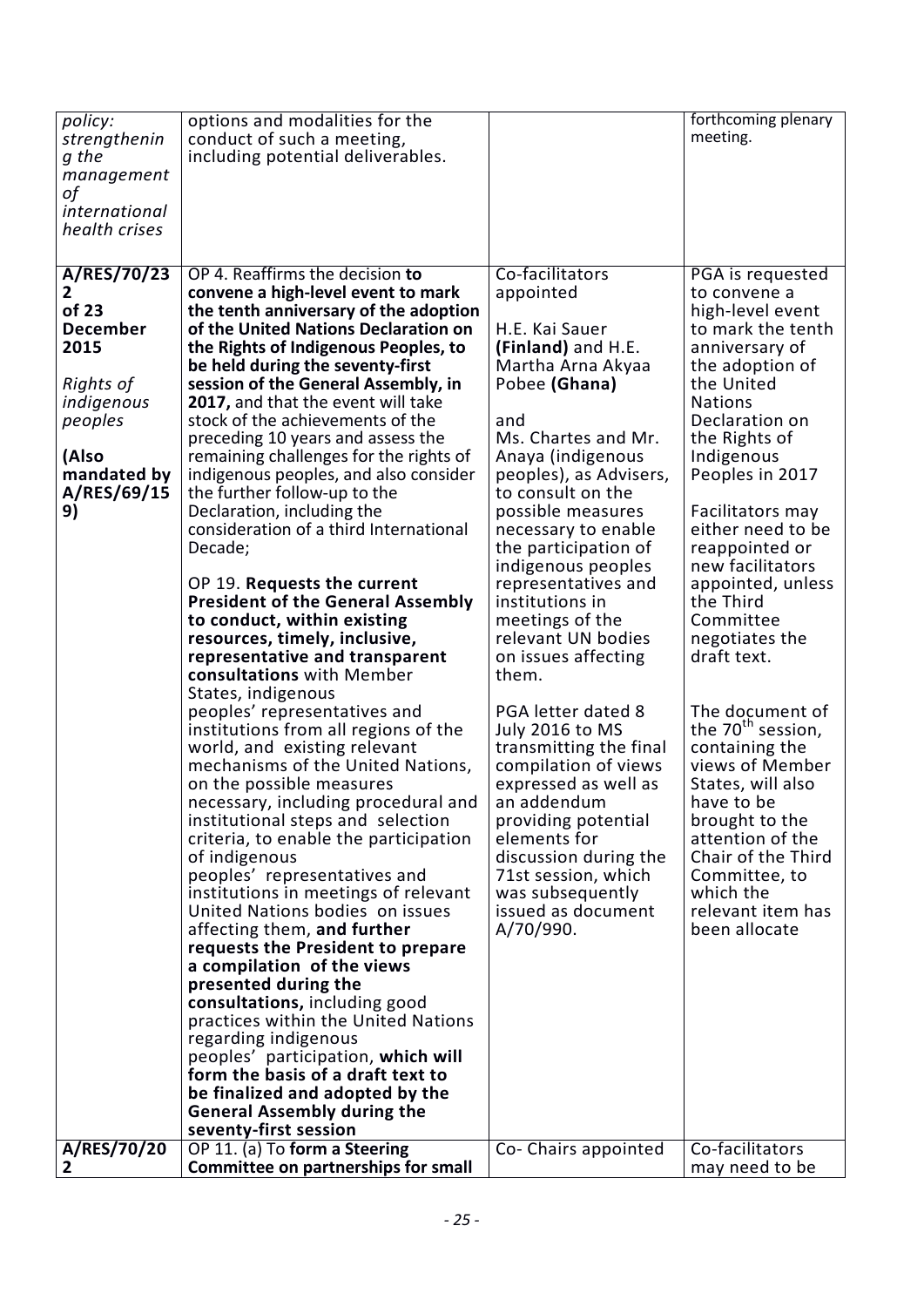| of 23          | island developing States that shall be                             | H.E. Ahmed Sareer     | appointed re.       |
|----------------|--------------------------------------------------------------------|-----------------------|---------------------|
| December       | open to all States Members of the                                  | (Maldives)            | OP16 unless the     |
|                |                                                                    |                       |                     |
| 2015           | United Nations or members of the                                   |                       | matter is           |
|                | specialized agencies, chaired by one                               | H.E. Sebastiano Cardi | considered in the   |
| Follow-up to   | small island developing State and one                              | (Italy)               | Second              |
| and            | State that is not a small island                                   |                       | Committee.          |
| implementati   | developing State, to be appointed by                               |                       |                     |
| on of the      | the President of the General                                       |                       |                     |
| <b>SIDS</b>    | <b>Assembly, which shall meet on a</b>                             |                       |                     |
| Accelerated    | regular basis, with interpretation                                 |                       |                     |
| Modalities of  | services provided on an as available                               |                       |                     |
| Action         | basis, to support the follow-up of                                 |                       |                     |
| (SAMOA)        | existing, and promote and advocate                                 |                       |                     |
| Pathway and    | the launching of new, small island                                 |                       |                     |
| the Mauritius  |                                                                    |                       |                     |
|                | developing States partnerships;                                    |                       |                     |
| Strategy for   | entities of the United Nations system,                             |                       |                     |
| the Further    | international and regional                                         |                       |                     |
| Implementati   | organizations, major groups and other                              |                       |                     |
| on of the      | stakeholders will be invited to                                    |                       |                     |
| Programme      | contribute, as appropriate; the                                    |                       |                     |
| of Action for  | Secretariat, in particular the                                     |                       |                     |
| the            | Department of Economic and Social                                  |                       |                     |
| Sustainable    | Affairs and the Office of the High                                 |                       |                     |
| Development    | Representative for the Least                                       |                       |                     |
| of Small       | Developed Countries, Landlocked                                    |                       |                     |
| Island         | Developing Countries and Small Island                              |                       |                     |
| Developing     | Developing States, will provide a                                  |                       |                     |
| <b>States</b>  | supporting role to the Steering                                    |                       |                     |
|                | Committee; the first meeting of the                                |                       |                     |
|                | Committee should be held as soon as                                |                       |                     |
|                | possible, and no later than February                               |                       |                     |
|                |                                                                    |                       |                     |
|                | 2016, when it will discuss, inter alia,                            |                       |                     |
|                | the working methods of the                                         |                       |                     |
|                | Committee;                                                         |                       |                     |
|                |                                                                    |                       |                     |
|                | OP 16. Decides to consider, during its                             |                       |                     |
|                | seventy-first session, the conduct of a                            |                       |                     |
|                | midterm review, in 2019, on the                                    |                       |                     |
|                | progress made in addressing the                                    |                       |                     |
|                | priorities of small island developing                              |                       |                     |
|                | States through the implementation of                               |                       |                     |
|                | the Samoa Pathway.                                                 |                       |                     |
| A/RES/70/17    | OP 6. Also recalls its decision to                                 | N/A                   | PGA may wish to     |
| 9              | appraise, from within existing                                     |                       | appoint co-         |
| of 17          | resources, on a four-year basis,                                   |                       | facilitators unless |
| December       | starting at its seventy-second session                             |                       | the matter is       |
| 2015           | the progress achieved in the                                       |                       | considered in the   |
|                |                                                                    |                       | Third Committee.    |
|                | implementation of the Global Plan of<br>Action* in order to assess |                       |                     |
|                |                                                                    |                       |                     |
| Improving the  | achievements, gaps and challenges,                                 |                       |                     |
| coordination   | including in the implementation of the                             |                       |                     |
| of efforts     | relevant legal instruments, and                                    |                       |                     |
| against        | therefore decides to convene, within                               |                       |                     |
| trafficking in | existing resources, a high-level                                   |                       |                     |
| persons        | meeting of the General Assembly at                                 |                       |                     |
|                | its seventy-second session, in                                     |                       |                     |
|                | October 2017, immediately after the                                |                       |                     |
|                | general debate;                                                    |                       |                     |
|                |                                                                    |                       |                     |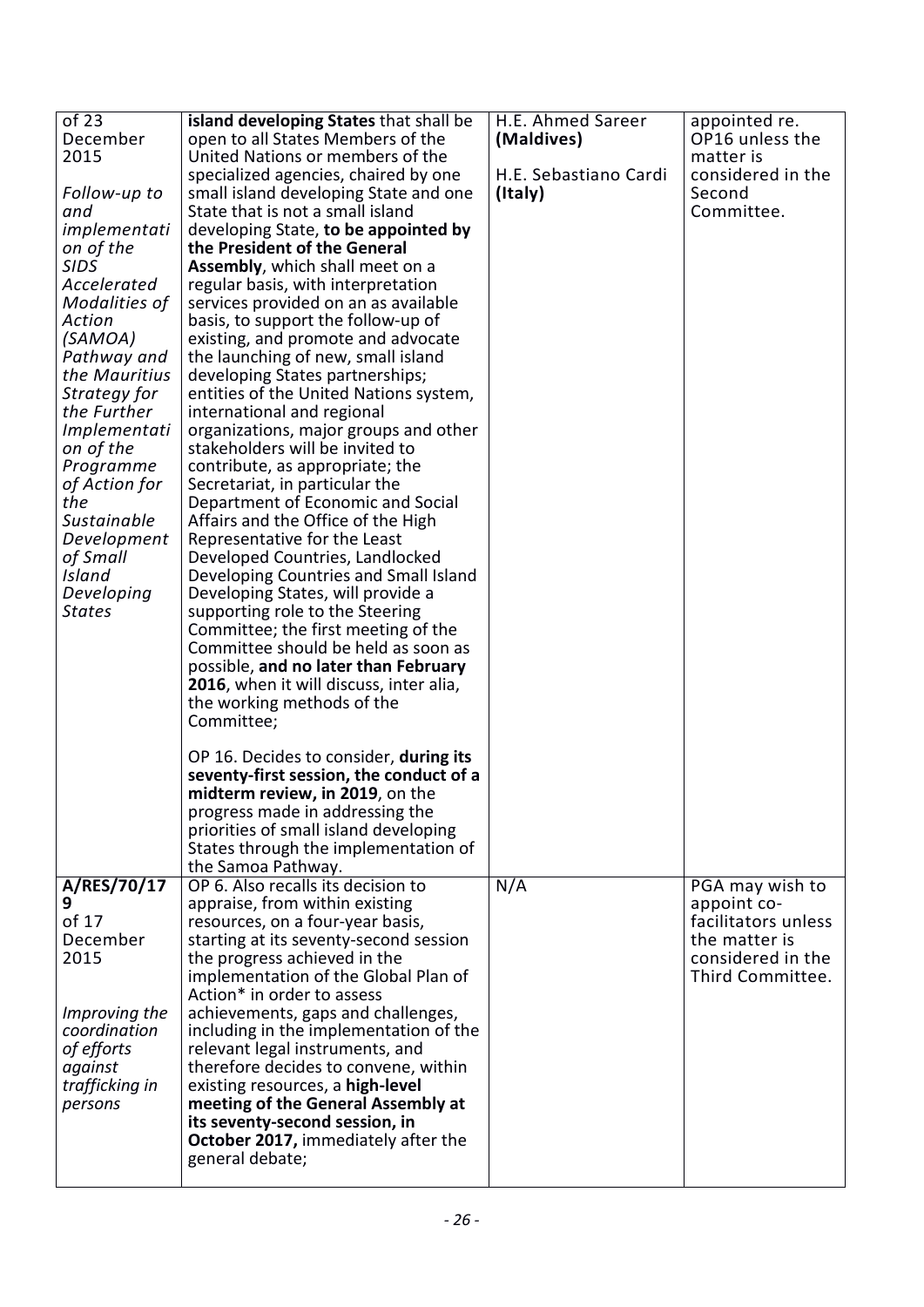|                                                                                                                   | OP 7. Requests the Secretary-General<br>and the President of the General<br>Assembly, in close cooperation with<br>Member States, to take all<br>appropriate measures to arrange the<br>high-level meeting;<br>*Global Plan of Action to Combat Trafficking<br>in Persons                                                                                                                 |     |                                                     |
|-------------------------------------------------------------------------------------------------------------------|-------------------------------------------------------------------------------------------------------------------------------------------------------------------------------------------------------------------------------------------------------------------------------------------------------------------------------------------------------------------------------------------|-----|-----------------------------------------------------|
| A/RES/70/262<br>of 27 April<br>2016<br>Review of the<br>United<br><b>Nations</b><br>peacebuilding<br>architecture | OP 29. Decides to convene at its<br>seventy-second session, under the<br>agenda item 'Peacebuilding and<br>Sustaining Peace', a high-level<br>meeting of the General Assembly on<br>efforts undertaken and opportunities<br>to strengthen the United Nations'<br>work on sustaining peace, on a date<br>and in a format to be decided by the<br><b>President of the General Assembly.</b> | N/A | The PGA may<br>wish to<br>commence<br>consultations |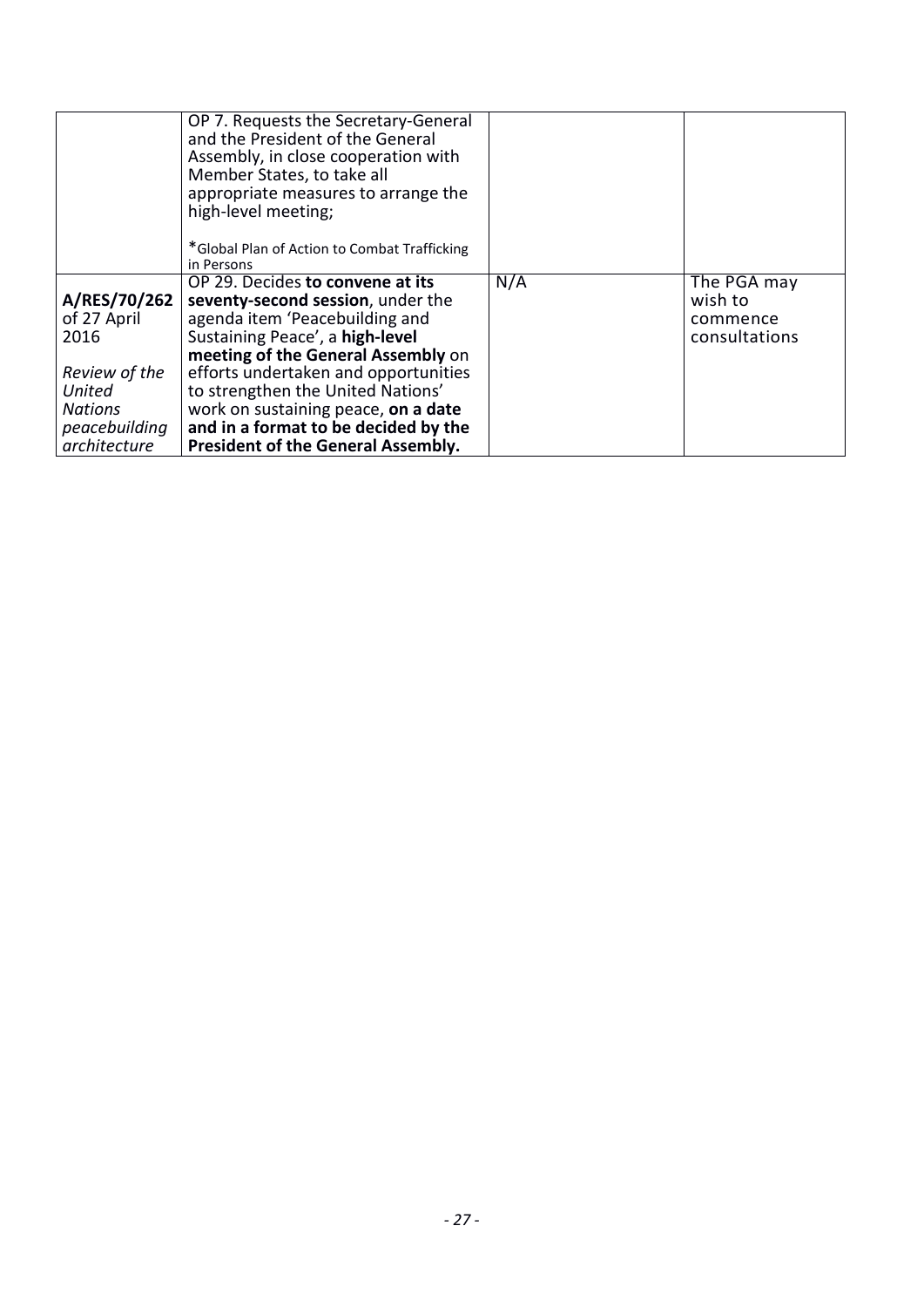# Annex 6: Mandated meetings to be convened by the President of the 71<sup>st</sup> session

| <b>RESOLUTION</b>                                                                                                                                                   | <b>MANDATE</b>                                                                                                                                                                                                                                                                                                                                                                                   | <b>Action taken</b>                                                                                                                                                                                                                  | <b>Action to be taken</b>                                        |
|---------------------------------------------------------------------------------------------------------------------------------------------------------------------|--------------------------------------------------------------------------------------------------------------------------------------------------------------------------------------------------------------------------------------------------------------------------------------------------------------------------------------------------------------------------------------------------|--------------------------------------------------------------------------------------------------------------------------------------------------------------------------------------------------------------------------------------|------------------------------------------------------------------|
|                                                                                                                                                                     |                                                                                                                                                                                                                                                                                                                                                                                                  | 70 <sup>th</sup> session                                                                                                                                                                                                             | 71 <sup>st</sup> session                                         |
| <b>Decision</b><br>70/539<br>of 22<br>December<br>2015                                                                                                              | OP 1. Decides to convene a high-level<br>meeting of the plenary of the General<br>Assembly, within existing resources,<br>on addressing large movements of<br>refugees and migrants, on 19<br>September 2016;                                                                                                                                                                                    | Co-facilitators<br>appointed<br>H. E. David Donahughe<br>(Ireland)                                                                                                                                                                   | Finalize<br>arrangements for<br>the convening of the<br>meeting. |
| High-level<br>plenary<br>meeting on<br>addressing<br>large<br>movements<br>οf<br>refugees and<br>migrants                                                           | OP 2. Also requests the President of<br>the General Assembly to finalize the<br>organizational arrangements,<br>including on a possible outcome, for<br>the high - level meeting, through<br>open, transparent and inclusive<br>consultations with Member States                                                                                                                                 | H.E. Dina Kawar<br>(Jordan)<br>Res 70/290 on the<br><b>HLM's modalities</b><br>adopted by the GA on<br>30 June 2016.                                                                                                                 |                                                                  |
| A/RES/70/125<br>of 17<br>December<br>2015<br>Global health<br>and foreign<br>policy:<br>strengthenin<br>g the<br>management<br>οf<br>international<br>health crises | OP 19. Decides to hold a high-level<br>meeting in 2016 on antimicrobial<br>resistance, and requests the<br>Secretary-General, in collaboration<br>with the Director General of the<br>World Health Organization, and in<br>consultation with Member States,<br>as appropriate, to determine<br>options and modalities for the<br>conduct of such a meeting,<br>including potential deliverables. | Facilitator appointed<br>H.E. Juan Jose Gomez<br>Camacho (Mexico)<br>Organizational<br>arrangements were<br>circulated to MS in<br>the PGA's letter<br>dated 13 September.                                                           | Finalize<br>arrangements for<br>the convening of<br>the meeting. |
| A/RES/70/15<br>5<br>of 17<br>December<br>2015<br>The right to<br>development                                                                                        | 46. Decides to convene a one-day<br>high-level segment of the General<br>Assembly, in the margins of the<br>general debate of the Assembly at its<br>seventy-first session, in order to<br>commemorate the thirtieth<br>anniversary of the Declaration on the<br>Right to Development;                                                                                                           | PGA has initiated<br>preparations in<br>informal consultations<br>with member States.<br>Meeting will be held on<br>22 September 2016.<br>Provisional programme<br>was communicated to<br>MS in PGA's letter of 9.<br>September 2016 | Finalize<br>arrangements for<br>the meeting.                     |
| A/RES/70/34<br>of 7<br>December<br>2015                                                                                                                             | OP 10. Requests the President of the<br><b>General Assembly to organize, on 26</b><br>September every year, a one-day<br>high-level plenary meeting of the<br>General Assembly to commemorate                                                                                                                                                                                                    | PGA has sent letter to<br>MS on 11 August<br>informing that the one-<br>day HL plenary meeting<br>will take place on 26.                                                                                                             | Inform MS on<br>programme of the<br>meeting.                     |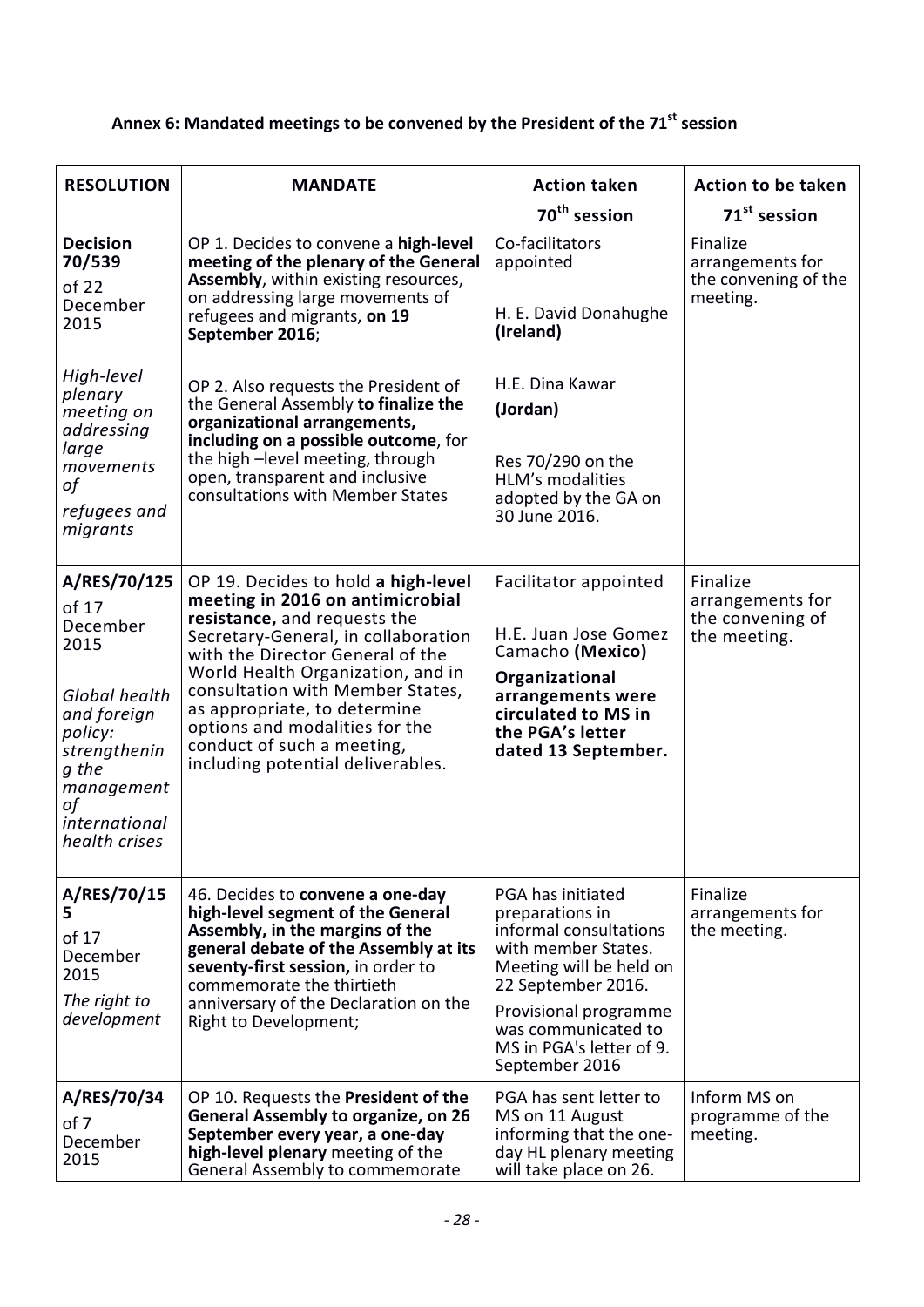| Follow-up to<br>the 2013<br>high-level<br>meeting of<br>the General<br>Assembly on<br>nuclear<br>disarmament                                                         | and promote the International Day for<br>the Total Elimination of Nuclear<br>Weapons;<br>OP 11. Decides that the<br>aforementioned high-level plenary<br>meeting shall be held with the<br>participation of Member and observer<br>States, represented at the highest<br>possible level, as well as with the<br>participation of the President of the<br>General Assembly and the Secretary-<br>General;                                               | September<br>List of speakers was<br>opened on the 1.<br>September. |                         |
|----------------------------------------------------------------------------------------------------------------------------------------------------------------------|--------------------------------------------------------------------------------------------------------------------------------------------------------------------------------------------------------------------------------------------------------------------------------------------------------------------------------------------------------------------------------------------------------------------------------------------------------|---------------------------------------------------------------------|-------------------------|
| A/RES/70/14<br>5<br>of 17<br>December<br>2015<br>Convention on<br>the Rights of<br>Persons with<br><b>Disabilities</b><br>and the<br>Optional<br>Protocol<br>thereto | OP 8. Invites the President of the<br>General Assembly to convene a high-<br>level panel meeting in late 2016 to<br>commemorate the tenth anniversary<br>of the adoption of the Convention*,<br>aimed at promoting its<br>universalization;<br>*Convention on the Rights of Persons<br>with Disabilities                                                                                                                                               | N/A                                                                 | Convene the<br>meeting  |
| A/RES/70/11<br>0<br>of 14<br>December<br>2015<br>The impacts<br>of the<br>2015/16 El<br>Niño<br>phenomenon                                                           | OP 9. Decides to convene, given the<br>global urgency of the 2015/16 El<br>Niño phenomenon, a plenary<br>meeting of the General Assembly<br>in 2016, during its seventy-first<br>session, on the socioeconomic and<br>environmental effects of the<br>2015/16 El Niño phenomenon, to<br>discuss action-oriented<br>recommendations for addressing its<br>impacts;                                                                                      | N/A                                                                 | Convene the<br>meeting  |
| A/RES/70/14<br>0<br>of 17<br>December<br>2015<br>A global call<br>for concrete<br>action for the<br>total<br>elimination of<br>racism, racial                        | OP 22. Requests the President of<br>the General Assembly and the<br><b>President of the Human Rights</b><br><b>Council to continue convening</b><br>annual commemorative meetings<br>of the Assembly and the Council<br>during the commemoration of the<br>International Day for the<br>Elimination of Racial<br>Discrimination, with the<br>appropriate focus and themes, and<br>to hold a debate on the state of<br>racial discrimination worldwide, | N/A                                                                 | Convene the<br>meetings |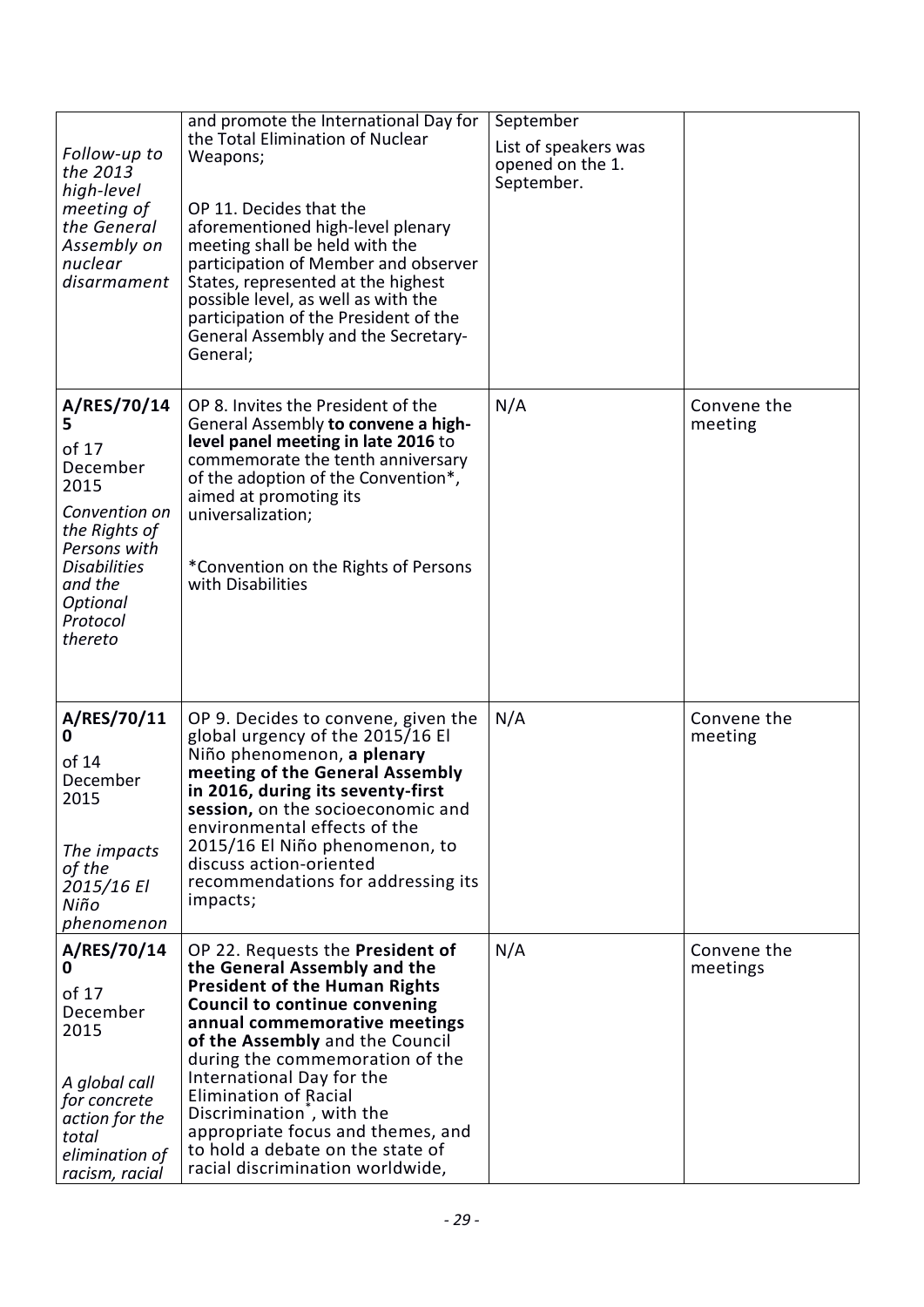| discrimination<br>, xenophobia<br>and related<br>intolerance<br>and the<br>comprehensiv<br>implementatio<br>n of and<br>follow-up to<br>the Durban<br><b>Declaration</b><br>and<br>Programme of<br>Action | with the participation of the<br>Secretary-General and the United<br>Nations High Commissioner for<br>Human Rights, and in this context<br>encourages the participation of<br>eminent personalities active in the<br>field of racial discrimination,<br>Member States and civil society<br>organizations in accordance with<br>the rules of procedure of the<br>Assembly and the Council,<br>respectively<br>* 21 March                                                                                                                                    |     |                                                                                                               |
|-----------------------------------------------------------------------------------------------------------------------------------------------------------------------------------------------------------|------------------------------------------------------------------------------------------------------------------------------------------------------------------------------------------------------------------------------------------------------------------------------------------------------------------------------------------------------------------------------------------------------------------------------------------------------------------------------------------------------------------------------------------------------------|-----|---------------------------------------------------------------------------------------------------------------|
| A/RES/70/14<br>4<br>of 17<br>December<br>2015<br><i>International</i><br>Covenants on<br><b>Human Rights</b>                                                                                              | OP 3. Decides to devote one<br>plenary meeting of the General<br><b>Assembly, within existing</b><br>resources, at its seventy-first<br>session, to the commemoration of<br>the fiftieth anniversary of the<br>adoption of the International<br>Covenant on Civil and Political<br>Rights and the International<br>Covenant on Economic, Social and<br>Cultural Rights, and requests the<br><b>President of the General Assembly</b><br>to conduct consultations with<br><b>Member States in order to</b><br>determine the modalities for that<br>meeting. | N/A | Conduct<br>consultations with<br>Member States in<br>order to determine<br>the modalities for<br>the meeting. |
| A/RES/70/16<br>0<br>of 17<br>December<br>2015<br><i>International</i><br>Convention<br>for the<br>Protection of<br><b>All Persons</b><br>from Enforced<br>Disappearanc<br>е                               | OP 12. Decides to devote one high-<br>level plenary meeting of the General<br>Assembly, within existing resources,<br>at its seventy-first session to the<br>commemoration of the tenth<br>anniversary of adoption of the<br>Convention*, and requests the<br><b>President of the General Assembly to</b><br>conduct consultations with Member<br>States in order to determine the<br>modalities for that meeting.<br>* International Convention for the<br>Protection of All Persons from<br><b>Enforced Disappearance</b>                                | N/A |                                                                                                               |
| A/RES/70/17<br>5<br>of 17<br>December<br>2015<br>United<br><b>Nations</b><br><b>Standard</b>                                                                                                              | OP 7. Decides to extend the scope<br>of Nelson Mandela International<br>Day, observed each year on 18<br>July, to be also known as Mandela<br>Prisoner Rights Day, in order to<br>promote humane conditions of<br>imprisonment, to raise awareness<br>about prisoners being a continuous<br>part of society and to value the<br>work of prison staff as a social<br>service of particular importance,                                                                                                                                                      | N/A | PGA may decide<br>how to celebrate<br>this occasion in an<br>appropriate<br>manner                            |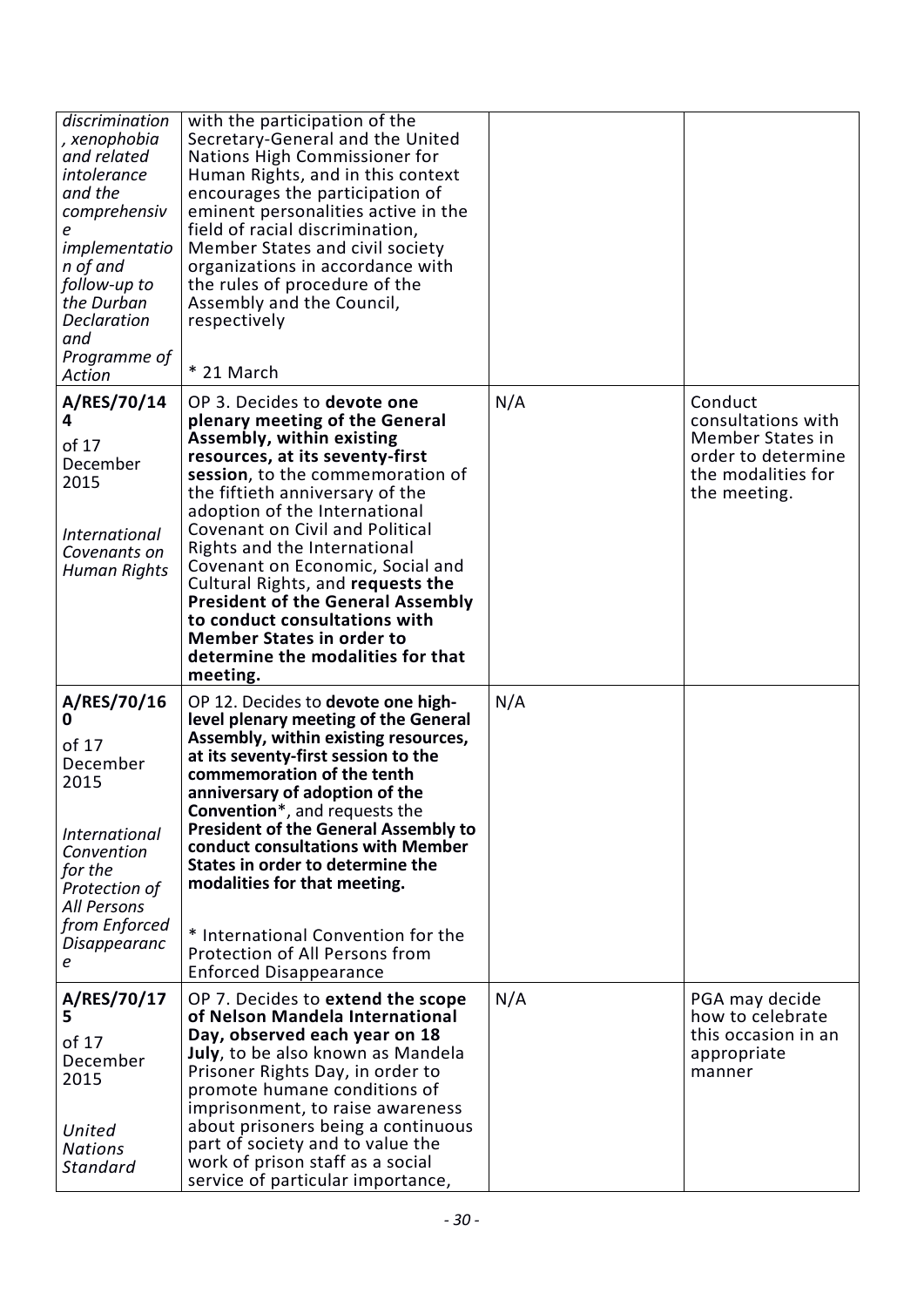| Minimum<br>Rules for the<br>Treatment of<br><b>Prisoners</b><br>(the Mandela                                                                                                                                                                                                                                                            | and to this end invites Member<br>States, regional organizations and<br>organizations of the United Nations<br>system to celebrate this occasion in<br>an appropriate manner;                                                                                                                                                                                                                                                                                                                                                                                                                                                                                                                                                                                                                                                                                                                                                                                             |                                                                                                         |                                                                                                                                                                                                                                                                                                                                                                                                      |
|-----------------------------------------------------------------------------------------------------------------------------------------------------------------------------------------------------------------------------------------------------------------------------------------------------------------------------------------|---------------------------------------------------------------------------------------------------------------------------------------------------------------------------------------------------------------------------------------------------------------------------------------------------------------------------------------------------------------------------------------------------------------------------------------------------------------------------------------------------------------------------------------------------------------------------------------------------------------------------------------------------------------------------------------------------------------------------------------------------------------------------------------------------------------------------------------------------------------------------------------------------------------------------------------------------------------------------|---------------------------------------------------------------------------------------------------------|------------------------------------------------------------------------------------------------------------------------------------------------------------------------------------------------------------------------------------------------------------------------------------------------------------------------------------------------------------------------------------------------------|
| Rules)<br>A/RES/70/17<br>9<br>of 17<br>December<br>2015<br>Improving the<br>coordination<br>of efforts<br>against<br>trafficking in<br>persons                                                                                                                                                                                          | OP 6. Also recalls its decision to<br>appraise, from within existing<br>resources, on a four-year basis,<br>starting at its seventy-second session<br>the progress achieved in the<br>implementation of the Global Plan of<br>Action* in order to assess<br>achievements, gaps and challenges,<br>including in the implementation of the<br>relevant legal instruments, and<br>therefore decides to convene, within<br>existing resources, a high-level<br>meeting of the General Assembly at<br>its seventy-second session, in<br><b>October 2017</b> , immediately after the<br>general debate";<br>OP 7. Requests the Secretary-General<br>and the President of the General<br>Assembly, in close cooperation with<br>Member States, to take all<br>appropriate measures to arrange the<br>high-level meeting;<br>* Global Plan of Action to Combat<br><b>Trafficking in Persons</b><br># Preparations need to be undertaken<br>during 71st session for the HL meeting | N/A                                                                                                     | PGA may start<br>consultations on<br>how to take this<br>process forward.                                                                                                                                                                                                                                                                                                                            |
| <b>United</b><br><b>Nations</b><br>Conference<br>to Support<br>the<br>Implementat<br>ion of<br><b>Sustainable</b><br>Developmen<br>t Goal 14:<br><b>Conserve</b><br>and<br>sustainably<br>use the<br>oceans, seas<br>and marine<br>resources for<br>sustainable<br>development<br><b>Resolution</b><br>70/226 of 23<br>December<br>2015 | in October 2017.<br>The General Assembly decided to<br>convene the high-level United<br>Nations Conference to Support the<br>Implementation of Sustainable<br>Development Goal 14 from 5 to 9<br>June 2017. It also decided to define<br>modalities of the Conference as<br>well as the preparatory process<br>during the 70th session.<br>Modalities of the Conference as<br>well as the preparatory process<br>have been adopted by the GA<br>GA also decided that the<br>Conference shall be convened at<br><b>United Nations Headquarters</b>                                                                                                                                                                                                                                                                                                                                                                                                                         | Co-facilitators<br>appointed:<br>H.E. Magnus<br>Lennartson (Sweden)<br>H.E. J.D. Koonjul<br>(Mauritius) | PGA71 is requested<br>to convene a two-<br>day preparatory<br>meeting in<br>February 2017 in<br>New York.<br>The PGA is<br>requested to<br>appoint two co-<br>facilitators, one from<br>a developing country<br>and one from a<br>developed country,<br>to oversee the<br>preparatory process<br>and to conclude the<br>intergovernmental<br>consultations on a<br>"Call for Action" by<br>May 2017. |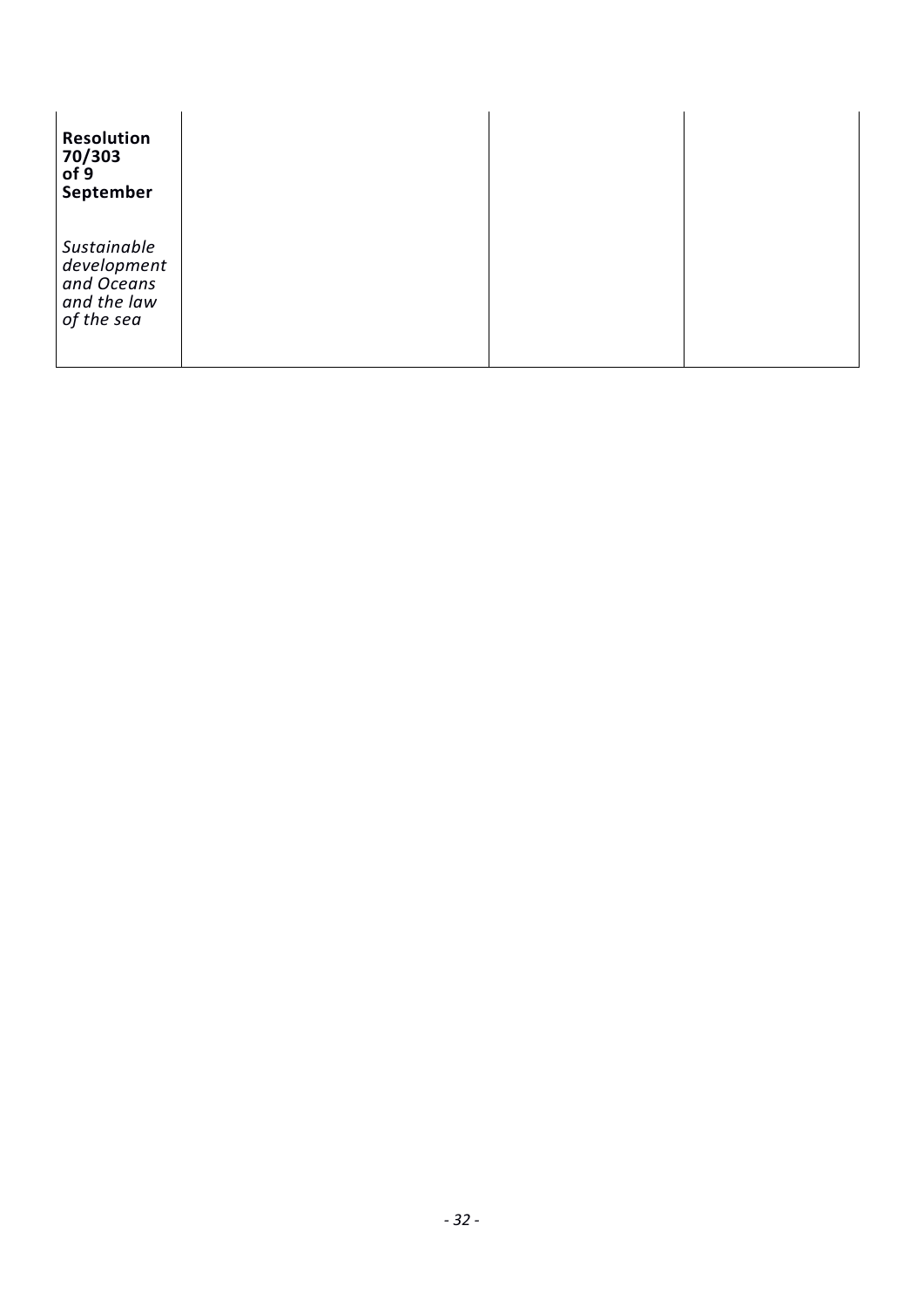#### **Annex 7: Summaries and Outcomes of PGA70's High Level Thematic Debates**

### **High-level Thematic Debate on Achieving the Sustainable Development Goals**

#### **New York, 21 April 2016**

#### **Informal Summary[2](#page-7-0)**

The President of the 70<sup>th</sup> session of the United Nations General Assembly convened a climate neutral High Level Thematic Debate on 21 April, 2016, in order to bring attention to, and catalyse action by all actors, for the implementation of the 2030 Agenda for Sustainable Development, anchored in the Sustainable Development Goals (SDGs), and the Addis Ababa Action Agenda.

#### Some key actions and proposals noted by the President included:

Member States need to drive national responses to implementation of the 2030 Agenda, including through early action to establish methods of national coordination, identify gaps in policy, institutions and capacity, according to national circumstances, and map existing tools and reporting requirements to establish information needs.

Multi-stakeholder partnerships building on trust, common goals and a clear vision, and that enable action at all levels, fostering engagement, investment and accountability for implementation of all SDGs, need to be promoted.

A global tax body hosted by the UN, which would provide for universal participation of countries in the elaboration of new rules, should be considered.

An advisory committee of experts from the finance ecosystem to assist member States and the UN system in unlocking private investment, especially from capital markets, in support of the SDGs, should be considered.

An initiative to produce effective standards of disclosure on SDG impacts building on climate-related financial disclosures could help accelerate global investments in technological innovation and clean energy.

The Technology Facilitation Mechanism and its online platform represent an important opportunity to maximize the contribution of science, technology and innovation in the achievement of the SDGs.

#### **oOo**

The Event brought together global political, finance and civil society leaders to discuss the "how" of implementation, in particular related to finance, technology, data and partnerships. Close to 30 Heads of State or Government, and more than 60 Ministers participated, as did large numbers of leaders from finance, business, academia, and other sectors of civil society. Discussions were held in multiple fora, including a plenary, interactive dialogues, a high-level luncheon, a high-level reception and in policy rooms related to the substantive aspects of the Event. A digital media zone facilitated significant presence from all forms of media, enabling engagement of communities globally.

**.** 

<span id="page-34-0"></span> $2$  The summary does not necessarily express the views of the President of the General Assembly. It is a compilation of messages by participants in the Event, summarized in an informal format. It does not attempt to be exhaustive, nor does it reflect necessarily the views of all member States or other participants.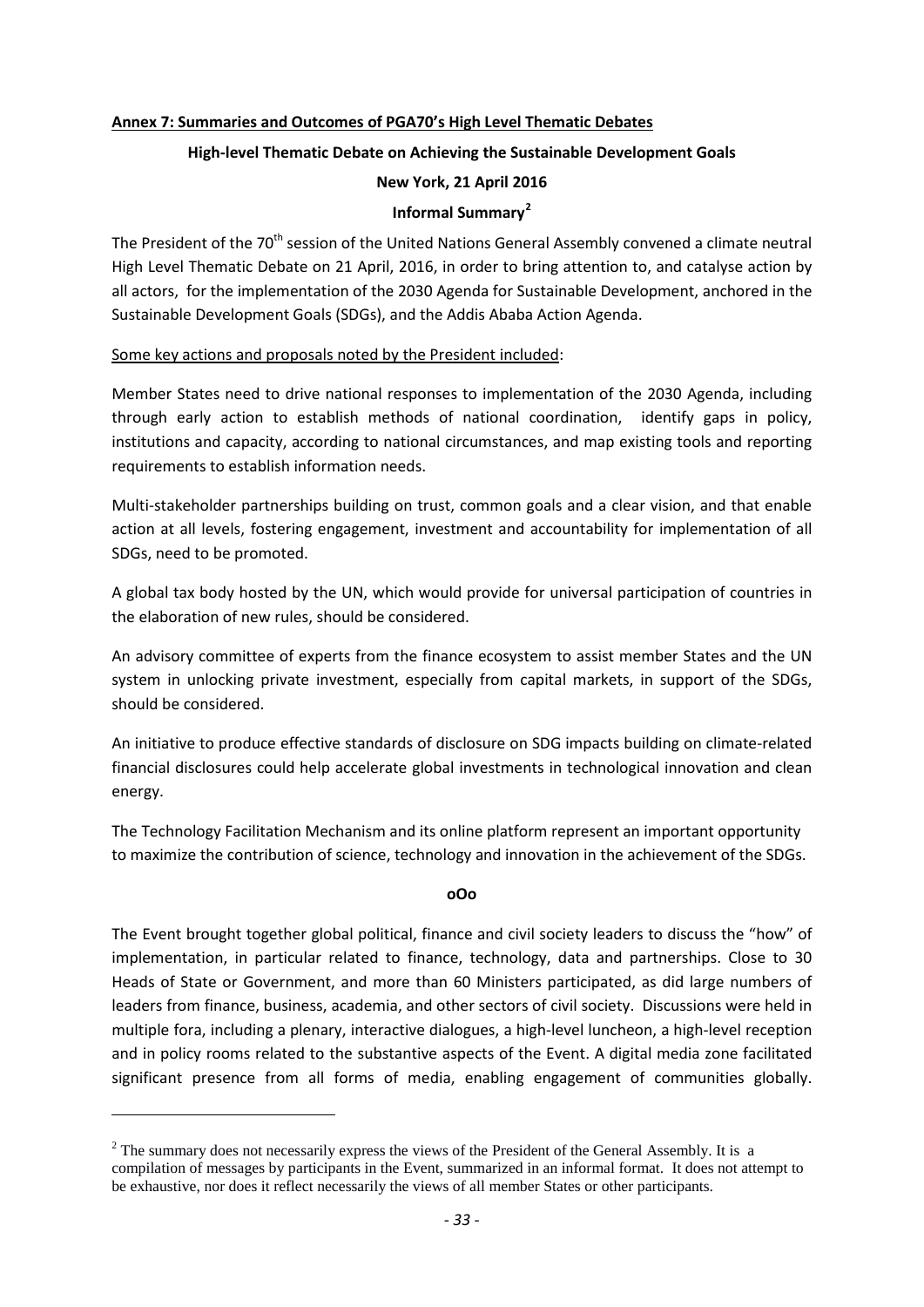Sustainable Development Salons, among the many innovative features introduced, featured interviews with political leaders and prominent personalities which were webcast live.

Declared candidates seeking to become the next Secretary-General of the United Nations were also invited to attend, as a means of broadening their awareness of the challenges ahead.

#### **Action at all levels**

Member States committed to drive national responses to implementation of the 2030 Agenda, hence strong national ownership was highlighted as the foundation for its success. Countries were devoting considerable time and effort to develop or realign national development plans and strategies to reflect the New Agenda and its vision for the future. Early actions highlighted, included establishing national coordinating mechanisms, mapping of existing instruments and reporting requirements as well as identifying gaps in policy, institutions and capacity according to national circumstances, in order to prioritize and build capacity.

Governments reiterated their commitment to enhance a global partnership complemented by multistakeholder partnerships that mobilize and share knowledge, expertise, technology and financial resources, with a view to supporting the achievement of the SDGs in all countries, but also at regional and global levels.

In order to move forward, Governments would have to reinforce their credibility and capabilities. They would have to establish long-term strategies and incorporate in a coherent way the imperatives of sustainable development in all its dimensions, including poverty eradication, climate action, productive transformation and growth. Investment priorities had to be determined by the interlinkages between specific SDGs and the overall framework of the 2030 Agenda.

Success in realising the SDGs necessitated a common understanding of the goals and holistic, integrated and balanced strategies to achieve them, between public and private sectors. Countries were seen as driving these efforts which needed to be complemented at regional and global levels.

In order to achieve a truly transformative Agenda, mode of business by all actors had to change. Governments must put in place regulatory frameworks that promote sustainable patterns of production and consumption, while financial markets and the productive sector must adapt sustainable patterns of production and consumption, for the transformation to take hold.

A shift was also seen as needed in international cooperation to move away from business as usual towards really transformative projects. The 2030 Agenda necessitates a renewed understanding of international cooperation based on results. International cooperation has to reflect a genuine partnership and be done in a way that allows the international community to get beyond shorttermism and go beyond donors and recipients, the north and south divide, while focusing on the most vulnerable.

There was a need for strengthening international governance to better connect all the SDGs and enhance transparency, accountability and policy coherence. For example, some bilateral investment treaties were seen as potentially making the implementation of the Paris Agreement and the SDGs more difficult. In going forward, it would be important to explicitly consider tensions that may exist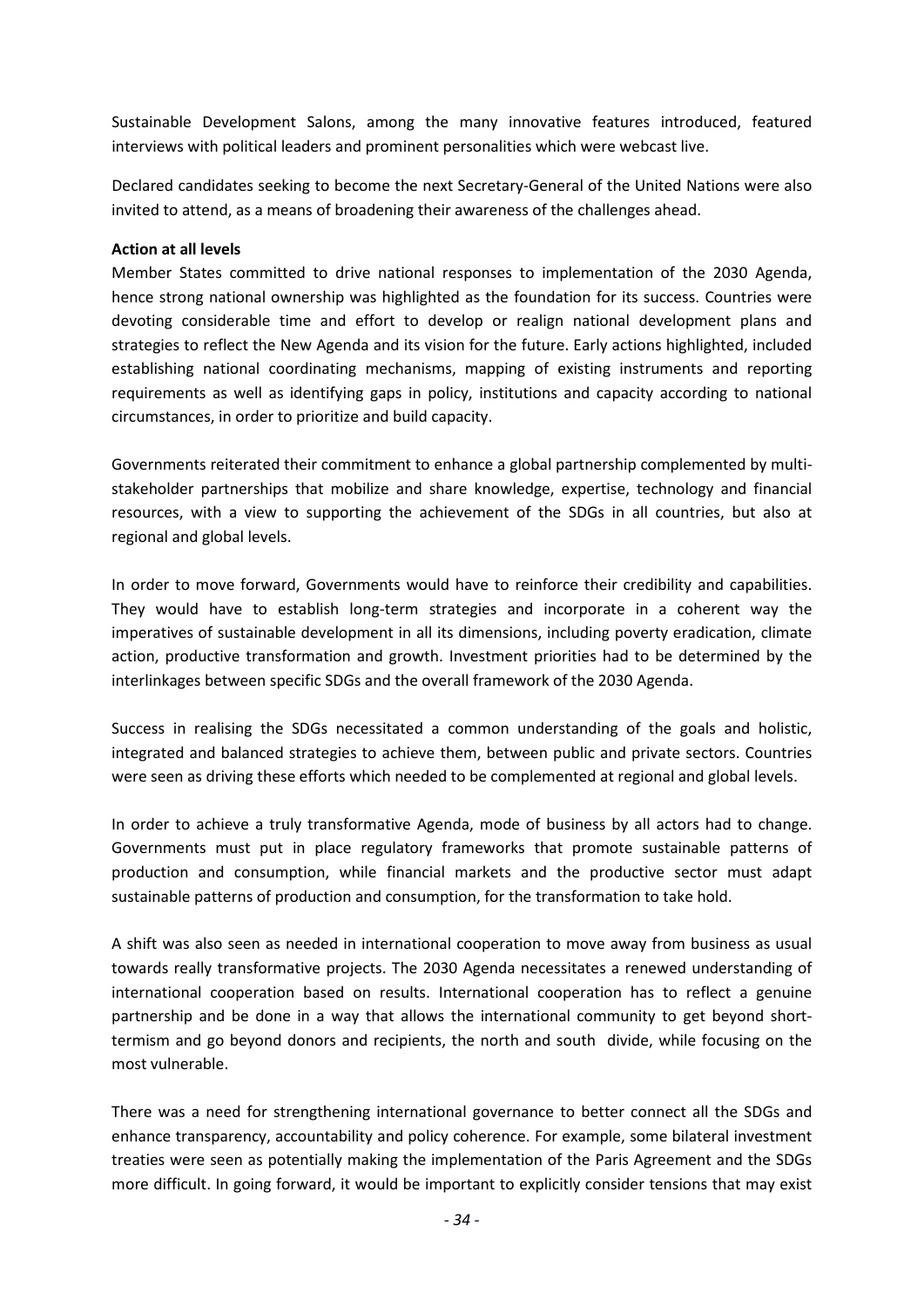between enticing the private sector to take a major role in the implementation of SDGs; the need to avoid harmful tax competition ("race to the bottom"); as well as the urgency to address profit shifting and combat illicit financial flows. Achieving the SDGs may in some cases imply more, not less regulation.

### **Financing poverty eradication and sustainable development**

To achieve the SDGs, successfully eradicate poverty and fight climate change, capital flows needed to be redirected and investments accelerated into the SDGs. A low-carbon future required reorientation of investment, not necessarily more. Reform should continue in order to create a sustainable, resilient and inclusive global financial system able to handle potential shocks, including those of climate change and the impact of climate action on investment in financial markets. As an example, the current G20 Presidency included the SDGs in the agenda for the next G20 Summit and supported green finance as a critical means for implementing it. Green financing is seen as an approach that should be continued and that should potentially embrace all the SDGs. All countries needed to have the right macro-prudential regulation in place to absorb such sustainable investment flows.

Social impact investment and corporate social responsibility initiatives would have to be complementary and disclosure requirements unified, in order to incentivize investment shifts towards sustainability on a global scale. It was suggested to establish a form of advisory committee whereby experts from the finance ecosystem could assist Member States and the UN system unlocking private investment, especially from capital markets, in support of the SDGs. Investors were looking for sustainable asset classes, such as infrastructure, wind farms, biomass and green power capacity. Country experiences included changing regulations to allow pension funds and insurance companies to invest in SDG-related activities both domestically and abroad including in developing countries, as well as improving perceived risks through blended finance instruments. Development Banks could play an important role in this regard as risk mitigators. Official Development Assistance (ODA) could be used effectively to create incentives and leverage private sector resources, for example, in the renewable energy sector. However, these actions tended to shift the risk to the public sector which was perceived as problematic in some cases.

Private finance was seen as playing a critical role in the implementation of the 2030 Agenda. It was therefore important to build up a pipeline of projects that would be interesting enough to attract private investment. While renewable energy is a long-standing sector with a well-established market and the corresponding investment risks well understood, other sectors, such as water, had yet to reach this maturity. In general, private investment would need to be accompanied by accountability mechanisms and aligned with the SDGs and human rights.

## **Taxation**

Enhanced mobilization of domestic resources was seen as critical to implementation of the SDGs. To that end, Governments would need to mobilize public resources, expand their revenue base and build up tax administration capacity, including through technical assistance and exchange of best practices, as necessary. Given the importance of the local level for the delivery of the SDGS, it would also be important to focus on improving sub-national and local level financing. In Addis Ababa,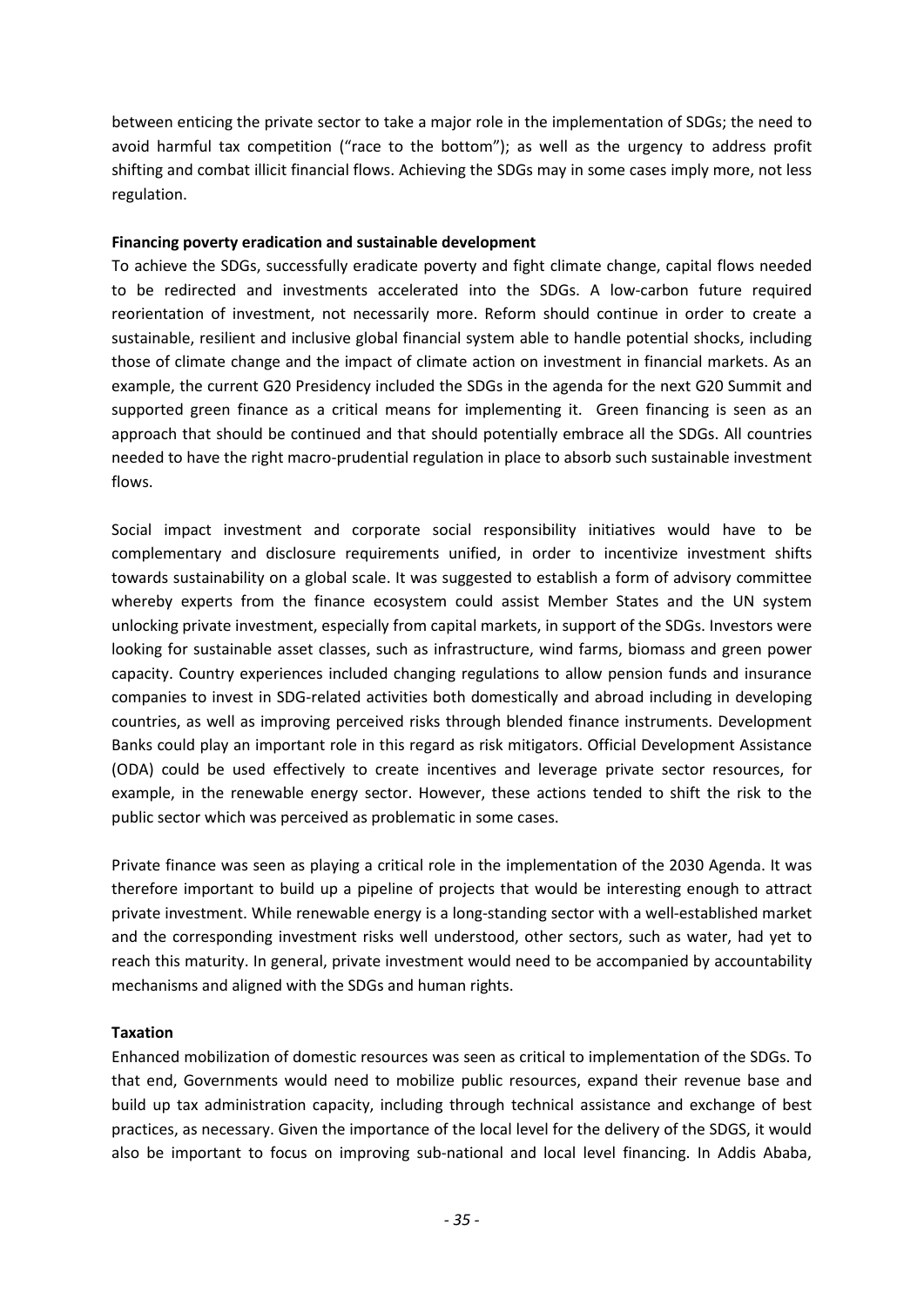Governments had decided to further strengthen the United Nations expert arrangement to address international cooperation on tax matters.

Current constraints in the trading system and the high level of indebtedness of some countries also affected developing countries' ability to mobilize resources for development. Recent reports had highlighted the extent to which illicit financial flows and tax avoidance drained resources from the public purse.

Many recognized the need for a more coherent, strengthened international tax regime. Reflection was underway in different fora to find ways to avoid harmful tax competition among countries. Tax incentives usually generated externalities across borders, which had brought about new challenges not adequately addressed by the current global fora. Some called for a UN Convention on tax abuses while others called for a retooling of transfer pricing rules.

Concrete steps had been taken in recent years to step up international cooperation on tax matters. The OECD through the Global Forum on Transparency and Exchange of Information for Tax Purposes had been at the forefront of this work. The work on Base Erosion and Profit Shifting (BEPS) had made advances and the initiative set a benchmark for discussions at the G20. Yet, it is was limited in scope. For example, country-by-country reporting for multinational corporations represented a step forward, though reports are still not available for all countries and to the general public. Similarly, an issue of routing money through tax havens had not been addressed. Finally, though BEPS had been largely discussed and globally reviewed, its decision-making and endorsement excluded many countries which significantly hinder its outreach and effectiveness.

Many were calling for a follow-up to BEPS, or "BEPS+" in order to form a comprehensive agenda that build an international framework on tax cooperation. Many called for an increased role of the UN in such efforts, including in the form of a global tax body hosted by the UN, which would provide for universal participation of countries in the elaboration of the new rules.

## **Technology for SDGs**

Each of the SDGs involved aspects related to technology. Technology would be critical in moving to a less resource-intensive production system. Acceleration of technological change could create opportunities and disruptions. A real issue for the SDGs could be the speed at which knowledge had to be applied along supply chains. This implied tighter links among potential users, needs, and the research system. The science and technology communities had an important role to play in the implementation of the 2030 Agenda, including through highlighting science-based pathways to achieve the SDGs as an indivisible set of goals, providing new metrics, and bridging the data gaps.

Successful strategies used by Governments to stimulate technological innovation had involved combinations of actions, including: devoting a significant portion of budgets to research and development; adopting strong standards that challenged business while leaving time for business to devise solutions; and, building dialogue with business in order to build trust. Some countries had established a competitive advantage in the private sector in areas of renewable energy, waste-toenergy and wastewater cleaning, utilizing such strategies. Public agencies could facilitate the diffusion of knowledge and technology from academia to companies and in particular to Small and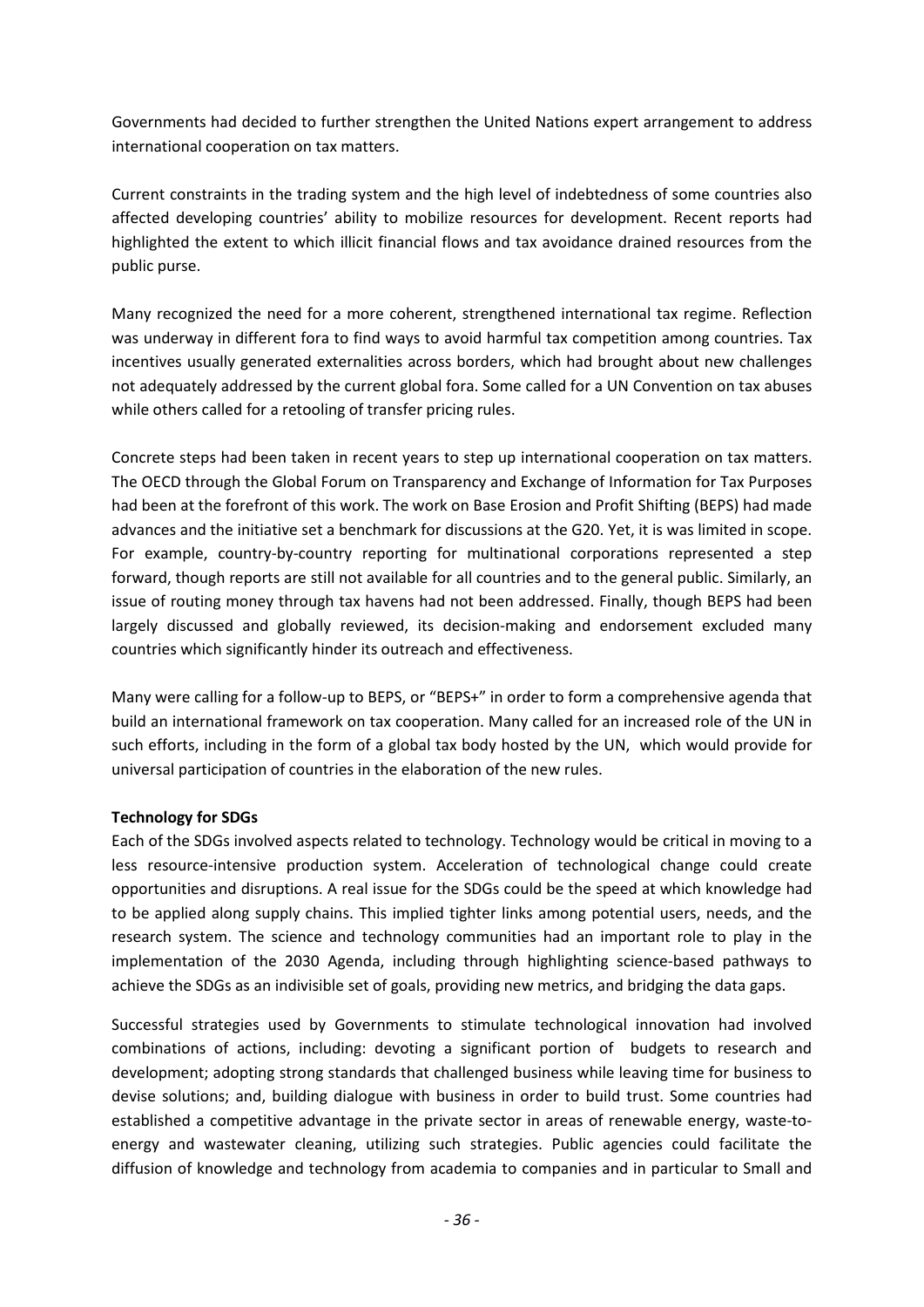Medium size Enterprises. In some countries, basic policies to support innovators, such as facilitating access to laboratories and allowing pilot projects, could go a long way to stimulating local innovation.

Several international fora and programmes had worked to make national projects available at the global level or worked to spur resource efficiency and transfers of technology. There had been successful examples of incubator systems financed by donor countries, which had enabled genuine transfer of technology. In other cases international agreements had technology transfer provisions that had proven effective. Technology collaborative programs, which brought together the private sector, Governments and academia, had delivered concrete advances in past years. However, key challenges had included identifying promising technologies, mobilizing investment and maturing these technologies in order to bring them to scale. The role of the Technology Facilitation Mechanism and its online platform would give an opportunity to maximize the contribution of science, technology and innovation in the achievement of the SDGs.

Public-private partnerships could help transfer technology to developing countries. There had been collaborative experiences in health, agriculture and other sectors. Partnerships could be especially needed to push forward technology and corresponding policy in "laggard" sectors. For example, observed rates of technological progress in transport and in industrial use of energy were not high enough compared to what was seen as needed to achieve the SDGs.

As examples presented at the Event highlighted, technology had always been embedded in social innovation and played a central role in new business models. It was very important to demystify technology and help people relate it to local problems, in order to foster local capacity to innovate. Women and girls needed to be part of the conversation on technology and should be a primary target for social training and awareness raising programmes. It was also important to devise policies that favoured increased engagement of women in technology development and IT careers, including achieving equal pay for equal work.

## **Data for SDGs**

Data requirements to manage the 2030 Agenda were seen as vast. Many statistical offices had started using big data to produce statistics, including from spatial and mobile phone sources. Going forward, countries would need roadmaps to strengthen their statistical capacity. The UN Statistical Commission recently created the High-level Group for Partnership, Coordination and Capacity-Building for Statistics for the 2030 Agenda to advise on harnessing the opportunities of the data revolution for the implementation of the SDGs. The group was designing a roadmap for modernizing and strengthening statistical systems, and was planning for the first UN World Forum for Sustainable Development Data to be held next year. Others were offering support with the application and testing the use of big data. There were important lessons to be learned from other areas, for example, the use of text messages in crisis contexts. Countries had launched pilot projects using data from satellite imagery, mobile phones and social media. Recent experiences with utilizing mobile phone data to better identify where poverty existed had produced lessons that were applicable to developed and developing countries alike.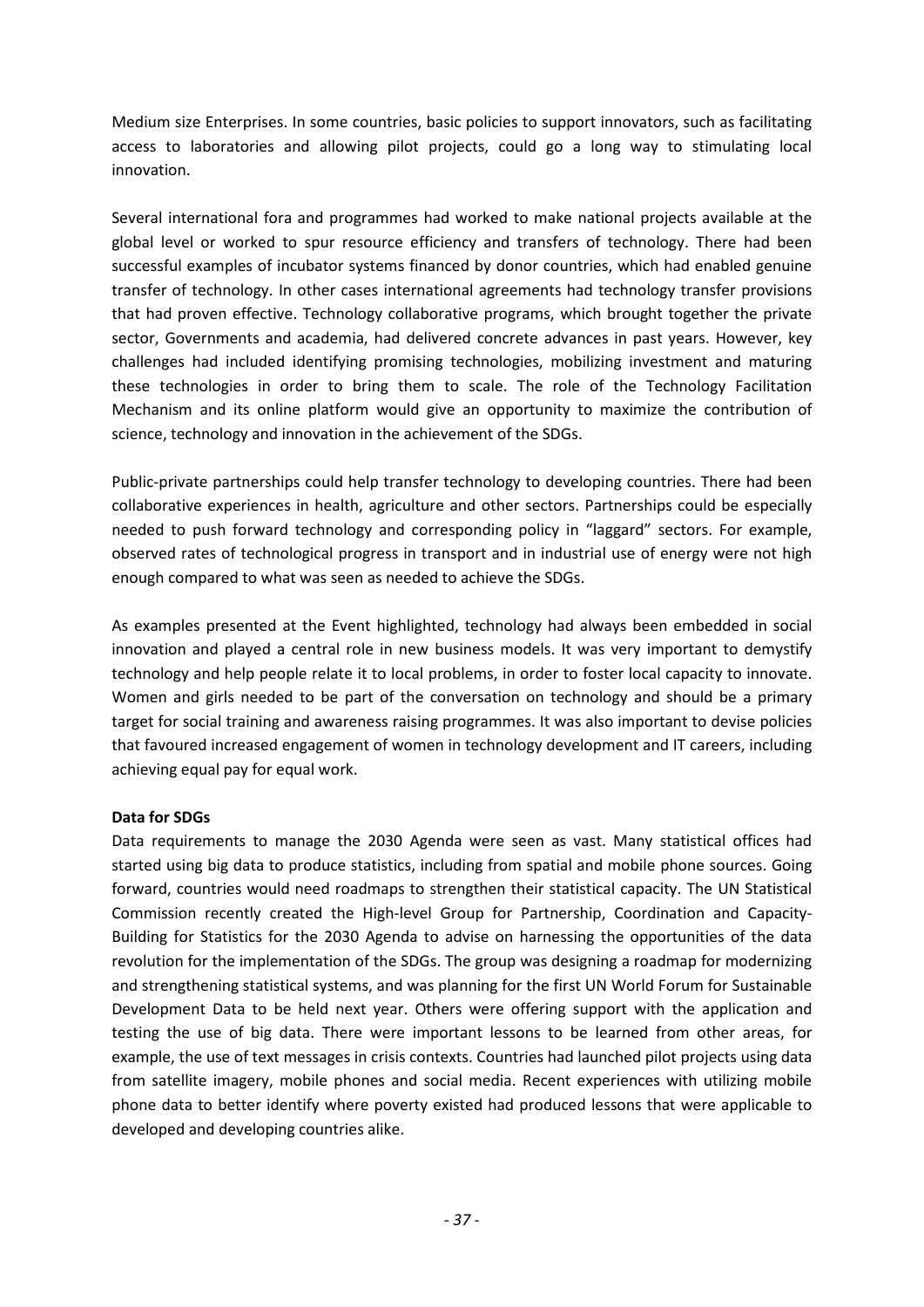The promise of new data and technologies should not overshadow the need for efforts to produce the most basic structural data, such as registration of all births. Other examples included birth registration schemes, data on school attendance, and accurate measurement of economic activity. Such data were seen as critical to identifying those left behind, especially girls, youth, and people with disabilities. Giving identity and legal status to everybody would be critical to the achievement of sustainable development and empowerment of peoples.

Data should not be confined to statistical offices and Governments. All stakeholders should have access to information and data on progress made on implementing the Agenda. Accountability was easier to obtain when open data policies and obligation to make data accessible were in place. One example of such access was the Open Data Inventory (ODIN), which assessed the coverage and openness of official statistics to identify gaps, promote open data policies, improve access, and encourage dialogue between national statistical offices and data users. The Aarhus Convention, which had articulated Principle 10 of the Rio Declaration, could provide a powerful mechanism for bottom-up accountability. Accountability was much easier to request when civil society was seen as an important resource in providing data, for example, through community-based systems of information.

It was no longer the purview of Government only to produce data. All over the world, people were mapping their own communities. The proliferation of mobile phones and the rapidly spreading ability to use computers had increased capacity to use information technologies, even in marginalized communities. Those communities should be seen not only as pockets of vulnerability, but also as a source of skills for generating data. There were many examples of locally produced data of better quality than data available from the Government. This provided opportunities for development of strategies and guidelines that integrate these new approaches with statistical data for improved decision making and better quality data overall.

#### **Partnerships for the implementation of SDGs**

The 2030 Agenda demands effective and complimentary multi-stakeholder partnerships in order to meet the highly ambitious SDGs and address their long-term, integrated nature with transformative solutions.

Efforts were widespread and awareness increasing in the finance and business community and among civil society partners in bringing the SDGs to the forefront of the development agenda. Business leaders were translating the SDGs into language that the private sector understood, transforming the aspirational values embedded in the SDGs into practical opportunities. For example, long term business viability and global sustainable development were mutually dependent on sustainable supply chains. With global agreement around the SDGs, businesses now had the opportunity and tools needed to assess and modify their supply chains in relation to these universal priorities, affecting the individuals, communities, lands and waters that their supply chains touch. Leading business communities had framed the SDGs as an opportunity for business to innovate, enter new markets, elevate the global labour force, and create a competitive edge, recognizing that there were risks for those who do not embrace the 2030 Agenda.

Partnerships that involve the UN should ensure a high level of integrity in relation to their private sector partners, especially in regards to human rights, labour, environmental and corruption issues.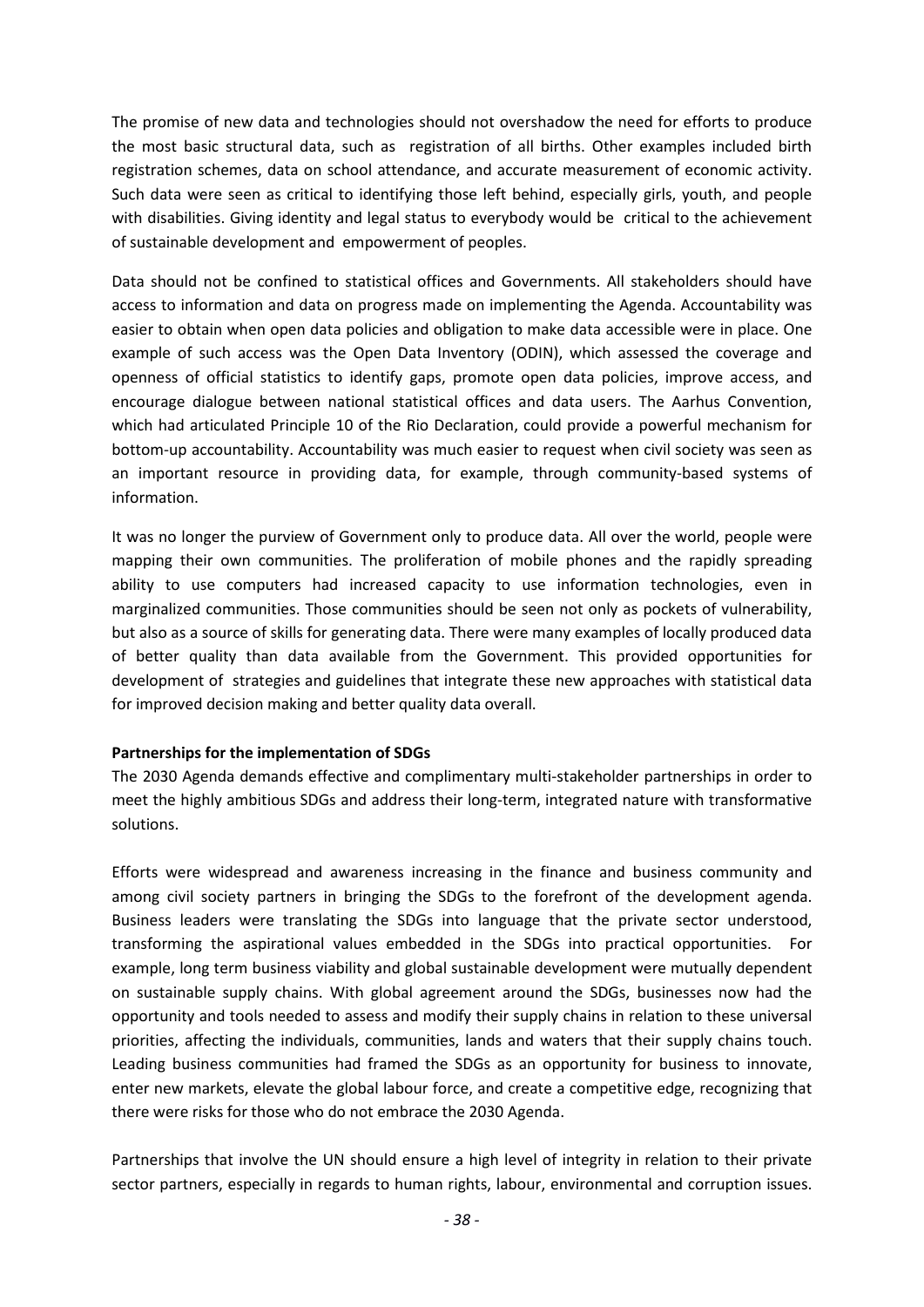Many countries had legal mechanisms in place within which to hold the private sector accountable. At the global level, the UN Global Compact played an important role as entry point for the private sector into the UN.

Better data were needed for investors and pension holders to ensure companies were accountable to their commitments around the SDGs. Examples of initiatives on climate-related financial disclosures gave hope to accelerating global investments in technological innovation and clean energy by increasing transparency. This approach could be expanded to include all SDG-related disclosures with the ultimate goal of producing effective standards of disclosure on SDG impacts.

Countries, international organizations and civil society had a long history of multi-stakeholder partnerships from which to draw experience and success, in particular in areas such as renewable energy, transport, water, forests, sustainable agriculture, gender equality and women's empowerment. Civil society had played an essential role in raising awareness, building capacity of Governments, as well as holding actors and systems to account for transparency and results. The private sector and Governments had contributed support through multiple vehicles and instruments, and had shaped principles of engagement on core issues of sustainability and gender.

An in-room survey of participants conducted during the partnership luncheon captured essential elements and current challenges of multi-stakeholder partnerships. Participants were asked to select three 'essential characteristics' and three 'chronic challenges' from a list of 13 options (plus a 'writein'). 90 percent of tables submitted responses, with at least one table submitting views for each SDG except for Goal 1. Results found that certain qualities were commonly identified as essential for multi-stakeholder partnerships success include a shared vision (prioritized by 81 percent of participants), clear goals (66 percent), and trust and understanding between partners (66 percent). These were followed closely by good governance (50 percent) and sustainable financing (47 percent), results-orientation (40 percent), responsible to people and planet (29 percent), and clearly-defined roles for partners (26 percent). Conversely, three elements stood apart as chronic challenges: lack of trust and understanding, lack of sustainable finances, and lack of shared vision. These were deemed twice as critical as the next group of potential challenges which included lack of governance and poorly defined roles. Additional comments provided by participants highlighted specific aspects of clear communication, honest dialogue, engaging youth, transparency, trust and mutual respect, acceptance of profit for participating businesses, rigorous standard setting, good governance including anti-corruption, building on prior success, and enabling regulatory frameworks.

## **Climate action in the context of sustainable development**

Timely action on climate change was seen as an important enabler for reaching the other SDGs. It would therefore be crucial to mainstream climate action and SDGs in national plans and action at all levels.

It was important that countries promptly ratified the historic Paris Agreement so that it could enter into force as soon as possible. Governments needed to establish credibility, starting with sending clear signals through ambitious Intended Nationally Determined Contributions. This would create a virtuous circle and spur transformative actions by the private sector.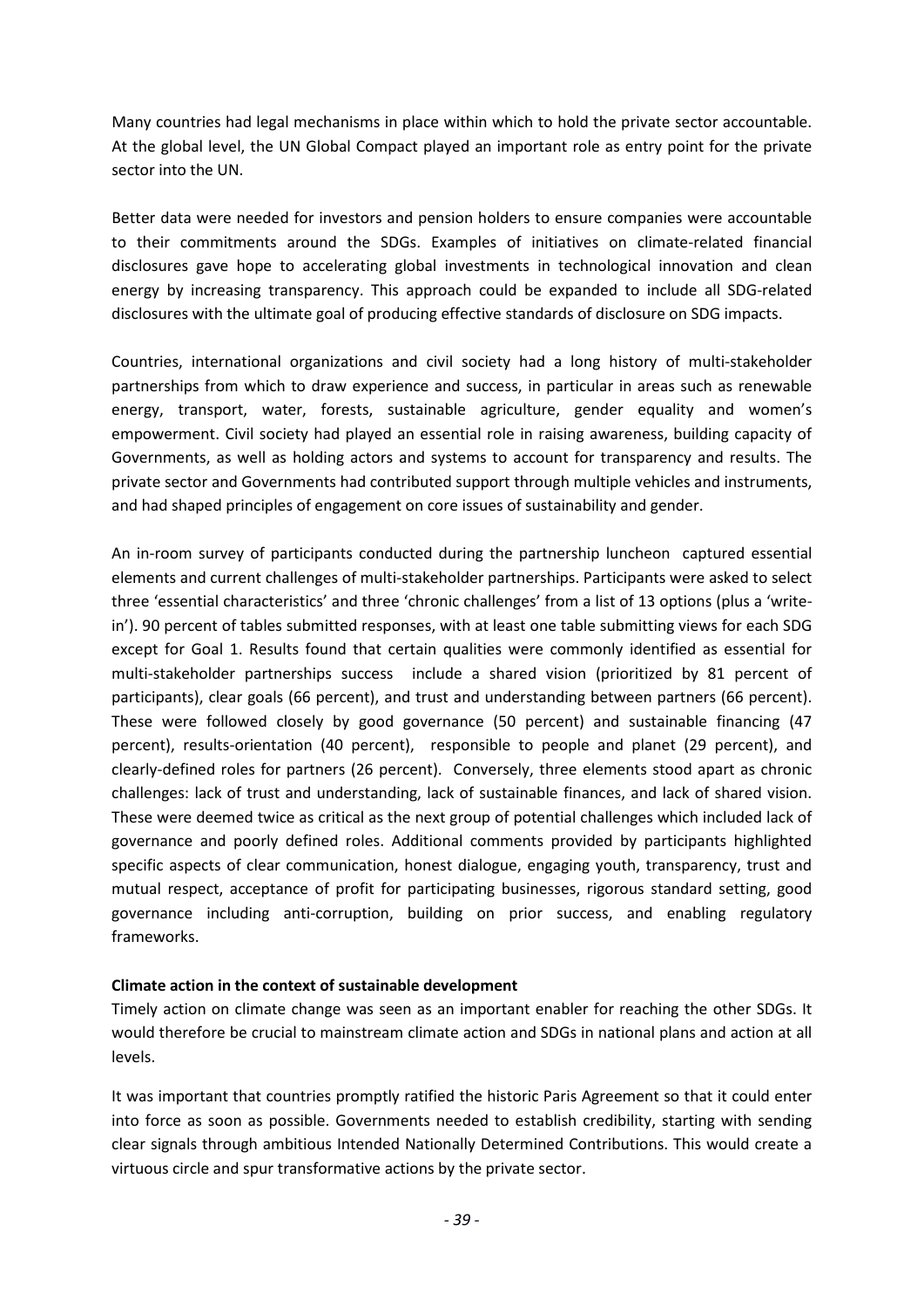Rather than being seen as two separate processes, the Paris Agreement and the SDGs should be considered complementary, as successful implementation of one would depend and strengthen the other. Many countries had started to reflect on this coherent implementation in their national strategies and plans, for some small Islands in particular, it was seen as a matter of ensuring survival.

The finance and business communities had supported a strong Agreement, and highlighted the need for a price on carbon. Public-private partnerships had been created that directly support the transition to low-carbon economies, and the youth movement in particular has presented a compelling case for action.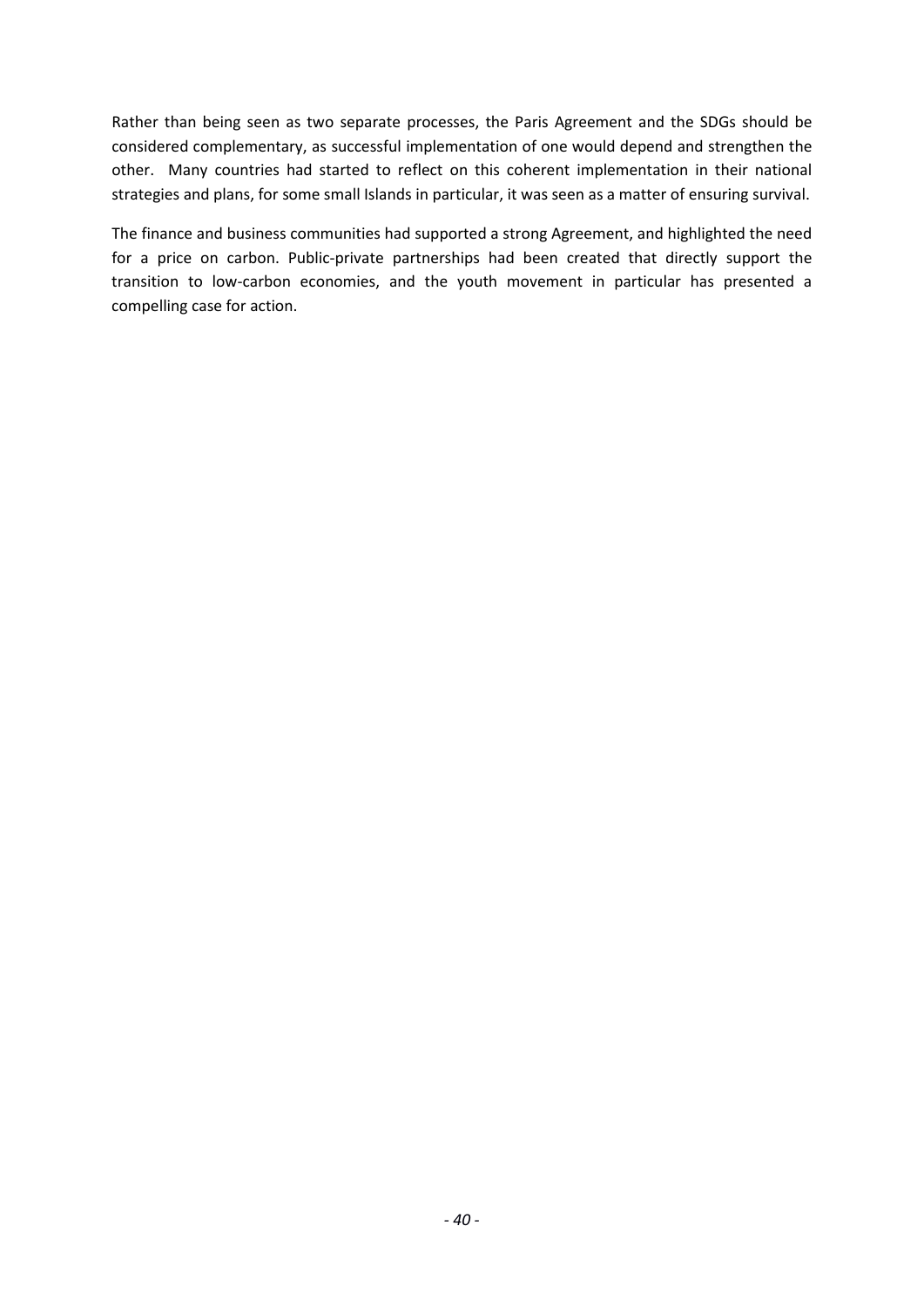#### **High Level Thematic Debate – In a world of risks: A new commitment for peace**

#### **New York, 10-11 May 2016**

#### **Conclusions and Observations**

#### **by the President of the seventieth session of the UN General Assembly**

On 10 and 11 May 2016, members of the General Assembly – many at the level of Foreign Minister – gathered together with the chairs of the most recent peace and security reviews, a wide range of active or retired senior officials of the United Nations, representatives from academia, civil society representatives and other stakeholders for a strategic reflection on contemporary threats and challenges to international peace and security. We looked at commonalities and interlinkages between policy areas, including the Sustainable Development Goals and we discussed ways to enhance the relevance and effectiveness of the UN in this area at a time when the Organization is considering who – as the next Secretary-General – will lead it in this and other equally vital tasks.

From two days of lively and spontaneous debate, I have drawn up a few chief conclusions and observations that I wish to share with the membership for further consideration.

#### **Conclusions:**

- An invitation to member states committed to leading by example, to continue to champion efficient and effective mandate implementation, fostering policy and normative developments where needed, particularly to advance the primacy of conflict prevention, to ensure that UN peace operations are adequately equipped and financed, and to ensure engagement with civil society and the private sector;
- An encouragement to those member states to consider organising an event on the same matter in the margins of the General Debate in September 2016, complementing other relevant initiatives, including those aimed at fostering the implementation of the 2030 Agenda and the high-level meeting of the General Assembly to address large movements of refugees and migrants;
- A recommendation to members to further reflect on tools and means for the Organization and the Secretariat to respond in meaningful ways to the threat of terrorism and violent extremism in various contexts where the UN is confronted with this increasingly complex phenomenon, particularly where peace operations are deployed;
- An invitation to the Secretary-General to brief the membership on the current state of implementation of the pertinent recommendations outlined in the recent peace and security reviews and relevant resolutions (peace operations, peacebuilding, women, peace and security);
- A recommendation to the next Secretary-General to outline his / her vision of the new realities of the peace and security landscape and proposals to enhance the relevance and effectiveness of the UN in this field. This could include benchmarks regarding the implementation of recommendations outlined in the peace and security reviews and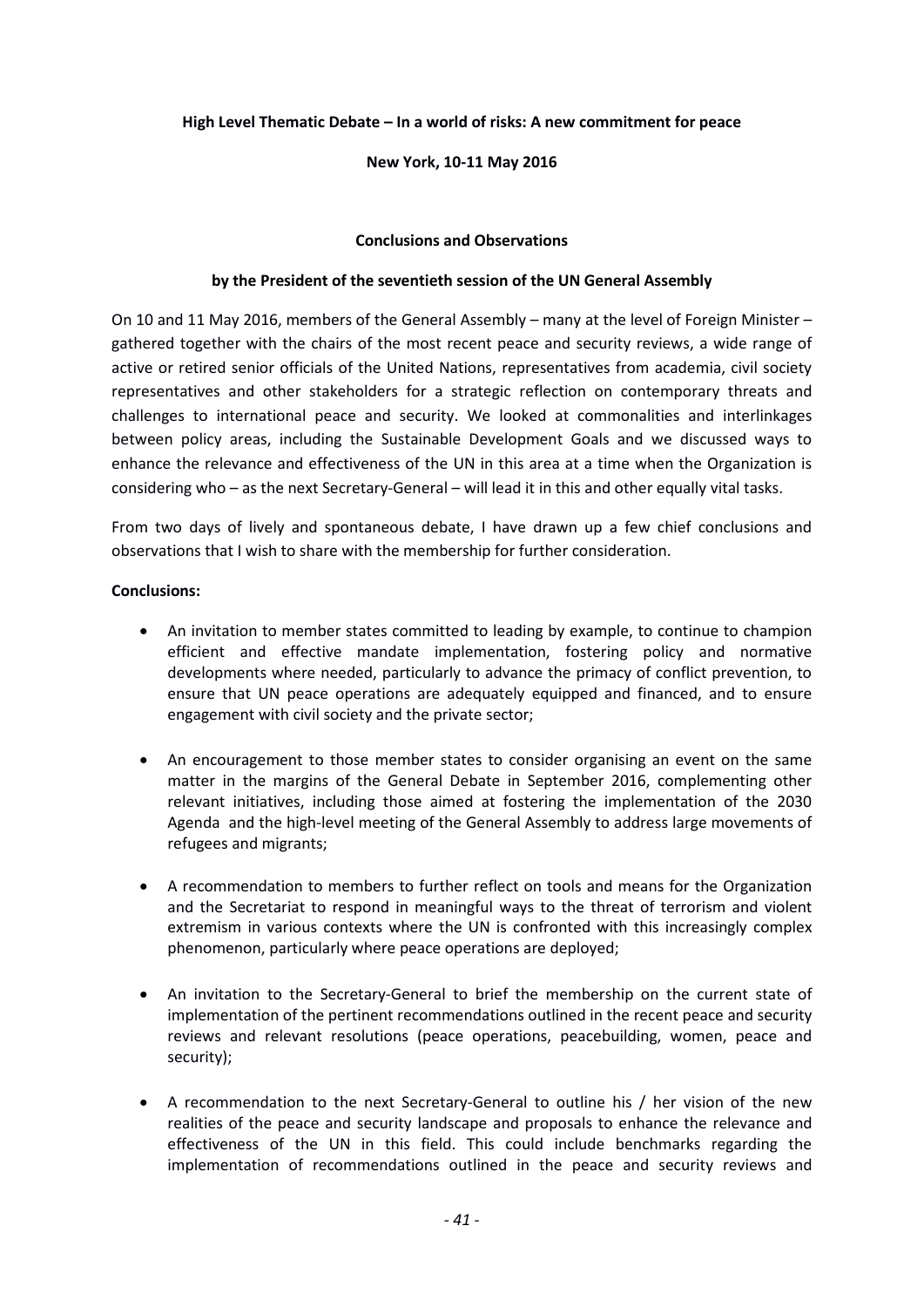relevant resolutions – not least those review recommendations directed to the next Secretary-General, as well as further proposals to adapt the UN peace and security instruments to a changing context.

#### **-o0o-**

## **Observations:**

1. Over two days of general debate and interactive sessions – reflecting also contributions from more than a dozen regional workshops and building on on-going and recently concluded intergovernmental negotiation processes (peacebuilding, C34,– amongst others) – the high-level thematic debate fostered rich and extensive exchanges. These extended from the importance of recognizing significant achievements when key actors and member states cooperate and coordinate to acknowledging shortcomings and standstill among and between member states and/or the UN system.

2. The key importance of continued attention to the matter of Security Council reform, bearing in mind the on-going inter-governmental negotiations, was evident and underlined throughout.

3. Likewise, it was recognized that the next Secretary-General has a window of opportunity early in his or her term to seek and achieve much needed efficiency gains and streamlining while addressing resolutely well-identified institutional and structural shortcomings of the Organization.

4. The deliberations highlighted a number of key issues that – taken together – echo a shortlist of widely shared aspirations and concerns for member states, including that today's threats and growing geopolitical tensions have resulted in multiple challenges for the Organization.

5. The lack of adequate tools and capacity to protect civilians in conflict, to respond effectively to new forms of complex conflicts - especially in the Middle East; to address international terrorism, as well as other challenges with a clear security dimension such as large-scale epidemics, climate change and large displacement of populations, has undermined trust in the Organization's ability to fully deliver on its role in maintaining peace.

6. These are challenges that call for responsible leadership and accountability at multiple levels – a call that numerous participants made during the debate. It is crucial that member states live up to their obligations to refrain from the use of force or the threat of the use of force in international relations in accordance with the Charter of the United Nations and uphold their obligations under international humanitarian law.

7. The United Nations plays – and should continue to play – a crucial role in the maintenance of international peace and security. It was a consistent message from participants that on the occasion of its seventieth anniversary, it is essential that we collectively reaffirm our commitment to the Charter, stress our commitment to work through the United Nations to meet common challenges, and enhance the ability of the Organization to confront evolving threats and challenges to peace and security. This involves firm commitments to sustaining peace – also in the longer term – including making available the financial resources to doing so.

8. Concrete action is required to strengthen the ability of the United Nations to confront those threats and challenges. This will require that the United Nations continually emphasize its diplomatic and preventive functions, seek new partnerships at political and operational level, and explore effective mechanisms for mandate implementation. In the light of recent allegations of sexual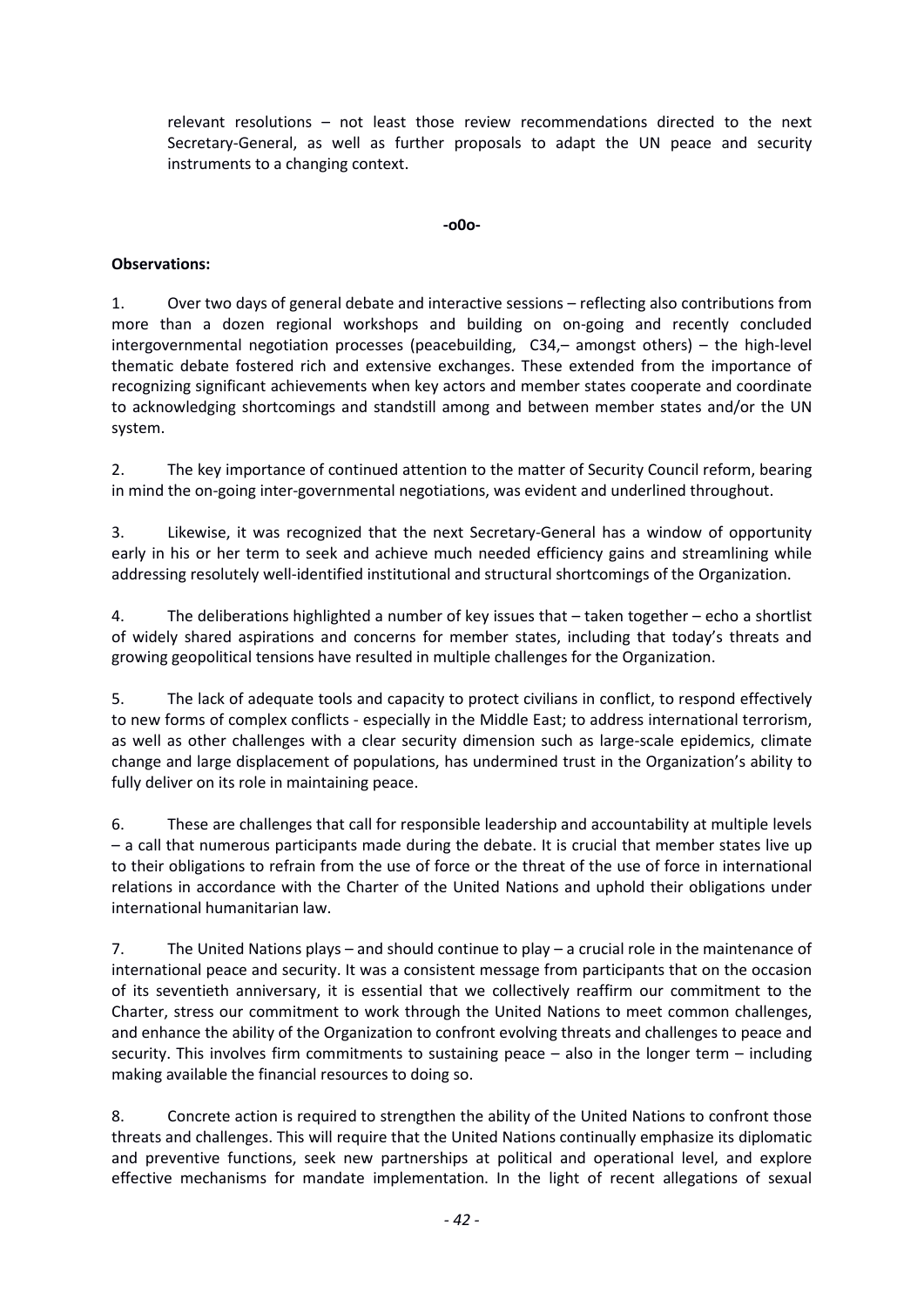exploitation and abuse by the very UN forces that are deployed to protect civilians, it is of utmost urgency – and numerous contributors made this point – to restore the credibility, reputation as well as performance and accountability of UN missions and operations on the ground. This also requires that member states provide the needed capacities and capabilities to enable effective mandate implementation.

9. The recent reviews of UN peace operations, the peacebuilding architecture, and women's contributions to peace and security, among others, were all timely and widely welcomed by participants. Member states would be expected to lead by example and demonstrate their sustained engagement in support of those reviews. They will need to continue to champion the reviews' recommendations and help ensure that constraints and challenges are turned into opportunities for the United Nations. The membership and the Secretary-General should continue to be seized of the implementation of the recommendations and to improve the Organization in order to be maximally effective and efficient, including at UN Headquarters.

10. The next Secretary-General in particular should continue to emphasize the need to sustain peace across the whole spectrum from prevention to recovery, as well as the primacy of the political framework in the search for peace. S/he will also need to appoint special representatives of the highest integrity and diplomatic skill to lead peace efforts, continue to address gender issues, and promote the role of women in peace and security, both in policy and in leadership positions, and ensure the Security Council and members' support to peace efforts.

11. Throughout the debate, it was repeatedly stressed that renewed attention to upstream prevention as part of sustaining peace requires effective strategic analysis. It will also require tightening the range of tools available – including a feed-back loop from planning and analysis through implementation, monitoring and evaluation to adaption – as well as the evidence of which preventative approaches work. In addition, fragmentation should be addressed including by enhancing the Peacebuilding Commission's role as a bridge between the Assembly and the Council as well as by debating with member states the spectrum of operations and functions that are needed to suit different circumstances on the ground and the complementary roles of the three pillars of the UN system in prevention.

12. Be it through UN managed missions and operations, efforts pursued in cooperation with regional organizations, or multi-national actions authorized by the Security Council, the search for conflict resolution must be grounded in an overall political framework.

13. The emphasis on a political framework is also essential in the fight against violent extremism and terrorism. While the UN is not currently structured or equipped to counter terrorist entities when encountered in mission environments, it is likely that more and more conflicts will contain an element of terrorist threat or host a terrorist-affiliated organization. It will therefore be of utmost importance that the Secretary-General and member states continue to deliberate about how, in concrete ways, the UN could effectively contribute to the international coordination, prevention and response to terrorism and violent extremism and about the capacities and doctrines required for the UN to provide an effective response  $-$  in addition to existing frameworks and policies, including sanctions.

14. Ensuring that peace operations are in sync with today's demands and expectations requires placing people at the heart of their engagement. Many interventions during the two days of debate made clear that civilians are the main stakeholders of peace operations, with the most to gain from their successes and the most to lose from their failures. Communities should be front and center in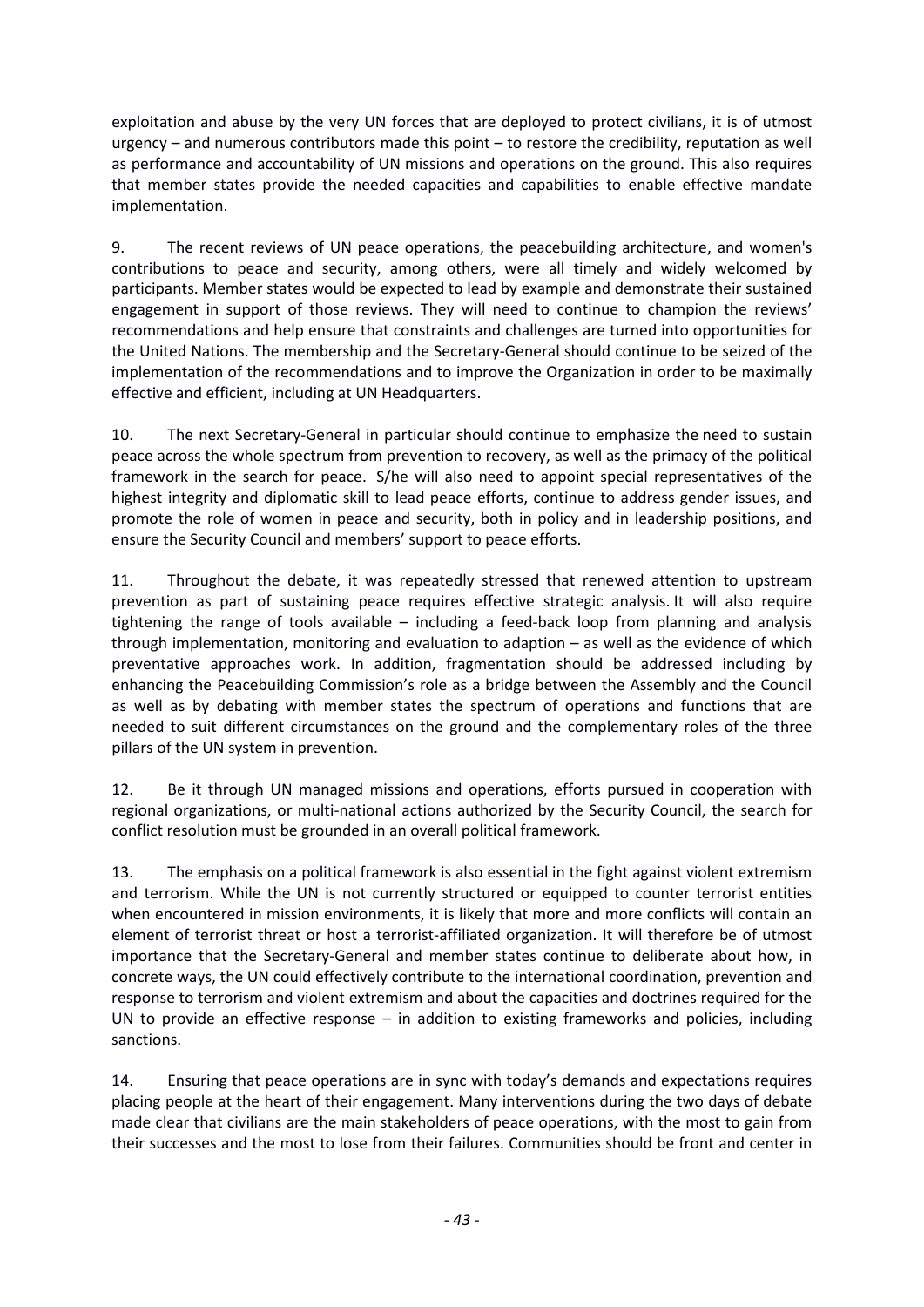decision-making. Placing people at the center means also that peace operations are accountable to the people they are meant to serve.

15. For such people-centered approaches to become a reality, a fundamental transformation in practice and culture is needed – one that will address the lack of a clear and effective interplay between diplomatic, security and developmental efforts both within the Secretariat and with agencies, funds and programs, and international financial institutions. Due attention must be paid to establishing sound budgetary and management mechanisms for context-specific and local approaches to analysis, planning and monitoring for prevention, protection, resilience and peacebuilding.

16. While numerous participants underlined the need to achieve greater cooperation between the United Nations and regional organizations, crucial challenges such as mobilizing predictable funding and adopting clearer lines of responsibility needed to be addressed urgently in order to make subsidiarity and partnerships more effective and strategic.

17. Member states and the UN system need to acknowledge the increasing contributions of civil society and the private sector to protection, peace efforts and peacebuilding undertakings and to develop more long-term and effective ways to partner with these stakeholders in ways consistent with the purposes of the United Nations.

18. The full range of the Sustainable Development Goals is an essential corollary to efforts in pursuit of peace and security. Preventing the next wave of conflict will require innovation in supporting member states' efforts to solidify their own work on inclusive political institutions, on strengthening the rule of law and on inclusive justice.

19. Large-scale displacement may be a consequence of instability or feed into new or existing tensions. Properly responding to these flows in the longer term will require focus on addressing the underlying root causes, whether it is conflict, economic hardship, climate change, political exclusion or human rights violations. It will also require a constructive sense of global partnership to both realize the benefits and manage the costs associated with migration and refugee flows.

20. All three recent reviews contain practical recommendations on organizational and structural changes as well as administrative and financial issues that may be implemented either in the short or longer term to help achieve all those objectives. The next Secretary-General will have a special responsibility to follow up with member states, fostering consensus, and seeking both long-term, sustained commitment and support to targeted policies and actions.

**-o0o-**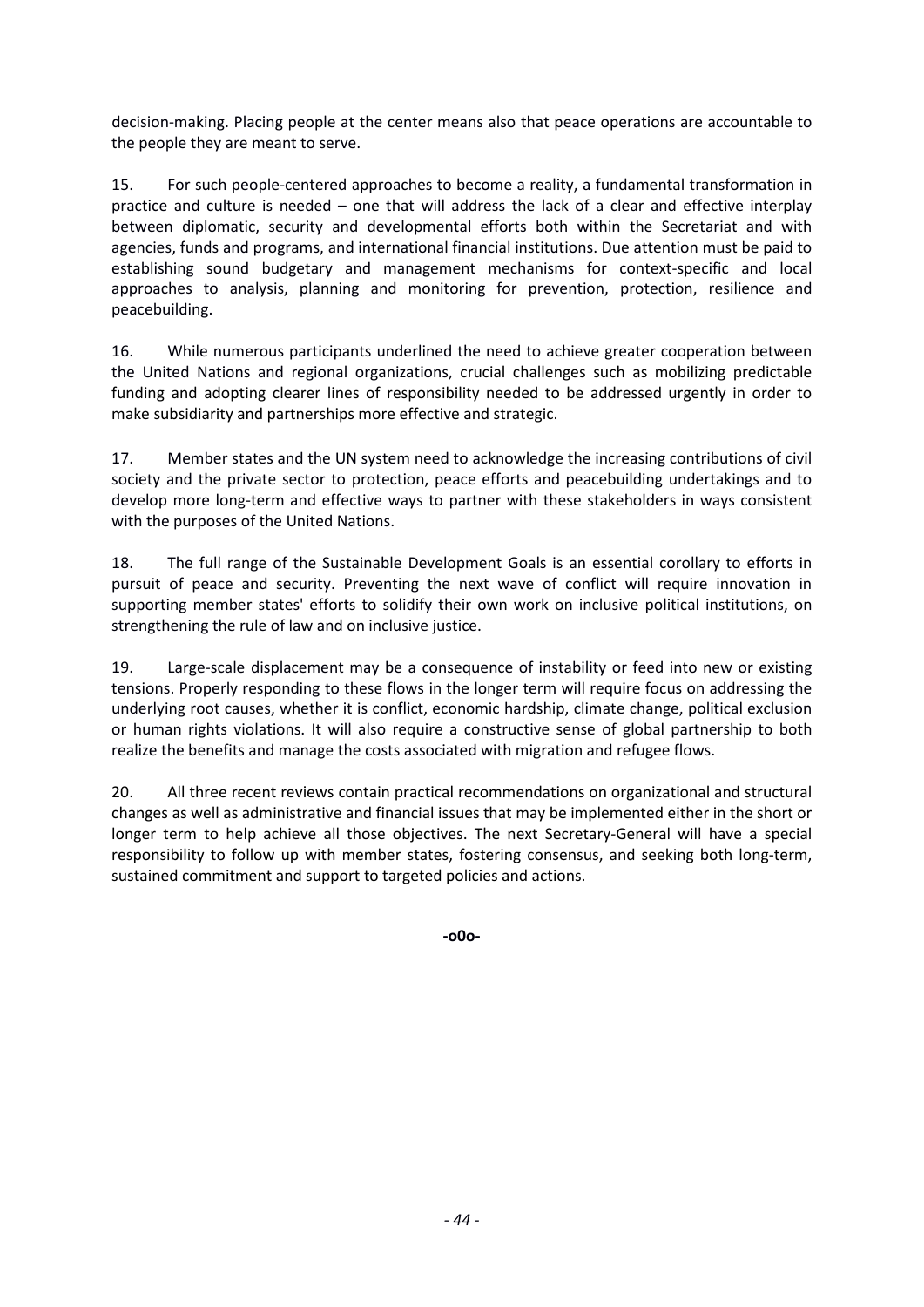## **UN@70: Human Rights at the centre of the global agenda**  *High-Level Thematic Debate of the UN General Assembly*

#### **New York, 12-13 July 2016**

## **Informal Summary[3](#page-34-0)**

As part of his overall efforts to foster 'A new Commitment to Action', President Mogens Lykketoft held a High Level Thematic Debate (HLTD) on 12-13 July at UN Headquarters, entitled, '**UN@70: Human Rights at the centre of the global agenda'**.

Taking place in the context of the 50<sup>th</sup> anniversary of the international human rights covenants, the 30<sup>th</sup> anniversary of the Declaration on the Right to Development and the process to select and appoint the next UN Secretary-General, this HLTD sought to:

- reinforce the foundations needed for the enjoyment of human rights
- identify how action to realize human rights can contribute to progress on peace and security and sustainable development and vice-versa
- highlight ways to strengthen the United Nations' role and effectiveness in this area

The debate began with an opening segment involving the UN Secretary General Ban Ki-moon, the President of the General Assembly, Mr Mogens Lykketoft, Her Majesty Queen Mathilde of Belguim and Ms. Agnes Leina Ntikaampi of the Illaramatak Community Concerns (Kenya). It was followed by a plenary debate with Ministerial participation and three interactive dialogues.

18 representatives at ministerial level, a large number of senior government officials, Permanent Representatives to the UN, independent human rights experts as well as senior representatives from civil society and the private sector participated in the event.

Declared candidates seeking to become the next Secretary-General of the United Nations were also invited to attend, as a means of broadening their awareness of the challenges ahead in this area. In the margins of the debate, 10 of the 12 candidates participated in a Global Townhall organized by the President in partnership with Al Jazeera Media Network.

## **A. Key points emerging from the Plenary debate:**

 $\overline{a}$ 

- Given current challenges relating to poverty eradication, climate change, inequality, violent extremism, terrorism, conflict and a global refugee and humanitarian crisis, a "redoubling" of efforts is required to make human rights commitments a reality and to place human rights at the very core of global efforts to secure peace, security, justice and sustainable development
- The linkage between adherence to human rights and greater **peace and security** was highlighted throughout. Maintaining human rights standards in the context of countering violent extremism is particularly important. The connection between human rights implementation and conflict prevention, particularly in light of the recent UN reviews in the area of peace and security, was also underscored as was the role of monitoring human rights abuses as a tool for early warning.

<sup>&</sup>lt;sup>3</sup> The summary does not necessarily express the views of the President of the General Assembly. It is a compilation of messages by participants in the Event, summarized in an informal format. It does not attempt to be exhaustive, nor does it reflect necessarily the views of all member States or other participants.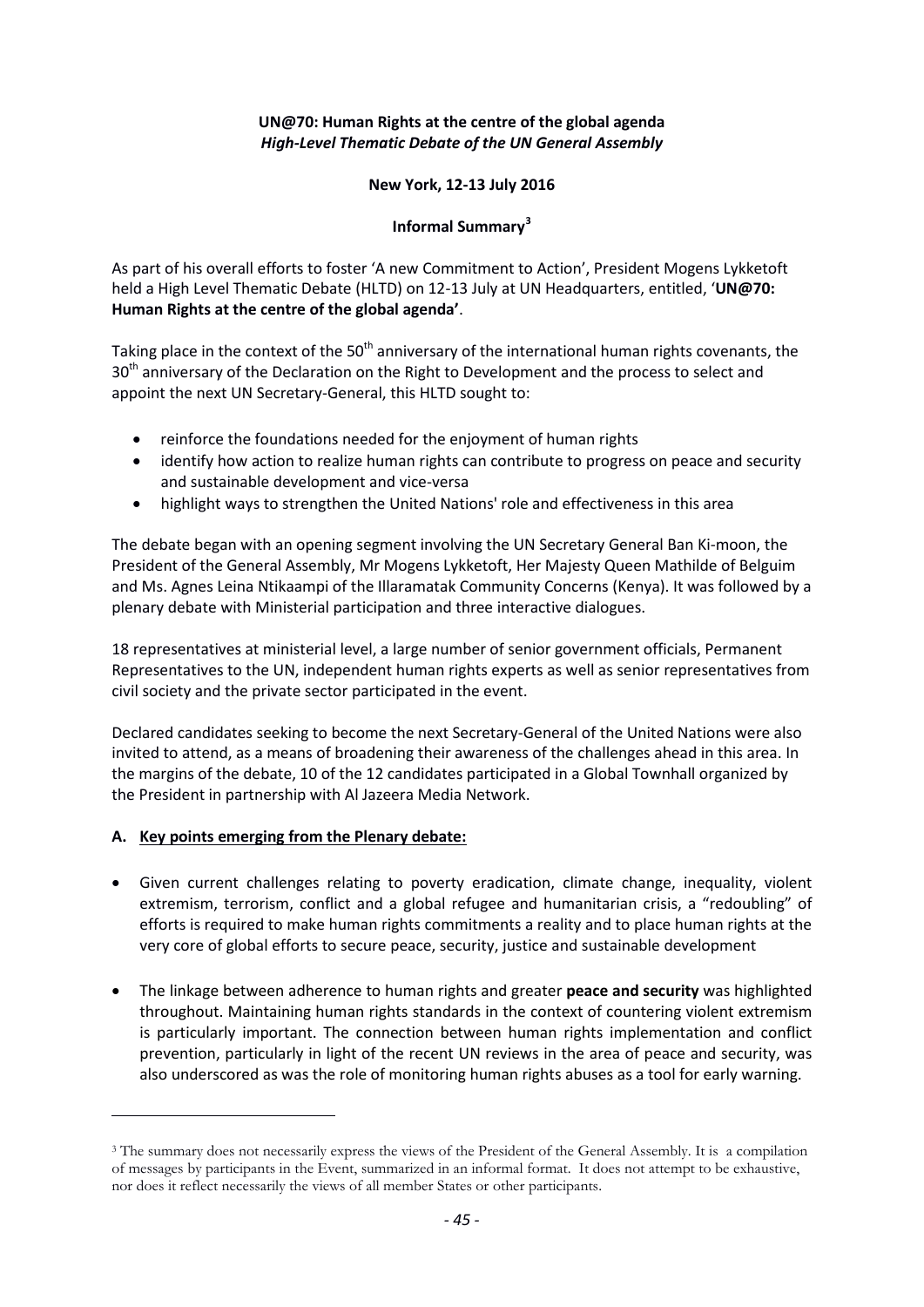- Human rights have been included at the heart of the 17 **Sustainable Development Goals** and are captured in the 2030 Agenda's mantra to "leave no one behind." It is critical that there be no "cherry picking" of certain goals over others and that steps are taken to incorporate the agenda into national legislation, policies and action plans. There was also a suggestion that the UPR be revised to include reporting on progress of SDGs implementation; and that the High Level Political Forum create space for the human rights dimensions of the SDGs to be discussed.
- Many Member States took the opportunity to highlight their **national efforts** to implement human rights commitments, including through national human rights commissions and offices of ombudspersons, specialized legislation, or national action plans. Others underscored their State's roles in supporting particular UN efforts in the promotion of human rights, their membership of the Security Council and/or Human Rights Council, and the election of their national candidates to the Treaty-based Bodies.
- Some Member States questioned the apparent **selective application** of certain rights vis a vis certain States; the perception of a double standard; the application of human rights as a tool in foreign policy, and the politicization of the Human Rights Council.
- There were a number of affirmations of support for the **Human Rights Council** and its mechanisms, especially the **UPR**, with many Member States' highlighting the recommendations that their governments had accepted and providing examples of their implementation. There was a call for the concretization of new recommendations for the third round of the UPR without the repetition of existing and unfulfilled recommendations. Funding gaps were identified in terms of the capacity of the mechanisms to support Member States and the ability to implement the recommendations at the national level.
- Many Member States expressed appreciation for the work of **Special Procedures**, identified the importance of standing invitations and highlighted visits that had taken place in their country. Others took exception with some of the issues taken up by special rapporteurs and felt that funding for the mechanism should be more transparent. Multiple Member States noted the progress achieved with the June 2016 resolution (HRC/32/L.2/Rev.1) creating the new special procedures mandate on sexual orientation and gender identity.
- There were also numerous calls for the implementation of standards in the **core human rights treaties** (notably CEDAW), as well as their optional protocols. Several Member States mentioned the need for the **Security Council** to better incorporate human rights issues and to cooperate with the Human Rights Council. There were also expressions of concern for both the politicization of the Council as well as its polarization over key issues.
- Many Member States underscored the important work of **OHCHR**, and the need for it to be strengthened with greater human and financial resources. Many mentioned their cooperation with the Office or mentioned that they had invited the High Commissioner to visit. Some noted their support for OHCHR's Change Initiative.
- A number of member states affirmed support for the **UN Human Rights Up Front initiative** while some States reiterated the need to further the "responsibility to protect" agenda.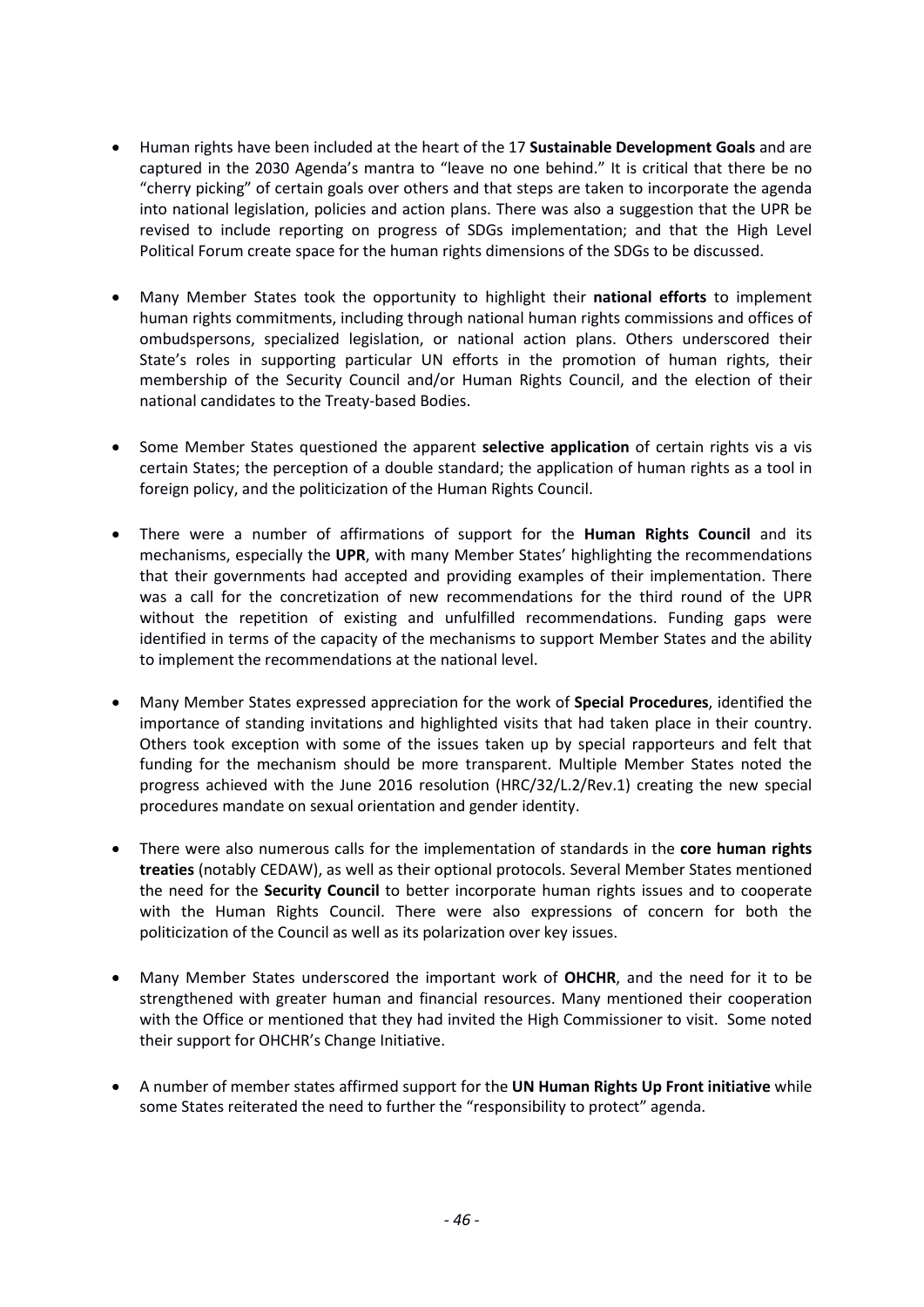### **B. Interactive Segments**

The following issues were highlighted by speakers, discussants and others during the three interactive segments.

### *1. Combating discrimination and inequalities*

- The historical struggle against discrimination related as it was to colonialism, racism and other practices, continues around the world today. The evolving nature of discriminatory practices together with growing levels of intolerance and the dynamics of global income inequality, however, demand continued and more expansive action in this area. This reality was recognized by world leaders in adopting the 2030 Agenda which situated action to combat inequalities and discrimination at the heart of global sustainable development agenda.
- The prevailing form of capitalism, the effects of an ideology of white supremacy and the undermining of democracy were highlighted by one speaker as factors that contribute to today's growing global human rights crisis particularly relating to discrimination. To overcome this crisis, leaders must tell the truth, be inclusive, promote diversity, and mobilize as well as demand transformation.
- The 2030 Agenda and the Sustainable Development Goals demand action on discrimination on a number of grounds. Goal 5, which focusses on women and girls, together with other goals, capture the fact that there are multiple forms of discrimination that affect women and girls which much be tackled simultaneously.
- Similarly, persons with disabilities are in all groups of society and can suffer discrimination on different grounds. Challenges of accessibility exist in the streets, in schools, in the justice system and beyond. To implement the UN Convention on the Rights of Persons with Disabilities and the 2030 Agenda, partnerships and networks are crucial.
- Structural and institutional racism is a major aspect of discrimination today, including as it relates to migrants and refugees. The international community must promote social solidarity and ensure access to justice for the victims. It must support civil society, promote education; elaborate and implement National Action Plans that link development to justice; and denounce racism and xenophobia. Strengthening coordination between UN agencies is also crucial.
- There is an intrinsic relationship between a lack of development and all forms of discrimination. Member States should recognize the right to development at the national level, by ensuring good governance, and at the international level, through international cooperation to overcome inequalities between states. Voluntary accountability is important and states should consider addressing poverty, unemployment, education, women's empowerment as SDG priorities.
- OHCHR plays a crucial role in promoting human rights and advancing progressive norms, while the Human Rights Council's recent resolution establishing the Independent Expert on sexual orientation and gender identity is also important. People everywhere should discuss sex despite the tide of conservativism and Member States must respect the rights of sex workers.
- Political leadership is critical to overcoming discriminatory attitudes in society. Temporary special measures including in parliaments should be considered. Accountability for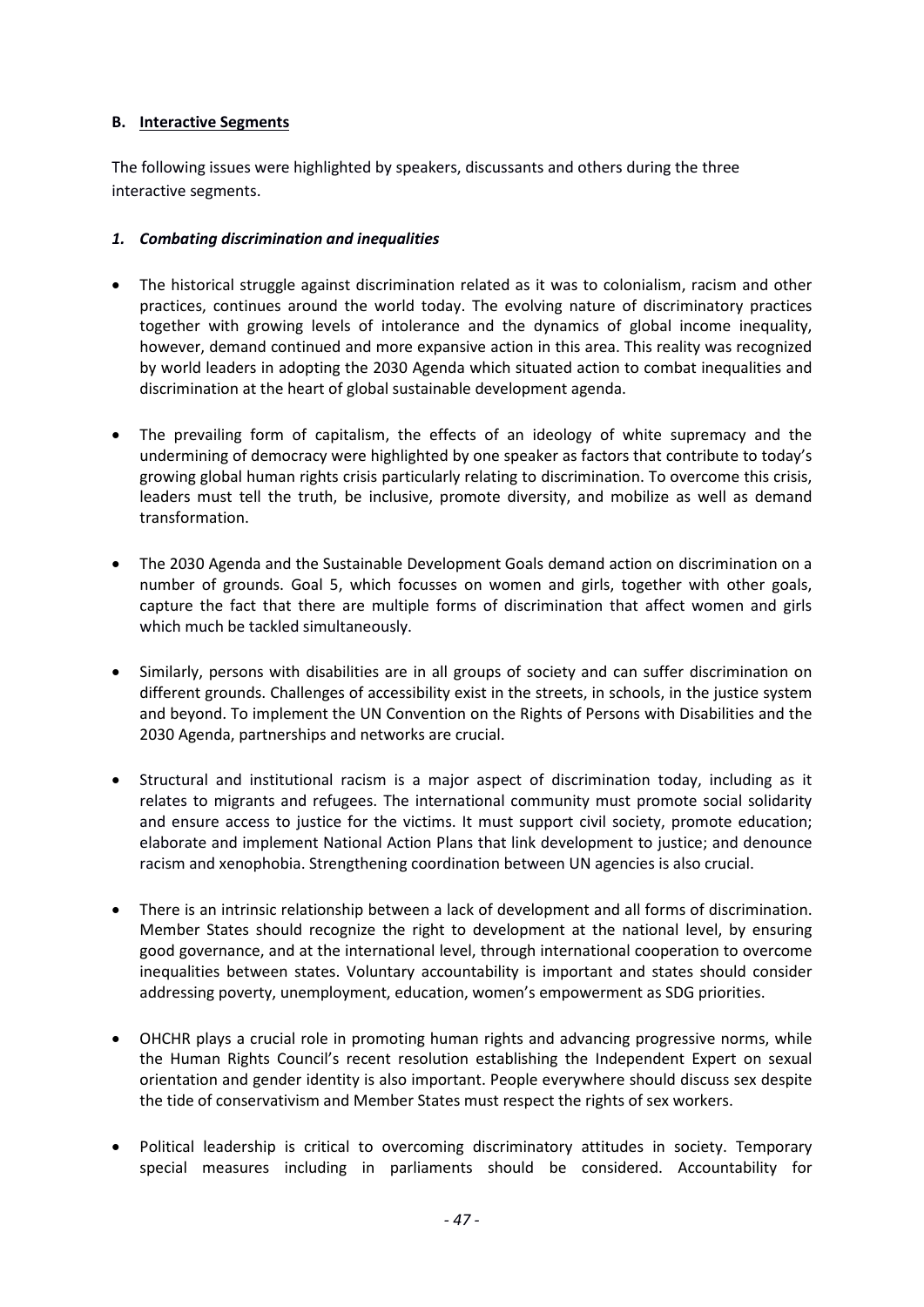discrimination is also important while inclusion should be a central principle when implementing the SDGs.

## *2. Building the foundations for human rights – governance, the rule of law and access to justice*

- The importance of rule of law as a fundamental cornerstone for the realization of human rights was underlined by all in the discussion . Also, panellists referred to issues related to access to justice, including both domestic and international justice; and the fundamental role of international tribunals and in particular the International Criminal Court in this regard. Among other issues, the importance of strengthening and enhancing cooperation between national governments in the prosecution of international crimes was emphasized.
- It was noted that international criminal justice was essential to enforcing international human rights and humanitarian law and to fostering the rule of law. Though standards and norms have developed in the past 70 years, ensuring compliance remained an important problem. It was stressed that international justice needs to be applied globally and consistently. Wider ratification of international instruments , as well as greater resources and cooperation were also required. A call was made for greater complementarity between the global system of international criminal justice and national courts, as access to justice remains a major issue globally.
- Some participants noted that while there is no inter-governmentally agreed definition for the "rule of law", however, it was clear that the term encompasses also substantive justice, in addition to legislation and institutions.
- The crucial role of lawyers was emphasized throughout the event. The transformative effect of the testimony of sexual and gender-based violence survivors and witnesses in specific cases was also highlighted. There was a call on all courts to provide victims greater role in legal proceedings.
- The principles of accountability, transparency and efficiency were mentioned as central to the rule of law, and necessary for good governance. The lack of an independent judiciary could have a corrosive impact on the rule of law, , and it was also noted that law-making required the participation of all stakeholders, including civil society and national human rights institutions, as well as the commitment of political leaders. Panellists noted that reform in the area of rule of law should ideally build on what is already present rather than import models from elsewhere.
- It was highlighted that causes of conflict are often related to failures to respect human rights and the rule of law. Furthermore, human rights and the rule of law are imperative when countering terrorism and for creating a sustainable counterpoint for violent extremism.
- UN discussants highlighted examples of their support to national efforts to strengthen the rule of law. They stressed the importance of planning for rule of law and peace sustainment activities from the very outset of any international intervention. The importance of strengthening the rule of law was mentioned as essential for inclusive economic growth and sustainable development, and important in forging partnerships to advance the SDGs. Furthermore, the rule of law was important for sustainable peace and human rights, as it provided a mechanism to place people's needs at the centre and to strengthen national institutions that protect human rights and provide access to justice.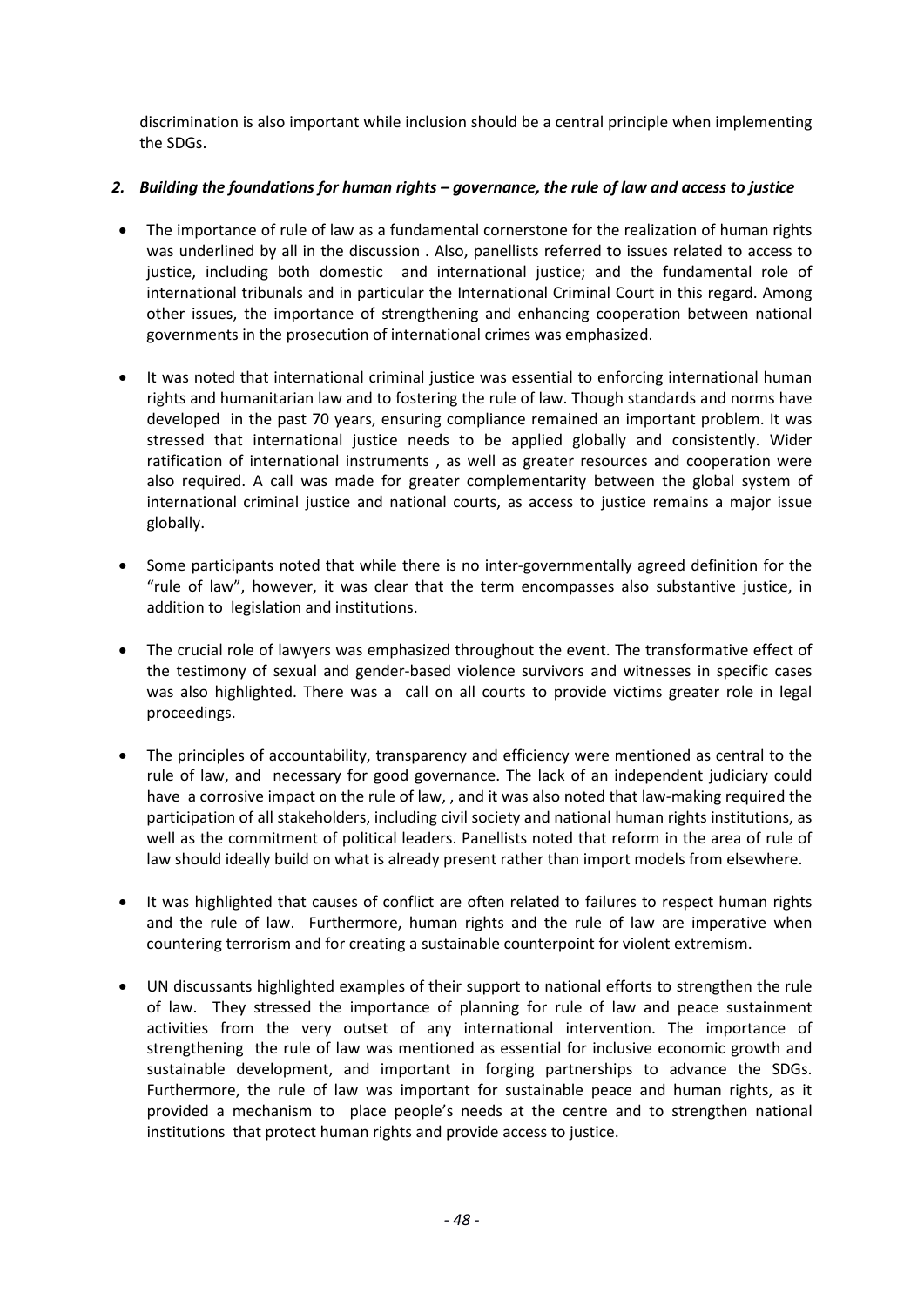• A private sector perspective was shared with the participants, stressing that the rule of law is essential for ensuring access to justice, respect for human rights and economic development. The new and important role of technology, including the use of mobile apps to document human rights violations, was highlighted. The awareness and knowledge of laws was also highlighted as important, as effective access to justice requires access to and understanding of the laws, including due process guarantees. The importance of increasing the involvement of private actors, in particular lawyers, in the discussions on the rule of law was also highlighted.

## *3. Enabling active participation in society*

- An attack on civil society is an attack on "human agency" and new global trends demonstrate how security measures are undermining human rights. In the last year, Amnesty International documented 113 countries which have placed restrictions on the right to freedom of expression. The Special Rapporteur on counter-terrorism has reported 60 countries which restricted the right to freedom of assembly, and 150 human rights defenders have been reportedly killed. Civil society now wastes precious resources on their protection and in defending themselves against accusations of demonization.
- The perception of some governments that there is a trade of between security and the Human Rights is wrong: security can only be realized with an active civil society. Local religious and tribal leaders play an important role in the promotion of an active civil society, including the role of women and girls. Human rights have become politicized, with the complicity of the UN. Social media users, community leaders and governments supportive of human rights could further assist with the implementation of the SDGs.
- Media workers are often targeted and persecuted. Annual numbers of the murders of journalists remain the same despite efforts. Sixty-seven were killed in the last year in the "line of duty". Eight hundred deaths due to deliberate attacks on the media were documented in the last ten years. 176 media workers were imprisoned and there had been a 4% decrease in the index on press freedom in a number of countries.
- Social media has played an important role in promoting active civil society participation, and in giving those a voice who would not have had one twenty years ago, but the protection of users from reprisals is a challenge. Social media companies often receive requests from governments to remove content, and the content is then reviewed for compliance with international legal standards for human rights. These would only remove extremist/violent content, such as terrorism propaganda.
- Governments often do not see lawyers as allies the media is often used as a "mouthpiece" for the governments in power.
- There is a need for UN funds, programmes and agencies to improve how they work to protect civil society organizations. They can do more to help government create a better overall environment for civil society actors.
- The recent report by the Global Alliance of National Human Rights Institutions was highlighted. It looks at whether states presenting themselves for review at the HLPF have created an "enabling environment" for active civil society participation and implementation of the SDGs.